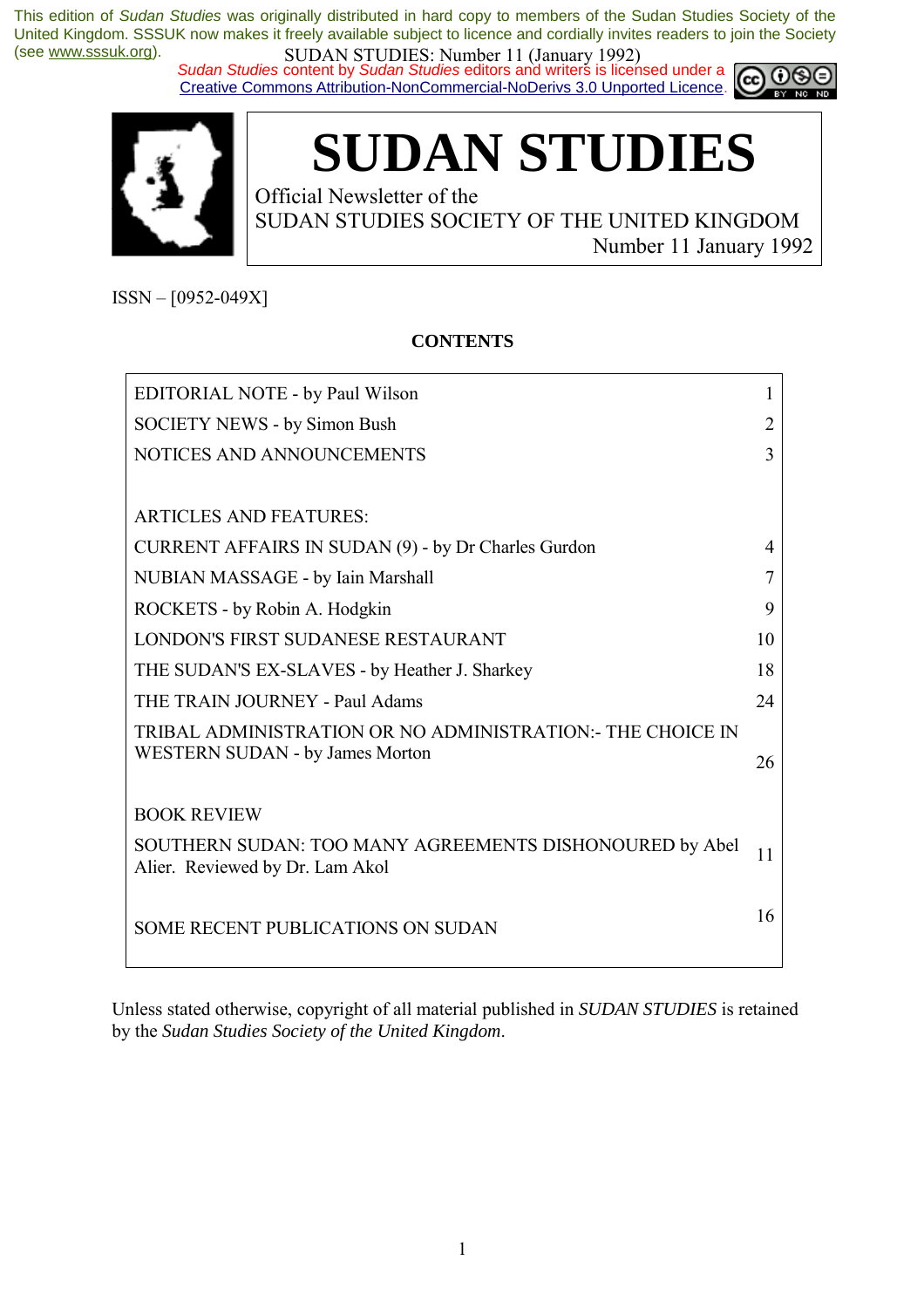*Sudan Studies* content by *Sudan Studies* editors and writers is licensed under a Creative Commons Attribution-NonCommercial-NoDerivs 3.0 Unported Licence.



### **EDITORIAL NOTE**  PAUL WILSON

The current situation in the Sudan, and possible future developments, were discussed at two recent gatherings in London. On the 28th November a one-day conference entitled `The Horn of Africa: Its Political and Economic Future' was held at the School of Oriental and African Studies, when some 170 people attended. The programme was organised by Charles Gurdon and Jake Lloyd-Smith of the School's Geopolitics & International Boundaries Research Centre, in association with the Centre of African Studies, and included papers and discussion on events in Ethiopia and Somalia as well as the Sudan. After the opening addresses, the first seminar, `The Break-up of the Nation State' included a paper by Bona Malwal entitled `Unity or Secession — The Case of the Sudan, with John Luk of the SPLA as discussant. The panel on Foreign Relations, chaired by Dr. Peter Woodward, included a talk by a Sudanese Minister of State, Dr. Atabani, on `Sudan's Foreign Policy since June 1989.' The afternoon seminar on the economy featured a paper by Dr. Richard Brown of Queensland University (presented by Dr. Charles Gurdon) entitled `Expatriate Remittances, Capital Flight and the IMF: Sudan's Hidden Economy 1978-1987. The final panel of the day, dealing with domestic politics, included Dr. Peter Woodward's paper `Sudan: A New Political Character?'

Some of the more disturbing aspects of recent times in Sudan were featured in an Exhibition and Seminar held at Friends' House, Euston Road, on 18th January. These were held to mark the seventh anniversary of the execution of Mahmoud Mohamed Taha, and the relaunch of the Sudan Human Rights Organisation. The seminar included speakers from Amnesty International and Africa Watch, among others, with discussion following. An evening programme was arranged at Conway Hall, featuring a concert by the leading Sudanese musicians and singers Mohammed Wardi and Yousif al-Mousali.

This issue of *Sudan Studies* is somewhat longer than recent numbers; it could, in fact, have been longer still, but increased printing and postage costs made this prohibitive. Because of this, the long article on Baggara history and culture mentioned in the previous editorial note has not been included in this issue; instead, it may either be included in parts, or issued as a separate occasional paper. Nevertheless, this eleventh number does include a broad range of news items, notices, articles and reviews, together with regular features such as the list of recent publications (to which additions are always appreciated) and Dr. Gurdon's summary of `Current Affairs in the Sudan.' However, contributions — whether in the form of articles, reviews, letters or comments — are always sought, the principal criterion being relevance to the Sudan. These should be sent to me at 73 Monkmoor Road, Shrewsbury, Shropshire SY2 5AT, England. Alternatively, I may be reached on Shrewsbury (0743) 352575.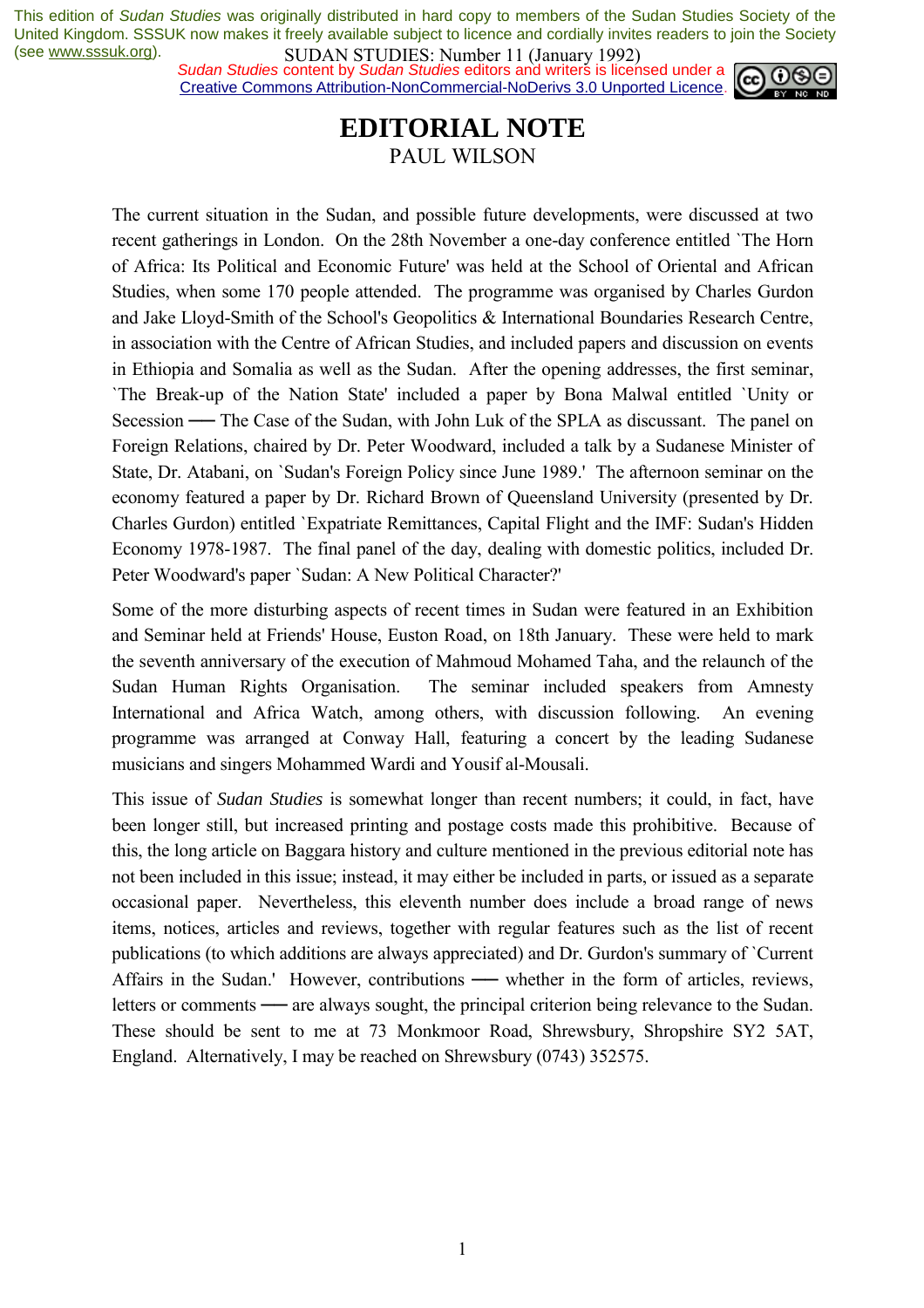*Sudan Studies* content by *Sudan Studies* editors and writers is licensed under a Creative Commons Attribution-NonCommercial-NoDerivs 3.0 Unported Licence.



# **SOCIETY NEWS BY SIMON BUSH, HONORARY SECRETARY SSSUK**

On behalf of the SSSUK Committee I am delighted to welcome all new members of the Society. I hope that you find this issue of *Sudan Studies* interesting and that you will be willing and able to contribute your expertise to the Society.

I am pleased to inform members of the Society that our membership remains fairly steady, although with the implications of the Second International Sudan Studies Conference our financial situation is a little shaky. I urge all members of the Society to renew their subscription. We always welcome new members. I am doing my best to recruit new members, but as ever I need your kind help.

About 80 members of the Society attended the AGM and Symposium in September at London House. We were treated to four most interesting sessions, including a preview of the film "Nuba Wrestling". I would like to thank all those who attended and in particular the speakers who made the day such a success.

We will meet for our next AGM and Symposium on Saturday 26th September 1992. A programme will be sent with your next issue of *Sudan Studies*. In the meantime if you are willing to present a short paper on a topic of your choice please let me have a title along with a brief outline of the content.

Having only two mailings a year it is difficult to keep members in touch with Sudan-related events. I would, however, be very grateful if members could keep me informed of any event related to Sudanese affairs.

Finally I would like to thank all members for their generous support of SSSUK. Over the last five years the Society has progressed only with your interest and help. If you have any proposals or comments about SSSUK I would be grateful if you would contact me.

[Please note the Secretary's address: 34 Bemsted Road, London E17 5JZ Telephone: 071-389 4366]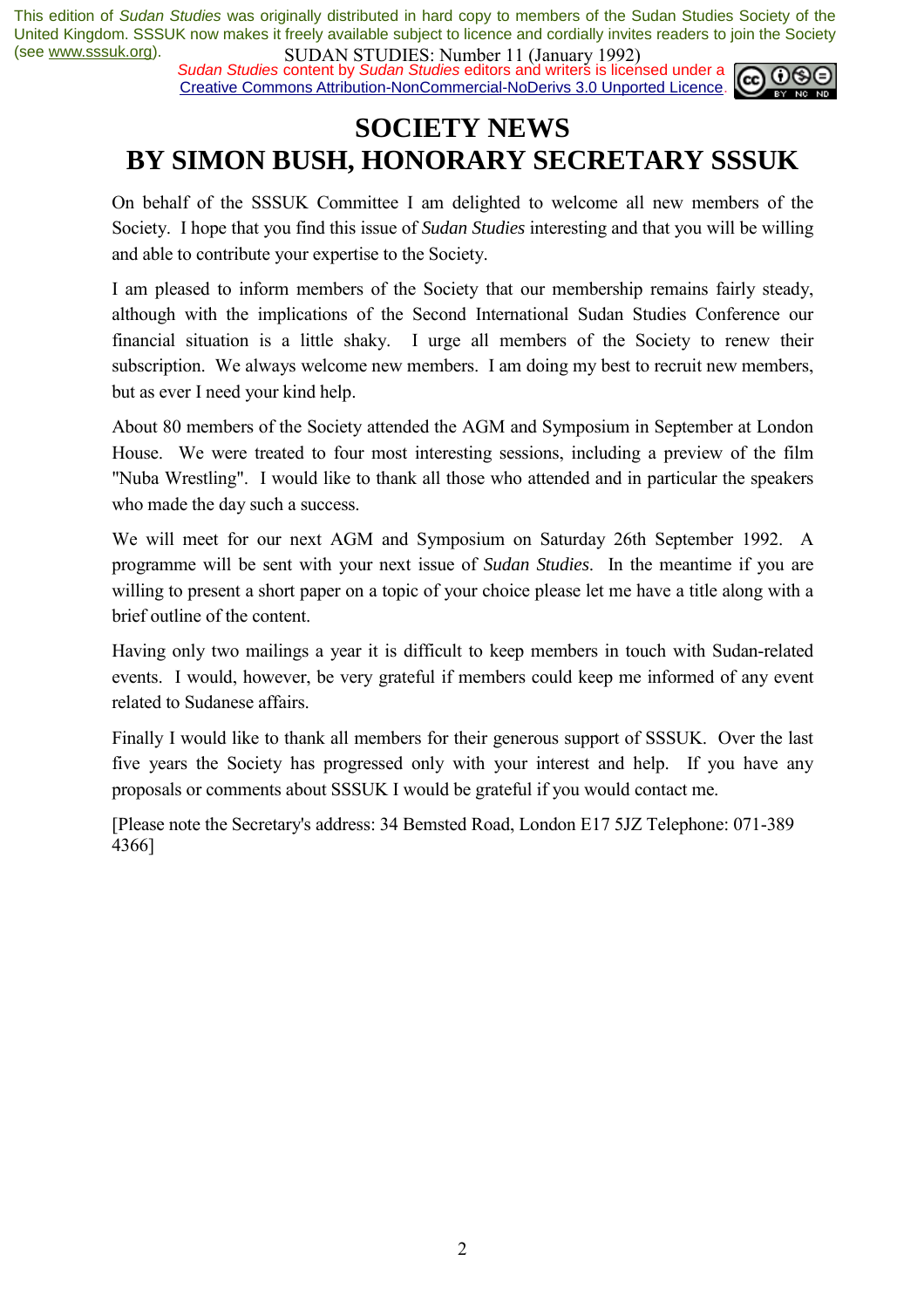*Sudan Studies* content by *Sudan Studies* editors and writers is licensed under a Creative Commons Attribution-NonCommercial-NoDerivs 3.0 Unported Licence.



# **AN ANNOUCEMENT FOR EX-SUDAN TEACHERS FROM SIMON BUSH**

A number of Sudan Teachers have suggested that it is now time to compile a book of experiences of our years in the Sudan.

I hope that as many Sudan Teachers as possible will be willing and able to contribute some thoughts of the Sudan. You perhaps have a story that you tell all your friends, some views of yourself (or colleagues) as a teacher, some thoughts of your school or posting, travelling, Sudan in general, particular characters - in fact anything that interests you. When published the book would give a unique insight to the Sudan.

I would be grateful if you would let me know if you are interested in contributing something, however brief, by writing to me at:

Simon Bush

34 Bemsted Road

Walthamstow

London E17 5JZ

Please indicate the nature of your contribution in advance and then return your contribution to me by April 1992 (or sooner if possible).

I would hope that the book would be sold in aid of Sudanese charities. If you have any idea of suitable recipients please let me know. I would be very grateful if you would let your friends know of this request in the hope that they will also be able to contribute.

# **SUDAN CHURCH ASSOCIATION**

In spite of all the problems in the Sudan there are many who have faithfully served the country and who have shared worship with the Sudanese in their cathedrals and village churches, who still have a deep interest in the trials through which they are passing. The Sudan Church Association provides a link for such folk, and there is a very active membership who support the Church through interest, financially and in prayer. Membership is £3 annually, though many generously give much more. The Treasurer is Mr. John Hunter (9, Ennismore Avenue, Guildford, Surrey GU1 1SP — 0483 66755). It is helpful if you request a Banker's Order from him, but best of all is by taking out a Covenant for then the Association can reclaim the Income Tax. Mr. Hunter can supply these forms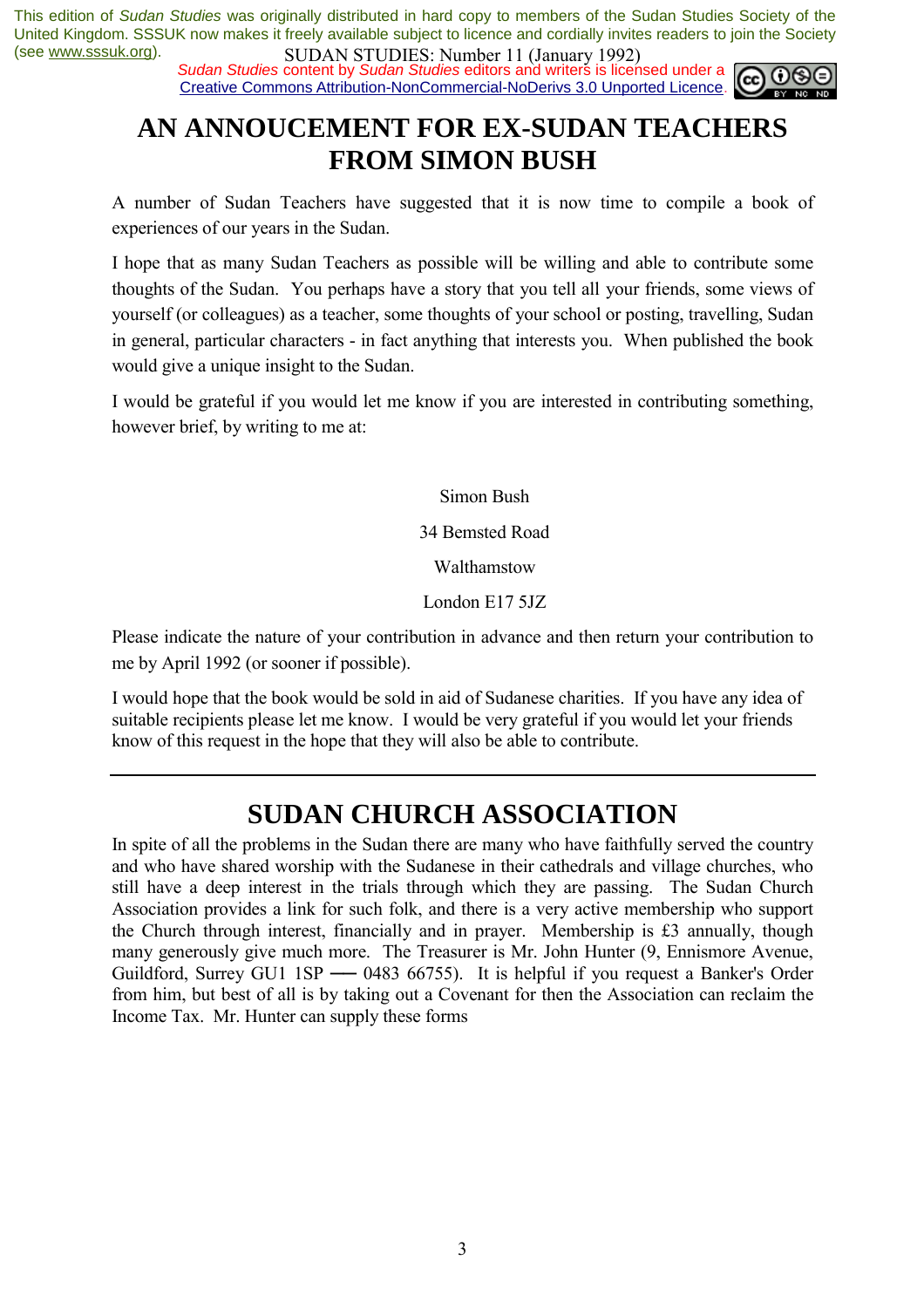*Sudan Studies* content by *Sudan Studies* editors and writers is licensed under a Creative Commons Attribution-NonCommercial-NoDerivs 3.0 Unported Licence.



# **CURRENT AFFAIRS IN SUDAN**

*Dr Charles Gurdon continues his series on contemporary political and economic issues in the Sudan. The column is particularly based on reports prepared for the Economist Intelligence Unit (EIU), but the author stresses that this column presents a personal viewpoint and does not necessarily reflect the views of the EIU, SSSUK or anyone else.* 

There is no doubt that the ability of Sudan's Islamic fundamentalist regime, which is led by Lt.- Gen. Omar Hassan al-Bashir, to remain in power has been under-estimated by most analysts. The combination of a number of factors  $-$  its repression and human rights violations against all of its perceived opponents; the emasculation of the conventional armed forces and the establishment of ideologically motivated parallel security forces which owe their allegiance to the regime rather than the country or people; the ineffectual opposition in northern Sudan and the recent splits within the rebel Sudanese Peoples' Liberation Army (SPLA); and its well organised, highly motivated, efficient, albeit ruthless, fundamentalist cadres — have all contributed to its surprising longevity.

Despite this, however, it faces the increasingly vociferous opposition not only of most Sudanese but also of all but a handful of Sudan's former allies. Indeed there are reasonably reliable reports that a well planned and potentially successful coup attempt has already been planned and could be imminent. At the same time, however, it has to be noted that both the northern opposition and the southern SPLA are probably weaker than at any time since the regime came to power in June 1989.

Because of its willingness to spill as much blood as is necessary in order to cling to power  $$ thus making a peoples' uprising modelled on those in 1964 and 1985 a futile and impossible sacrifice  $-$  it will currently have to be the army which takes the initiative. It could just be that the regime's continuing emasculation of the conventional security forces, and its arming of the Islamic fundamentalist Peoples' Defence Force militia and the thugs of Revolution Security as parallel forces which owe their allegiance to the regime and not the state, will spur the armed forces into action. Indeed, unless action is taken in the near future, it could be too late because the regime will be too strong and the conventional armed forces too emasculated to mount a successful coup.

Unfortunately there is little doubt that having little or nothing to lose, and recognising that this could be their last opportunity to radically change Sudanese society, the Islamic fundamentalists will go down fighting. Whenever it happens, the next change of government will be far more bloody than any in Sudan's post-independence history. However, whether it lasts another six months, year or more the survival of the regime remains in serious doubt because of its alienation of the vast majority of Sudanese and it is only a matter of time before it is overthrown.

Unless there is a successful coup the prospects for Sudan's immediate political future appears to be very bleak. The opposition is split and in a state of turmoil and there are few prospects of any immediate improvement. The major northern political parties, who seem more interested in gaining power than in the welfare of the country, will continue to squabble amongst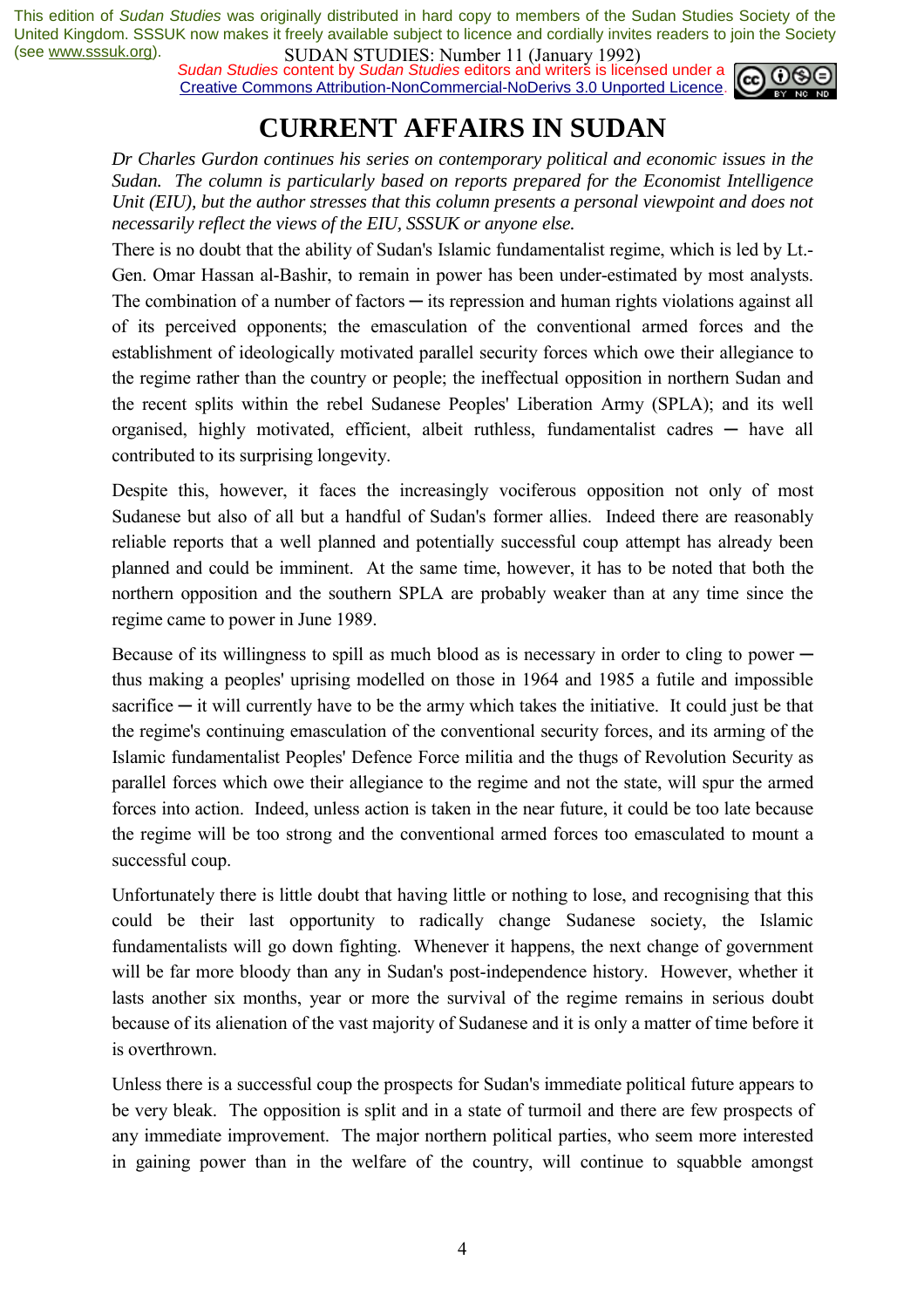*Sudan Studies* content by *Sudan Studies* editors and writers is licensed under a Creative Commons Attribution-NonCommercial-NoDerivs 3.0 Unported Licence.



themselves and thereby lose what little credibility they still have left. The splits within the SPLA, which have already seriously weakened what was, with the possible exception of the left wing parties, seemingly the only consistent and credible opposition, are likely to escalate. While John Garang is undoubtedly respected and feared he is not necessarily loved by most southerners. An increasing number now favour the secession of the south, which is already *de facto* independent, rather than continuing a seemingly endless and unwinable war.

The result of this opposition weakness is that, unless there is a successful coup, the regime is likely to have a free hand in the coming months. This will mean the continuation and possible escalation of the current armed campaign in Darfur which is allegedly only against armed robbers but which has also resulted in destruction and depopulation of many non-Arab villages. The similar campaigns in other non-Arab regions, such as the Nuba Mountains, where the regime wants to destroy the non-Arab cultures will be escalated. The regime will use and encourage the SPLA's current internal fratricide to weaken the southern opposition and will mount a major military campaign now that the dry season has arrived. Meanwhile in Khartoum and other northern cities the repression and abuse of human rights are likely to escalate  $$ particularly if the regime believes that a coup attempt is indeed imminent. The Islamisation of society will, as illustrated by the recent decision that all women must now be veiled, also continue apace.

Because of the regime's decision to replace a significant irrigated area under cotton with wheat while expanding cotton production in the rainfed areas it is estimated that the production of cotton, which accounts for about half of total exports, fell by 45% in 1990/91 and will then only increase by 23% in 1991/92. At the same time the combination of the drought and famine, transport problems, and the loss of important markets such as Saudi Arabia because of political problems will severely reduce the other major exports  $-$  sesame, sorghum and gum arabic  $$ which are grown in the rainfed areas. The overall result is that exports will fall from around \$555 mn in 1990 to about \$425 mn in 1991 before recovering to around \$500 in 1992.

Despite the apparent lack of foreign exchange and the loss of important supplies of cheap oil the overall level of imports is likely to continue to increase by around 10-15% per year thereby reaching around \$1,325 mn in 1991 and \$1,400 mn in 1992. The resultant visible trade deficit is therefore likely to increase from \$661 mn in 1990 to a forecast \$900 mn in 1991 and possibly \$950 mn in 1992.

After the dramatic increase in the level of private transfers through official channels in the second half of 1989, which increased the net figure from £216 mn in 1988 to \$412 mn in 1989 as the result of the regime's campaign of intimidation, the level of expatriate remittances fell to an estimated \$320 mn in 1990. Sudan's political and economic instability and the everincreasing disenchantment with the regime has probably reduced this significantly to around \$200 mn in 1991. The recent devaluation will have come too late to effect the 1991 total and the escalating black market rate will do little to encourage expatriates to remit their hard currency through official channels.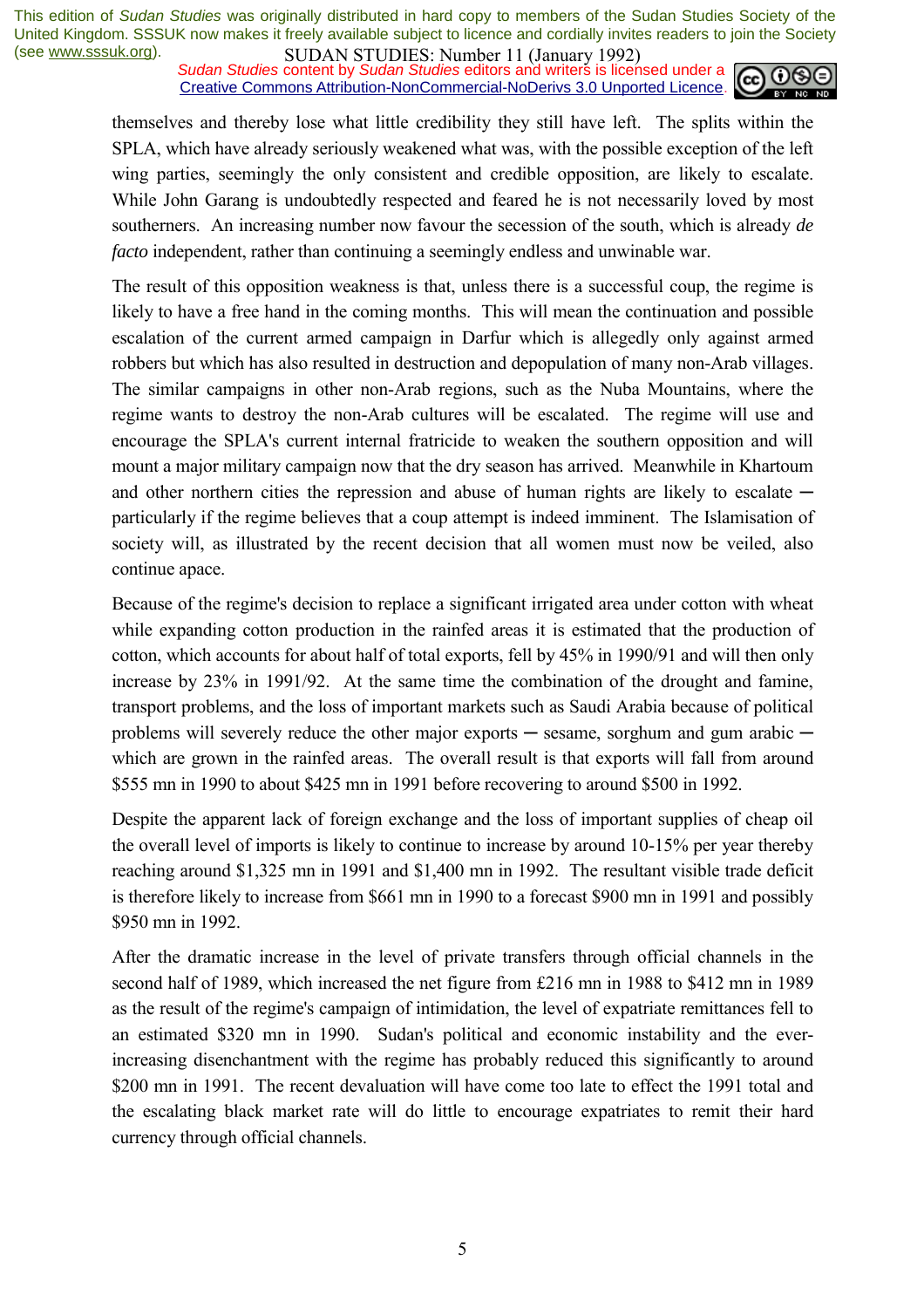*Sudan Studies* content by *Sudan Studies* editors and writers is licensed under a Creative Commons Attribution-NonCommercial-NoDerivs 3.0 Unported Licence.



At the same time there has been a significant reduction in all but emergency food aid with many former donors reducing or curtailing their development aid and balance of payments support. The result is that the current account deficit, which had fallen from \$358 mn to \$152 mn in between 1988 and 1989, probably increased to around \$390 mn in 1990 and possibly over \$500 mn in 1991 before recovering to around \$475 mn in 1992.

There are, however, many alternative estimates for these figures. The EIU's Economic Risk Service forecasts that merchandise exports will fall from \$400 mn to \$350 mn between 1990 and 1991 before rising to \$400 in 1992. It expects that imports will fall from \$1,081 mn \$1,070 and then rise again to \$1,090 mn so that the visible trade deficit will rise from \$681 mn to \$720 mn and then fall to \$690 mn in 1992. With expatriate remittances estimated to have fallen from \$412 mn in 1989 to \$320 mn in 1990 and only \$150 mn in 1991, the current account deficit is forecast to rise from \$152 mn to \$392 mn and \$515 mn in the same period and then fall to \$465 mn in 1992.

The US embassy in Khartoum prepared alternative figures which were published by the US Department of Commerce in September 1991. These forecast that exports will fall from \$325 mn to \$250 mn between 1990/91 and 1991/92 while imports will only fall from \$1,397 mn to £1,100 mn so that the visible trade deficit will fall from \$1,072 mn to \$850 mn. The US embassy forecasts that, after having risen from \$1,218 mn in 1989/90 to \$1,836 mn in 1990/91 the current account deficit will actually fall to \$1,826 in the same period.

| <b>Forecast Summary</b>          | 1989   | 1990   | 1991a   | 1992b  |
|----------------------------------|--------|--------|---------|--------|
| Real GDP growth $(\% )$          | 7.4    | $-6.0$ | $-12.0$ | $-5.0$ |
| Consumer price inflation $(\% )$ | 64     | 80     | 150     | 175    |
| Exports fob $(\$$ mn)            | 545    | 555    | 425     | 500    |
| Imports fob $(\$$ mn)            | 1,051  | 1,216  | 1,325   | 1,450  |
| Current $A/c$ balance $(\$$ mn)  | $-152$ | $-390$ | $-500$  | $-475$ |
| Total external debt (\$ bn)      | 13.0   | 13.2   | 13.4    | 13.6   |

 $a =$  Estimates,  $b =$  forecasts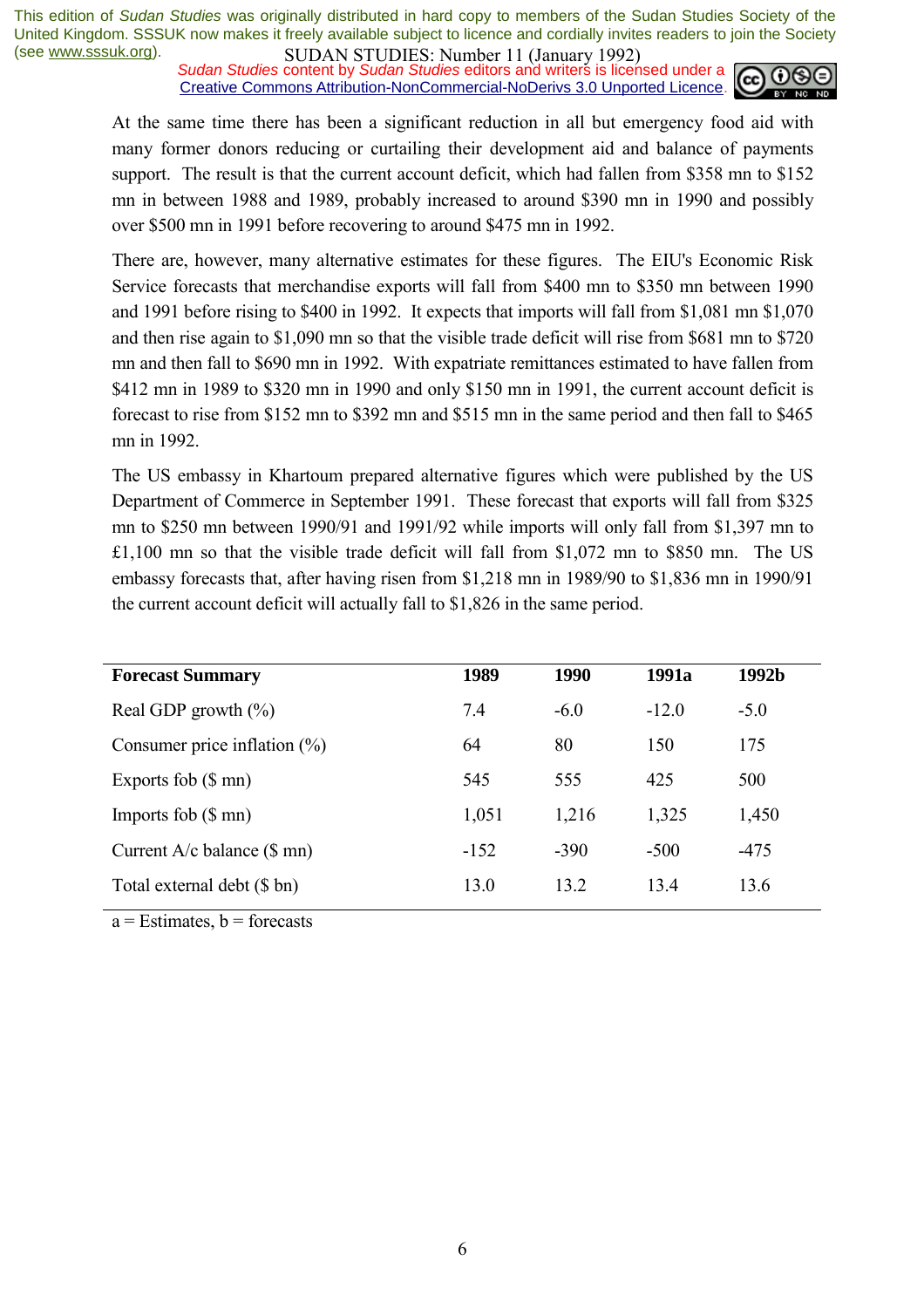*Sudan Studies* content by *Sudan Studies* editors and writers is licensed under a Creative Commons Attribution-NonCommercial-NoDerivs 3.0 Unported Licence.



# **NUBIAN MASSAGE BY IAIN MARSHALL**

I would have felt no worse if an adult camel had taken a notion to couch its full weight on my chest. I had been running around ineffectually on a patch of sand on the Nubian island of Nulwetta playing football, when one of the island's sturdier sons barrelled into me. As the tiny point of pain somewhere to the left of my heart radiated outwards like a dark stain developing on a white `gallabiya', my appreciation of the Nubian sunset slid behind an all obscuring horizon of pure agony. Convinced that breathing was about to cease, I steeled myself for the worst as each rasping inhalation of twilight dust sent shockwaves through my body.

Nulwetta is situated in the heart of Nubia between the villages of Abri to the north and Delgo to the south. It is several hours away from the most rudimentary hospital and its inhabitants rely for medical help, both by necessity and preference on a traditional `folk' doctor which the more melodramatic would take great relish in referring to (quite inaccurately) as a `witch' doctor.

My predicament came to the attention of a Nulwetta school boy called Fatih and he took me to the local `doctor' who very quickly satisfied himself that none of my ribs was broken before producing a jar of `dilka', a type of oil, with which he proceeded to give my ribcage a vigorous massage. Despite the supposed soothing effects of the oil, his fingers felt like a fleet of tiny steam rollers. This treatment over I was instructed to meet the `doctor' in his house after a couple of hours for more of the same.

Fatih and I walked the sandy streets of Nulwetta towards the `doctor', Abdel Fadil's house in the dying moments of sunset. Fatih informed me that Abdel Fadil was famous as a `baseer' in the area and that people came from up and down the Nile to seek his consultations rather than go to the modern doctor in Abri Hospital. At the house we drank the obligatory cup of sweet milky sunset tea, ate local `meenain' biscuits and waited for Abdel Fadil who duly arrived and wasted no time in setting his steam roller to work on me again. After this second massage, the `baseer' produced an empty jam jar and some paper. He tore the paper into five strips which he then fashioned into small cones. With his cigarette lighter he lit the first twist of paper and when it was fairly blazing, dropped it into the jar through whose mouth it spat bright energetic flames. When the business end of this fire-breathing implement was pressed hard against the damaged ribs I started involuntarily letting a breathless supplication escape from my lips. I needn't have worried. The flames soon expired as the oxygen sealed into the jar by my chest was consumed and my flesh was sucked in tightly around the rim of the jar, so that when Abdel Fadil let go, the jar did not fall to the ground but stuck fast to my ribcage, protruding improbably at right angles. After a pause during which the inhabitants of the room admired the effect Abdel Fadil's vacuum had created, the jam jar was dragged slowly across the surface of my chest without the seal being broken. This new technique caused me to utter several gasps of pain and displeasure which unseemly display of weakness elicited peals of laughter from the assembled horde of Fadil children. The entire process was repeated five times before I was allowed to ease my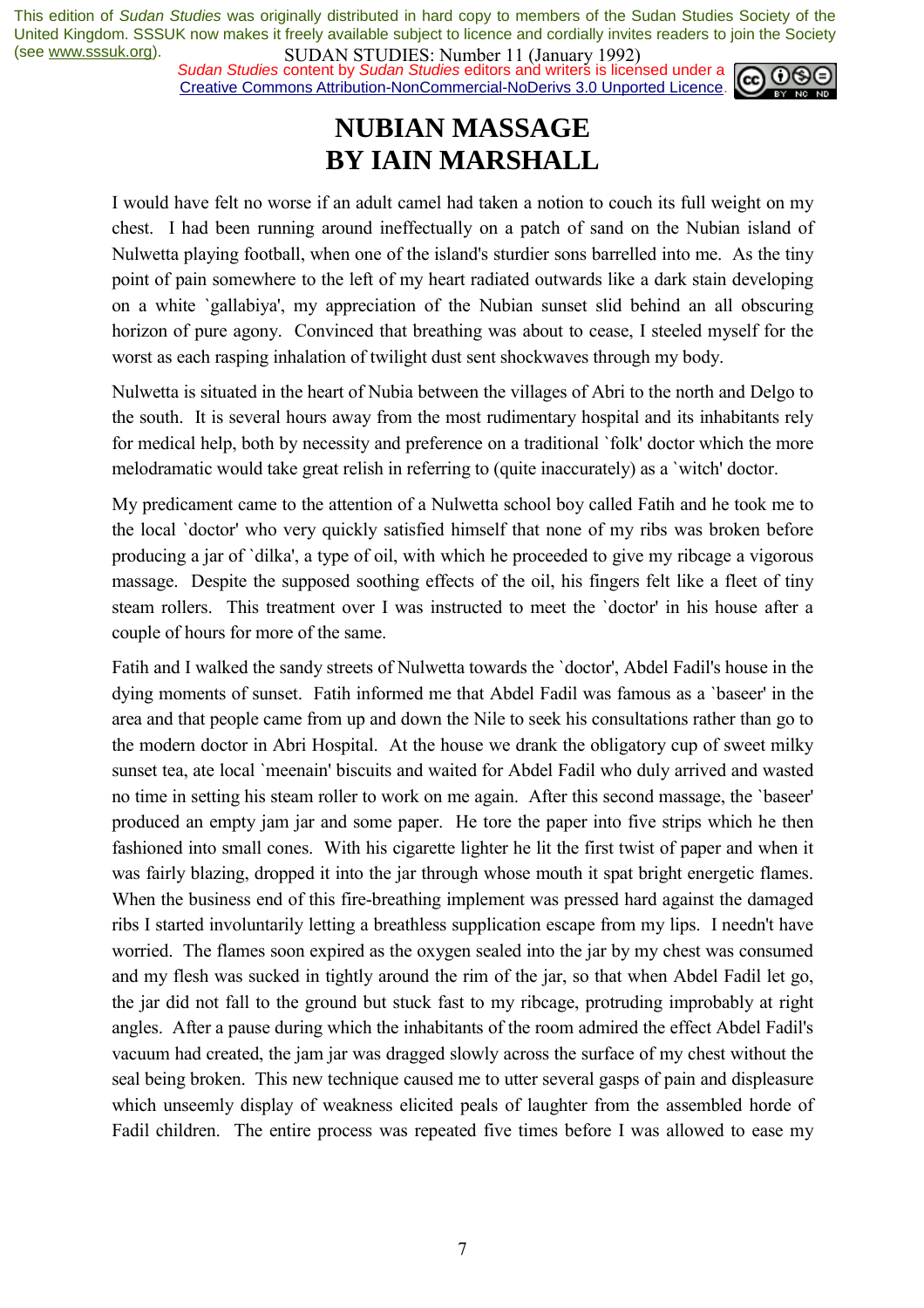*Sudan Studies* content by *Sudan Studies* editors and writers is licensed under a Creative Commons Attribution-NonCommercial-NoDerivs 3.0 Unported Licence.



gallabiya back up over my chest and shoulder, wincing as I did so, in far greater agony than I'd been in before I'd sought assistance.

Limping home I was assured by Fatih that he'd received the same treatment for a leg badly kicked by a donkey and bruising had been prevented. Filled with scepticism, I was surprised to find that no discoloration had occurred and that the pain which had been brought on by the simple act of breathing, had abated sufficiently after one day, to allow me to make the bumpy bicycle trip to archaeological ruins at Sadanga on the west bank of the Nile.

`Baseer' which is defined in Hans Wehr's Arab English Dictionary as: `endowed with eyesight' and `having insight' (or `possessing knowledge') was the name used by islanders to describe Abdel Fadil's calling. Two years later in El Ghaba I was to witness an old blind `baseer' treat a footballer's wrenched knee by applying the red hot head of a six inch nail to the damaged area. The boy had submitted to the `mismaar' without displaying a hint of fear and swore later that his injury had been healed. Abdel Fadil's amused reaction to my unheroic inability to refrain from flinching during his jam jar operation, had been to comment (not unkindly) that I was the first `khawaja' he'd seen who was a coward.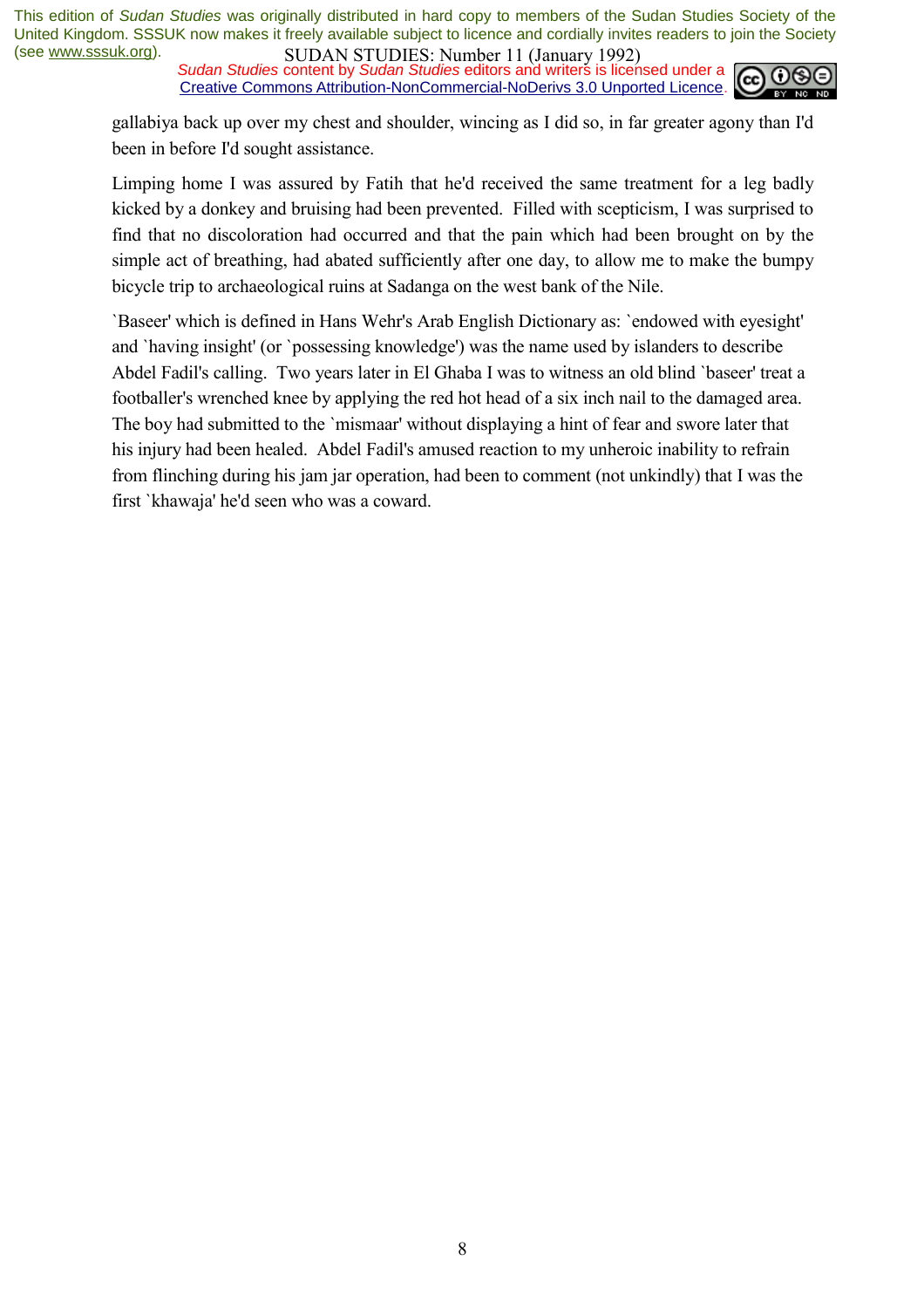*Sudan Studies* content by *Sudan Studies* editors and writers is licensed under a Creative Commons Attribution-NonCommercial-NoDerivs 3.0 Unported Licence.



### **ROCKETS**  ROBIN A. HODGKIN

Well aimed rockets were an important part in a young man's training in the Sudan's Education Service; and other services, too, no doubt. I remember at least four and can still feel their sting.

**Rocket No. 1, 1939.** From Nasri Hamza - fellow teacher, but twenty years older; at the old Gordon College (secondary).

"Mr. Hodgkin, please sit down. You are quite new here. Mr. Scott has had a complaint about your having *kicked* a boy while you were supervising a bathe and has asked me to have a word with you. Is it true?"

"Well, yes, the boy was fooling around when he should have been getting dressed. It was done in a friendly way."

"Mr. Hodgkin, even if that boy *hadn't* been the grandson of Khalifa Abdullahi and son of an important Sheriff you should *never* have kicked him, or anyone. It's an INSULT. Even to show the sole of your foot is to imply that someone is a slave. Haven't you read *Sudan Courtesy Customs*? The matter is very serious. I don't think you meant any harm. Would you like to see the boy? He is still very angry. If you apologise it might help."

**Rocket No. 2, 1940.** It's Friday evening at G.C.Scott's rather shabby bungalow in Omdurman. The Gordon College has just been evacuated from its posh Khartoum campus to the old Intermediate School. Wadi Seidna, where we had hoped to go, is being prepared for the Air Force. So we are all mucking in as best we can. G.C.S. "We were all heaving to this morning - most of the staff and some of the boys - all helping to shift desks and get classrooms ready. We missed you. What happened?"

"No, sorry, I didn't come. After all it *was* Friday." "H'm ... but what were you doing?" "Well, yes, actually I was swimming and sunbathing at the Club." Black, black mark; but not long "remembered", by G.C.S.

[Scott, the fairly new Warden of the College had been in the Political Service. He was regarded as being too radical, too pro-Sudanese. He had even greatly reduced corporal punishment in the College and always left his door open!]

**Rocket No. 3, 1940.** Before joining a bachelor teachers' `mess' in Omdurman I stayed as a guest for two months with Douglas Newbold (the Civil Secretary). He almost always had a young trainee (Political Service or Education) under his wing. One learnt a great deal: about the Sudan, desert explorations, the worrying nitty gritty of the war, poetry, what the *New Statesman* was saying. I had just acquired an old Ford with fat desert tyres. One night I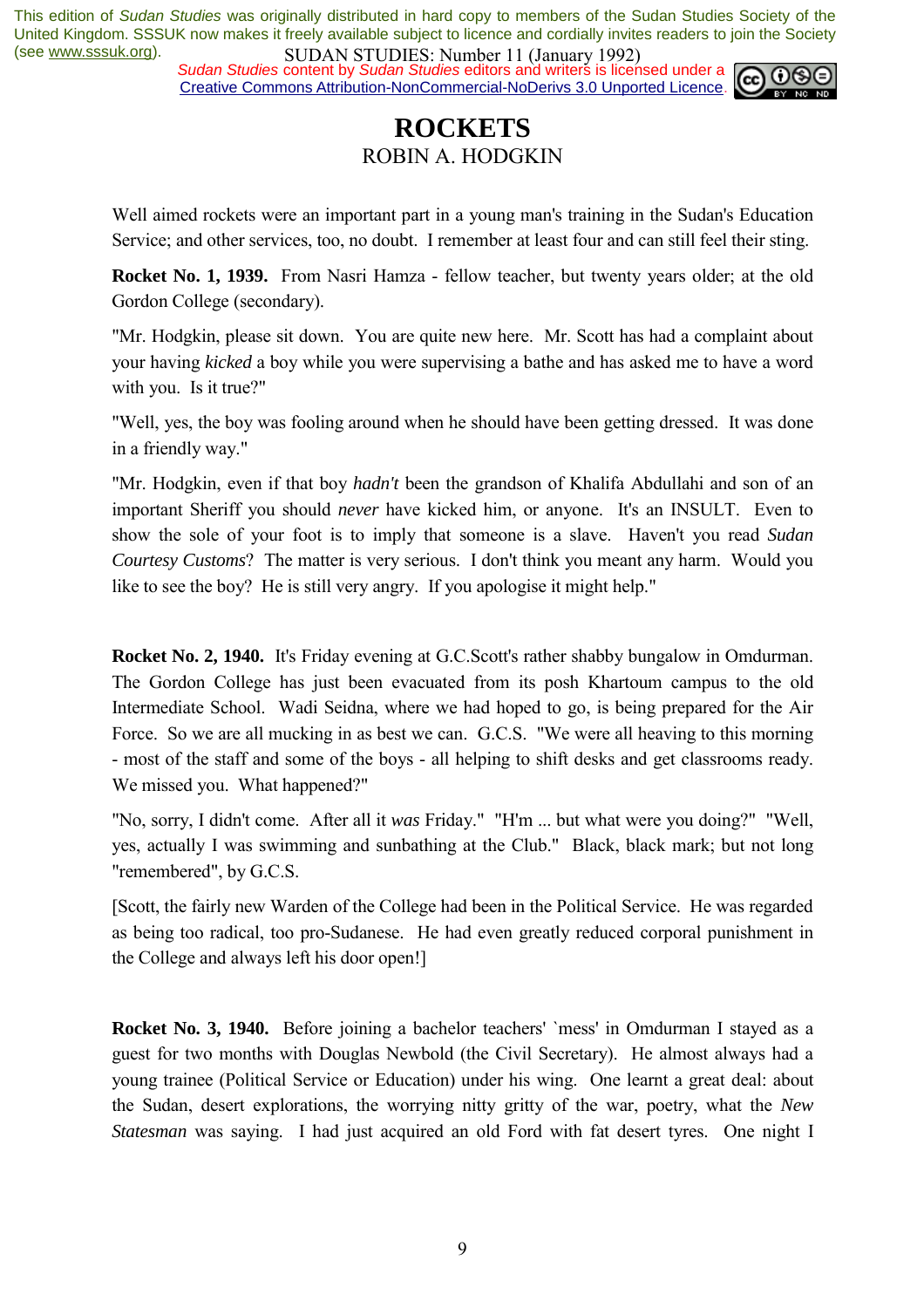*Sudan Studies* content by *Sudan Studies* editors and writers is licensed under a Creative Commons Attribution-NonCommercial-NoDerivs 3.0 Unported Licence.



unfortunately knocked over a Sudanese cyclist as I drove through the crowds towards the station. Damage: dislocated shoulder and broken collar bone. I took him to the Civil Hospital.

Breakfast. Grapefruit and fried Nile perch. "Did you sleep well, Robin?" "Yes, thanks, splendidly." "No worries?" "No, thanks." Douglas put down his spoon. "*No* worries. Why not? Wouldn't you have been just a bit worried if you'd knocked down an English official, say, and not a poor Sudanese worker? Wouldn't you?" The fried fish didn't taste quite as good as usual.

**Rocket No. 4, 1944.** Douglas had died. John Willie Robertson was the new Civil Secretary. Rather fiercer. I occasionally wrote semi-geographical articles for the old *Sudan Star* - the war time English newspaper in Khartoum. A group of geography students (from the embryo University of Khartoum) and I had been visiting the Gezira. We finished by going round the ginning factory at Sennar. (I'd never really understood `ginning' before.) The safety precautions round the machines struck the students and me as totally inadequate. "Can't you *do* something, sir?" I wrote a sharp little piece for the *Sudan Star*, making a few points.

A week later I got a long envelope from the Assistant Director of Education (John Hartley). On the outside he had scribbled a message: "Robin, have a strong gin before opening." I opened it: a scorching rocket about civil servants being discreet and not publicly criticising government agencies. "Yours, J. W. Robertson." Very strong gin justified.

### **LONDON'S FIRST SUDANESE RESTAURANT**

The "Sellout" Cheap Eating Guide section of the October 16th 1991 issue of *Time Out* carried the following notice about London's first Sudanese restaurant:

**The Mandola** 139 Westbourne Grove, W2 (071 229 4734). Notting Hill Gate tube/15 bus. Open Monday-Saturday 5pm-12 midnight. Average £6. Unlicenced. London's only Sudanese restaurant is an estimable little café and takeaway. The selection of salads (£4.50 for two people) made with aubergines, tomatoes, yoghurt and cucumber (salatat in Sudanese) will be familiar to the those who know Middle Eastern Food. Broadbenas mashed with sesame oil and lime juice are delicious, but some of the Sudanese meat dishes are an acquired taste, being somewhat slippery and bitter (main dishes are about £3.50). Drink gorgeously refreshing hibiscus of fresh lime juice or take your own booze.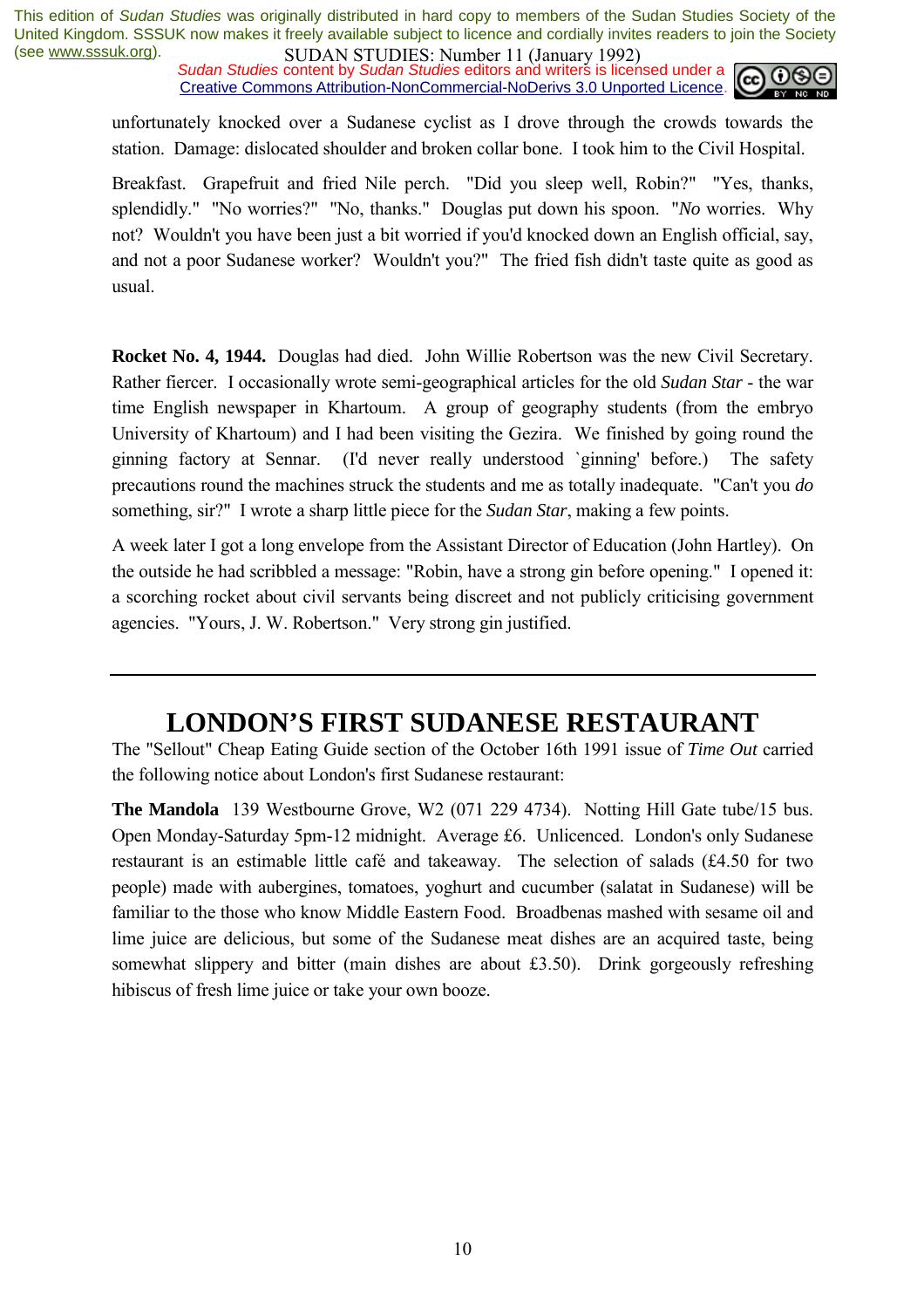*Sudan Studies* content by *Sudan Studies* editors and writers is licensed under a Creative Commons Attribution-NonCommercial-NoDerivs 3.0 Unported Licence.



### **SOUTHERN SUDAN: TOO MANY AGREEMENTS DISHONOURED**  ABEL ALIER

#### LONDON: ITHACA PRESS 1990

This book is a contribution to the literature on the politics and history of the Southern Sudan and especially South-North relations, from the perspective of a leading actor on the political stage. Most Southern Sudanese politicians have been reluctant to put their experiences into print, thus denying their contemporaries and posterity a wealth of inside information. Abel Alier's book is a commendable exception. It is important for several reasons. First, the author was involved (in various capacities) in the search for a political settlement o the war in the Southern Sudan, including the Round Table Conference of 1965, the Twelve-Man Committee (1965-66), and during the May regime up to the time of the Addis Ababa Agreement in 1972. Second, he was subsequently leader of the post-war South from April 1972 to December 1977 and again from May 1980 to October 1981: seven of the eleven years the Addis Ababa Agreement functioned. He therefore boasts more experience in governing the Southern Sudan than any other politician. Third, on the national level Abel Alier is the only person apart from Nimeiri himself to have stayed in government throughout the life of the May regime, from its beginning in 1969 until its overthrow in 1985, somehow surviving the twists and turns of his mercurial boss. This in itself is a feat worth studying.

The book is mainly about the Addis Ababa Agreement and its implementation. It poses two questions: how was the agreement achieved, and what led to its demise? The author's answer to the first question is unlikely to be as controversial as his answer to the second. Others who took part in or closely followed events in the post-war Southern Sudan may see things differently, notably on the important issues of parliamentary practice, government appointments, and the fateful division of the South into three "regions". Regarding parliamentary practice, the Regional Assembly had an inauspicious start when Abel Alier was named sole candidate of the Sudan Socialist Union (S.S.U.) for the Presidency of the High Executive Council in 1973, before the results of elections to the Assembly were known. Whether the Assembly would have elected him anyway is beside the point: democratic institutions in the South were interfered with from day one. The author's account (p. 177) is unlikely to convince many Southerners; the sensitivity of the issue could not have escaped the principal architect of the Addis Ababa Agreement. Thus, the idea that Abel hijacked the Presidency of the H.E.C. (p. 176) should be seen in this context.

Relations between the H.E.C. and the first Regional Assembly were far from harmonious. The H.E.C. was frequently accused of condoning corruption, of repression, and of using statesecurity organs to gag opposition. One might expect a response to such allegations in a book by the then President of the H.E.C. For example, why did Abel Alier, as President, retain Ministers widely reputed to be corrupt? Why did he bend the rules to appoint close associates to ministerial positions after they had failed to win election to the Assembly? What explains the meteoric rise of a lowly bureaucrat to the Director-Generalship of a Regional Ministry in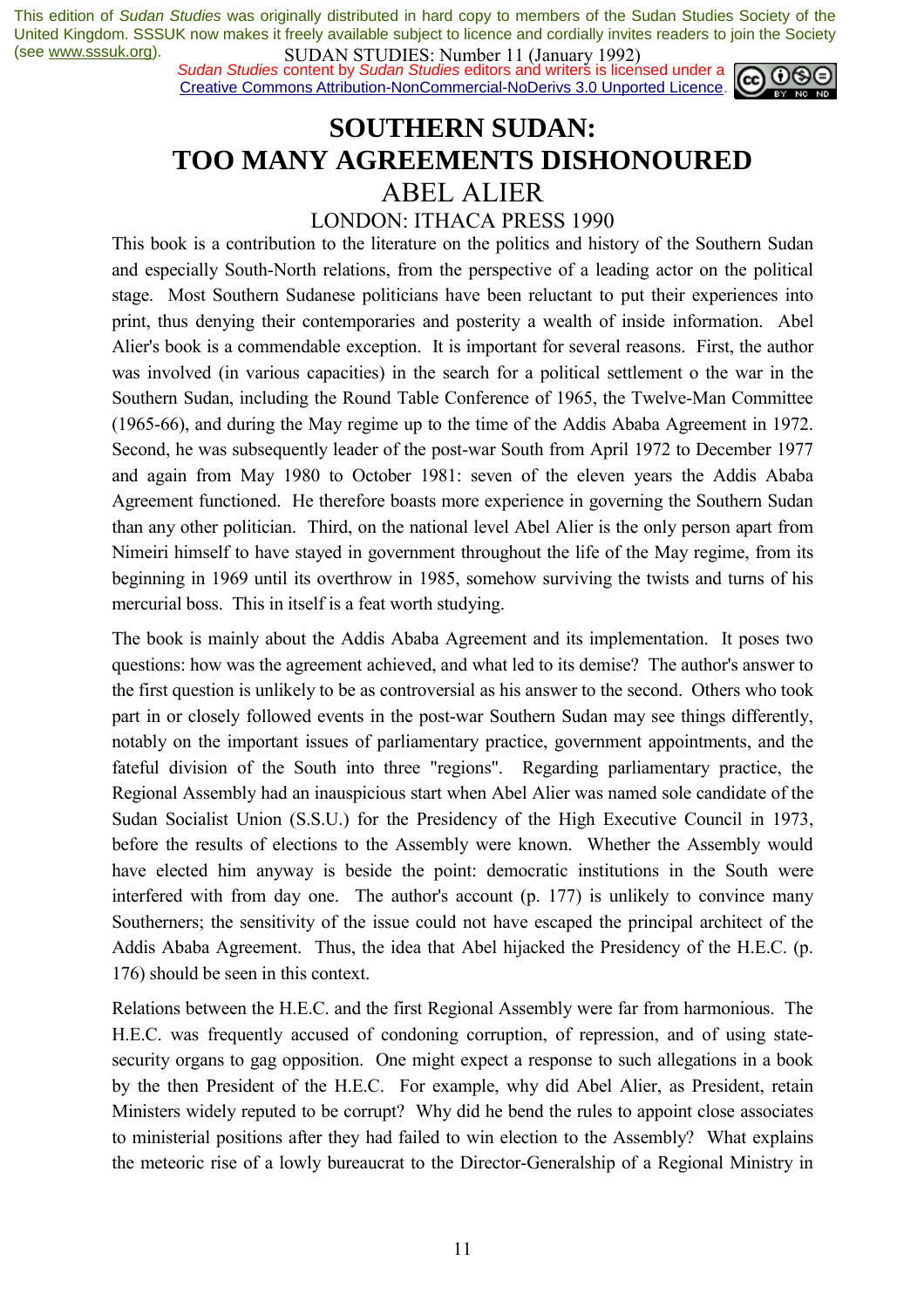*Sudan Studies* content by *Sudan Studies* editors and writers is licensed under a Creative Commons Attribution-NonCommercial-NoDerivs 3.0 Unported Licence.



Juba? What of the Commissioner of Police who selected 80% of police cadets from his own small sub-tribe? And why was that official reinstated in 1980 after being dismissed by Joseph Lagu's government in 1978? What are the details of the H.E.C.'s role in the trial of Benjamin Bol? And so forth.

Toward the end of its term in 1977 discontent with Abel Alier's government was real and widespread; people clamoured for change. The author leaves no doubt (p. 175) that Lagu's candidacy for President of the H.E.C. was based on or at least influenced by false hopes about his (Lagu's) remaining head of the Southern Command and about his possible appointment as First Vice President of the Republic. Such ideas must have been mooted in high circles. The first First Vice President, Babiker Awadallah, was a civilian, and there is no evidence that he was elbowed out because of that. As a matter of fact, those who know him well confirm that Babiker resigned because he felt redundant in a powerless post. Southerners knew that Abel Alier's failure to become First Vice President had nothing to do with his civilian status but stemmed from an unjust system that discriminated against Southerners and barred them from the highest positions of State. As much as they blamed Khartoum for perpetuating such a policy, they also blamed Abel for tolerating it. Furthermore the case of retired Brigadier Samuel Abu John, whom Abel had earlier appointed as a Regional Minister, was a precedent for Lagu's having to retire from the army. The choice of Lagu was made by a sophisticated group of Southerners who reasoned that, given Abel's entrenched support in Khartoum, the only way to unseat him was to propose the only person who enjoyed similar support. Lagu was meant to be an interim figure, to be discarded at the right time. The trouble with such leaders is that once in power they may be difficult to control: Nimieri in 1969 was meant to be an "interim" figure! Whether Lagu knew it or not, most of the heavyweights behind his nomination had this main consideration in mind.

As for the contest between Abel and Lagu for the Presidency of the H.E.C. in 1978, all signs pointed to an overwhelming majority for Lagu. The enormous desire for change was manifest. The author boldly admits (p. 203), for instance, that "Jonglei canal demonstrations were outward manifestations of the government's declining credibility". It was this that prompted change, for at the end of the day someone had to be held responsible for the government's performance. Without qualms Abel states (p. 205) that his government had been prepared to drive people along the path of economic "development" even if they were unwilling. It is no wonder, then, that as early as 1973 some elements in the South expressed doubt about Abel's commitment to democracy.

When Abel Alier returned to power in 1980 he did not appear to have learned much respect for public opinion. He made a most serious and damaging error of judgement when he backed down on the Bentiu-refinery issue and tried to bring Southern Sudanese with him. It will be recalled that Southerners closed ranks on this issue, in a rare display of unity. The Regional Assembly, popular organizations, students (or were they children?), all and sundry had resolved to stand with the H.E.C. in support for the political and technical arguments they presented to Nimieri for locating the refinery at Bentiu, where the oil had been discovered. Following his decision to back down, Abel Alier sent delegations under senior Ministers to talk to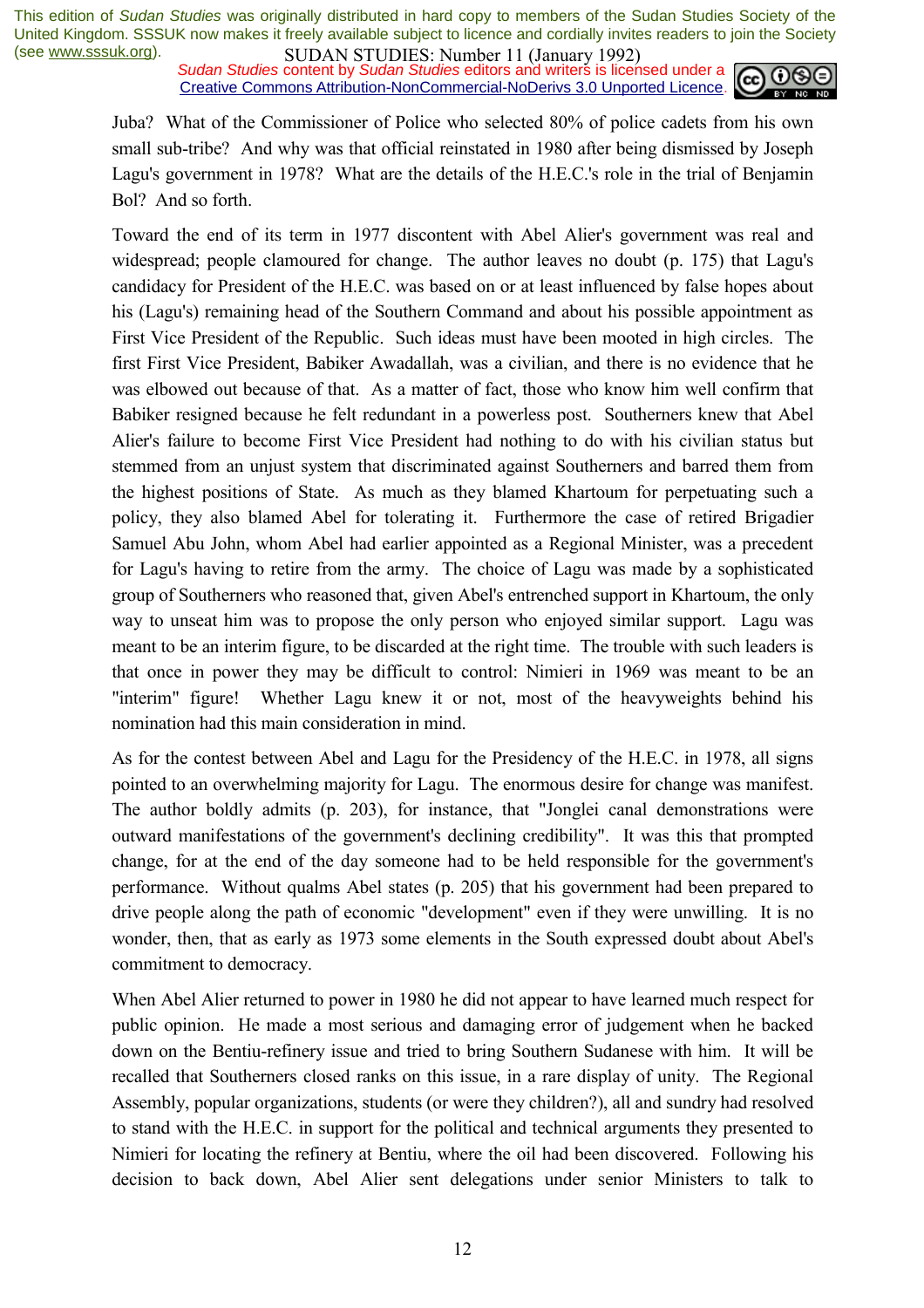*Sudan Studies* content by *Sudan Studies* editors and writers is licensed under a Creative Commons Attribution-NonCommercial-NoDerivs 3.0 Unported Licence.



Southerners in Wau, Malakal, and Khartoum. The leader of the Khartoum delegation held a meeting of Southern M.P.s and others at the National Assembly. I had been invited by a friend. After listening to a bizarre presentation, which contradicted every argument the H.E.C. had previously made, I suggested to the speaker that, give the gravity of the matter, they might not do better by resigning. To this the Minister angrily retorted: "How can we resign when others are polishing their shoes to step in?" Similarly, in Wau, Dr. Raphael Koba Badal, a lecturer in political science at the University of Khartoum, took on the leader of the delegation for saying that the President's decision on the refinery was a bitter pill the South simply had to swallow. Dr. Badal asked how long the South must go on swallowing unpalatable pills; the honourable Minister replied: "For as long as the doctor prescribes". In Malakal an irate student put it straight to the delegation: "This pipeline taking Bentiu's crude to Kosti will be built on our dead bodies"; the delegation dismissed the comment as an emotional bluff. Everywhere the delegations were taunted, ridiculed, and rejected. Thus Nimieri, a skilful manipulator, had succeeded in driving a wedge between the H.E.C. and the Southern people it claimed to represent. How his transparently mischievous intentions could escape the eminent politicians of the H.E.C. remains unexplained. This book does not give a clue. Public opinion notwithstanding, informed observers had expected Abel Alier to resign. The least he could have done was to invite the Minister of Energy in Khartoum to do the explaining; after all it was his view on the issue that prevailed. Little wonder that the dismissal of Abel's government in October 1981 would have been almost a non-event had it not been for the confusion created by Lagu's successor to the Presidency of the H.E.C., General Gismalla Abdalla Rasas.

An issue with very serious repercussions in the South was the manner in which Lagu himself was dismissed in February 1980. The author distances himself from the events that led to this, referring only to some members of the Regional Assembly who had petitioned President Nimieri to dismiss Lagu (p. 179). By then Abel was in Khartoum as Vice President of the Republic and in the top echelon of the S.S.U. One expected him to fight (as he did in the case of Lubari Ramba (p. 165)), in defence of the democratic institutions of the Regional Government he had helped to create. The book is silent about any such efforts. Furthermore, when the so-called High Executive Council and Regional Assembly Act (1980) - the law the author refers to as enacted by the central government (p. 185) - was promulgated and used to dismiss Lagu, not only did its unconstitutionality go unquestioned but there was jubilation in Abel's camp. In fairness to him, no evidence has ever been produced that he personally rejoiced; but there were inferences drawn in the other camp that lawyers close to Abel had helped to draft this infamous Act! The same Act would be used in October 1981 to dismiss Abel Alier's second government. After enactment of that law the Self-Government Act of 1972 was, for all practical purposes, dead and buried.

The zeal shown by Lagu and others for division of the South in 1981 and the snowballing support this got thereafter are explained in part by Lagu's personal frustrations and by general disgust at the degeneration of Southern politics, which had become cynical in every respect. But Lagu himself was part and parcel of this state of affairs, and his subsequent actions did not prove any less unscrupulous. "Dinka domination" was expediently picked as an issue and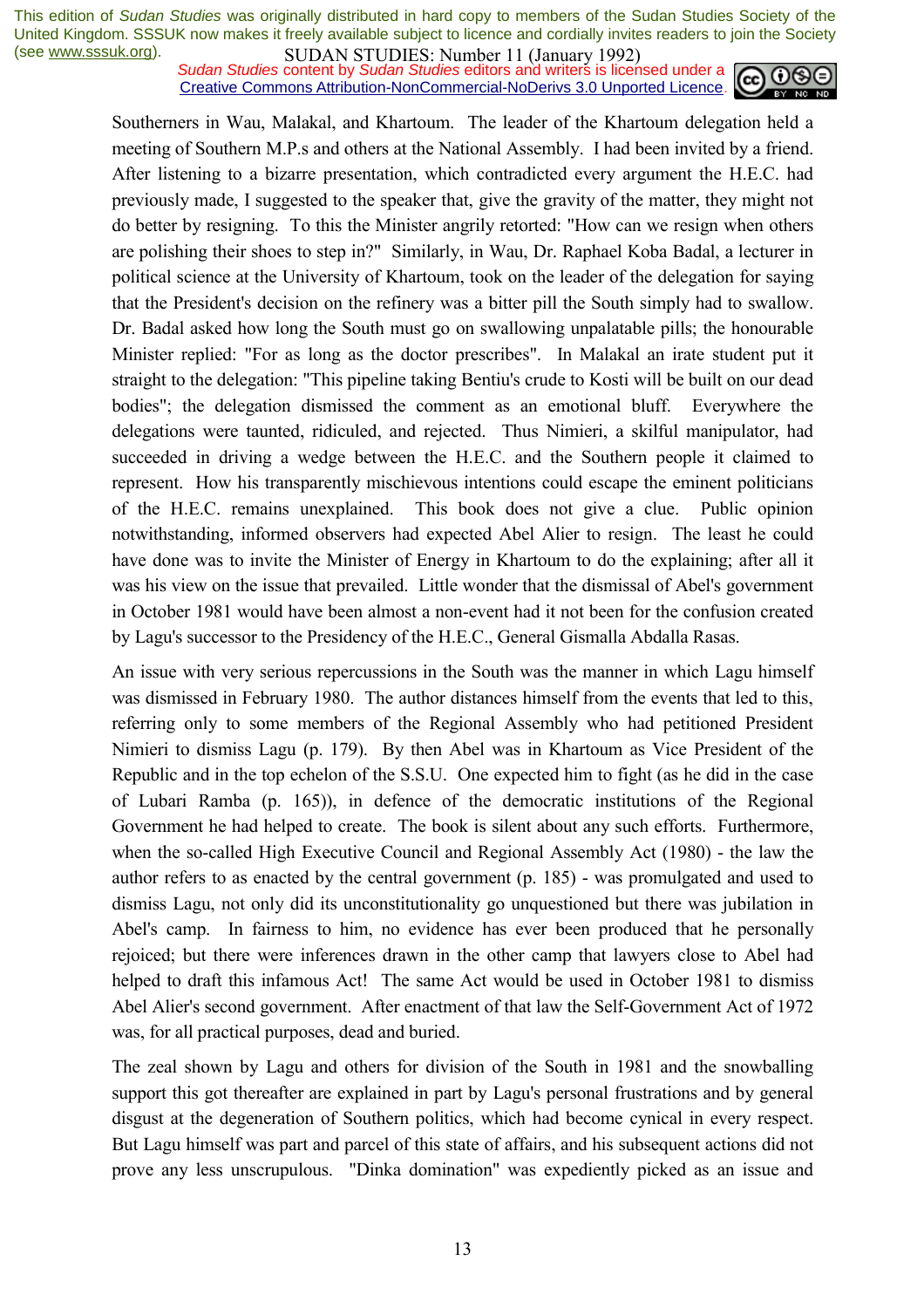*Sudan Studies* content by *Sudan Studies* editors and writers is licensed under a Creative Commons Attribution-NonCommercial-NoDerivs 3.0 Unported Licence.



found receptive ears. This domination, real or imagined, could not alone justify division of the South. But Big Brother, in Khartoum, was pulling the strings.

Whereas divisionists were united in their aims and methods, their opponents were a divided lot. Why, for instance, was it that some unionists joined the division lobby in the 1982 elections for the Regional government? The answer lies in the fate that befell the so-called Council for the Unity of Southern Sudan (C.U.S.S.). Abel Alier does not mention this body in his book, referring only (p. 234) to the fact that "in December 1981 Nimieri had imprisoned 24 Southern leaders who stood in support of unity". That is all: what a tribute to those who stood their ground and went to jail for it! Abel thus down-plays the wide support C.U.S.S. enjoyed among those who genuinely believed in the unity of the people of the Southern Sudan.

It was assumed at the time that C.U.S.S. would lead the unity group in the battles ahead, including the 1982 elections to the Regional Assembly. But this was not to be, because of the position taken by Abel's group. Unity to them was synonymous with the status quo. They resisted the objective reality that what was needed for the South to remain united was a new leadership and a fresh start. The leader of C.U.S.S., Clemont Mboro, who many assumed would be the sole unity candidate for the Presidency of the H.E.C., was shunned. Abel Alier allowed his own name to go forward. When it later became clear that the tide was running against him he withdrew, but some of his close associates thereupon nominated themselves. The wheeling and dealing continued. Meanwhile the divisionists were not sleeping. They exploited the confusion on the unity side and struck a deal with a disgruntled faction to form a government. The change of mind in Abel's camp - to endorse Clement Mboro - came too late to unite the disunited unionists. The events leading to the 1982 elections, as well as the election process itself, are thus a crucial signpost deserving close study by all concerned.

Another important point on which Abel Alier's book is silent is his appointment as Minister of Housing and Public Works in the central government immediately after the attack on Bor in May 1983. In fact he took the oath of office on the very day Nimieri announced the division of the South - 5 June 1983. That evening, national television not only showed Nimieri with Lagu at his side announcing the division of the South, but it also displayed Abel Alier, principal architect of the Addis Ababa Agreement and staunch supporter of the unity of the South, taking the oath of office before the same Nimieri! Nimieri was wily and unscrupulous, but what was the author's view?

Finally, Abel's account of Nimieri's so-called Peace Committee, under the chairmanship of Sirr al-Khatim al-Khalifa (p. 238) deserves elaboration. In 1985 Dr. Peter Nyot and I were appointed to this committee without prior consultation, and were at a loss as to who might have proposed our names. (I did not know Nimieri or even remember ever having met him.) In any case, we both decided not to sit on the committee but resolved that our decision should be expressed in such a way as to deny Nimieri the propaganda value he wanted from this bogus committee. Our plan was to bring together most of the leading Southern politicians in Khartoum and write a joint letter to Nimieri analyzing the situation and suggesting how best to approach a solution to the problem he had created. With the exceptions of the three Southern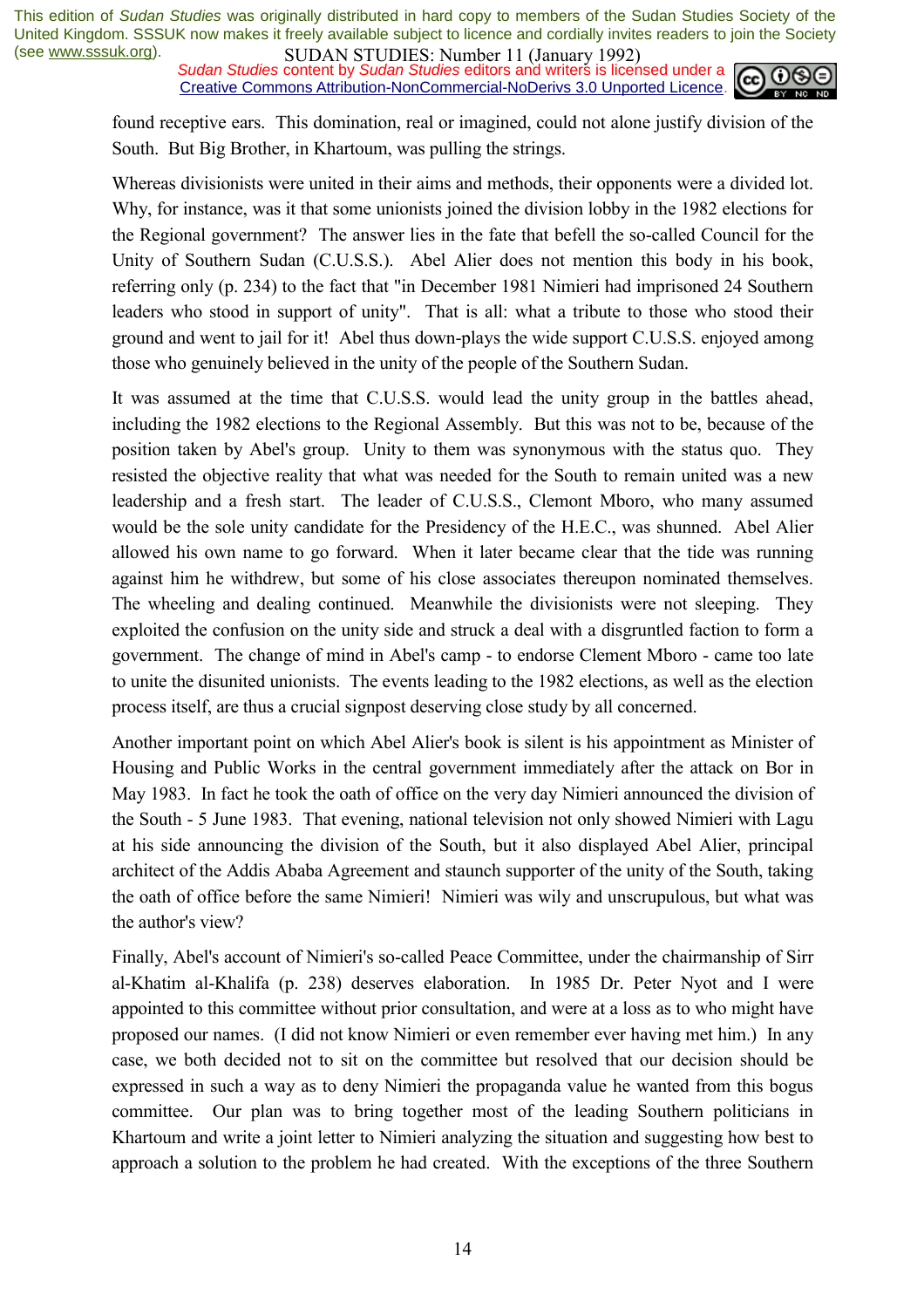*Sudan Studies* content by *Sudan Studies* editors and writers is licensed under a Creative Commons Attribution-NonCommercial-NoDerivs 3.0 Unported Licence.



Governors and a few others, we approached all who mattered and agreed to hold a meeting at Abel's house on El Zubeir Pasha Street. At this meeting it was further agreed to write a joint letter; an outline of its contents was worked out. The meeting resolved that Abel would draft the letter, which would be ready for all participants to sign two days later. We left the house happy about yet another opportunity to show Nimieri that the South was still united in its rejection of his machinations. When the appointed time came, however, Abel told the reconvened meeting that the letter was ready but - much to the surprise of everyone - he alone would sign it. He gave no reason for this unilateral decision. Needless to say, this was unacceptable, since it defeated the very purpose of collective action. All the same, nothing could be done and we dispersed. Days later, on the evening of 27 March, we saw Abel Alier and Isaiah Kulang, on national television, attending the opening session of the Peace Committee, which Nimieri had addressed that morning before taking off for Washington. In his wisdom, Abel drew a distinction between his refusing to serve on the committee and his attending its opening session!

In North-South relations "too many agreements" certainly have been "dishonoured". But in the case of the Addis Ababa Agreement the Southern Sudan had a hand in the dishonouring. Leaders of the post-civil-war South, wittingly or unwittingly, played into the hands of the Khartoum government. When the Agreement was signed, Southerners never agreed among themselves on the rules of the game in the democratic regime they were about to embark upon. Red lines that could not be crossed in the intramural Southern struggle for power should have been clearly drawn. Democracy, by necessity, presupposes a number of political organizations competing for the confidence of the people. In the absence of such organizations people will naturally look to other forms of association or groupings. In most cases, such groupings lack wider general interests and long-term objectives. It is a pity that leaders of the Southern Sudan Liberation Movement did not see this in 1972, and, by omission, dissolved the organization into an as yet undefined S.S.U. The result of all this was that Southern leaders, despite the Addis Ababa Agreement, continued to look to the North for survival. This much comes out, in various ways, in Abel Alier's book.

(Dr.) Lam Akol

Southern Sudan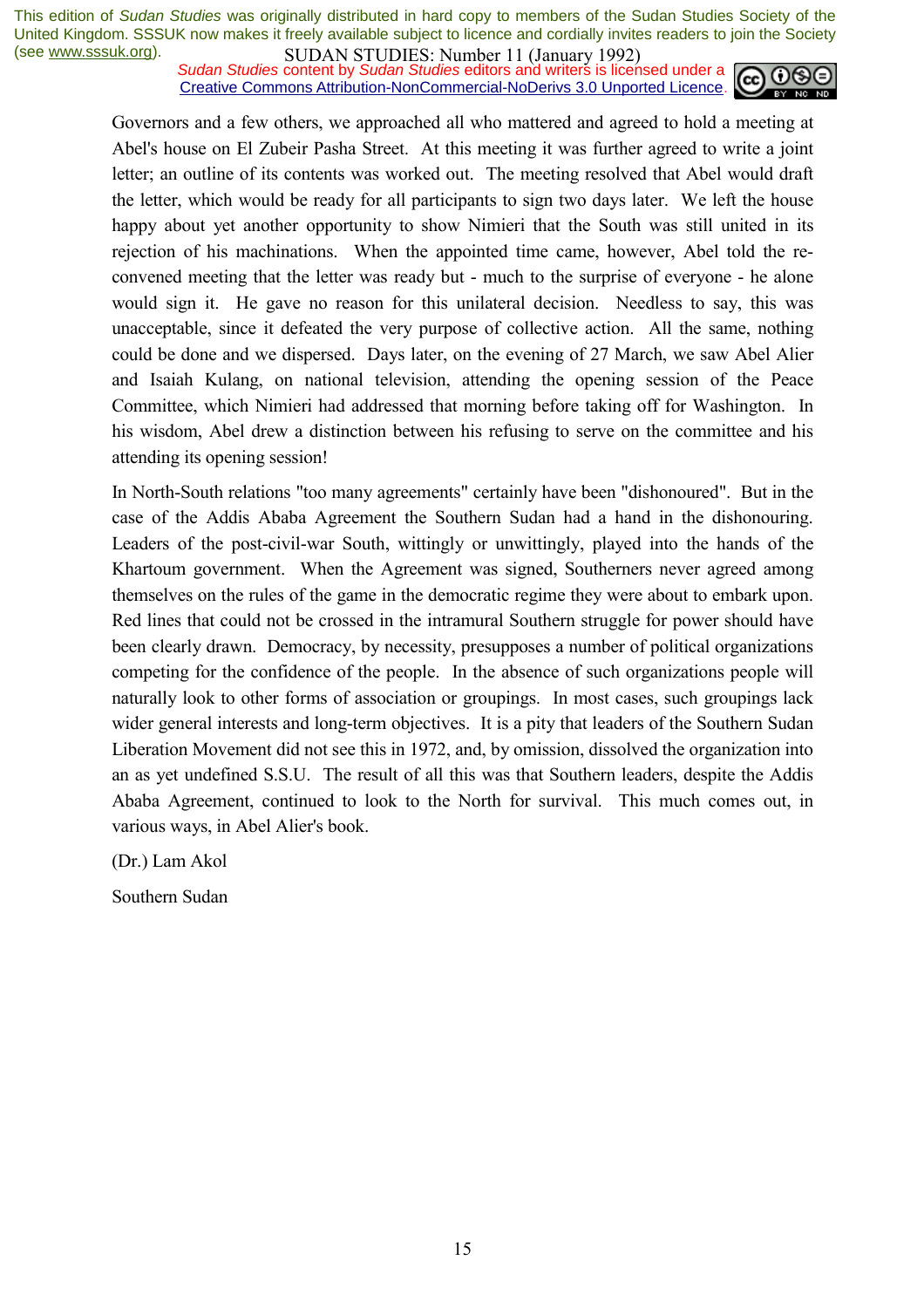*Sudan Studies* content by *Sudan Studies* editors and writers is licensed under a Creative Commons Attribution-NonCommercial-NoDerivs 3.0 Unported Licence.



## **SOME RECENT PUBLICATIONS ON SUDAN**

Adelberger, Jörg (1989) Kommandos für Tiere bei den Fur. *Frankfurter Afrikanistische Blätter* 1, 135-140.

Adelberger, Jörg (1990) Vom Sultanat zur Republik: Veränderungen in der Sozialorganisation der Fur (Sudan). Stuttgart: Franz Steiner Verlag (*Studien zur Kulturkunde*, Bd. 96). DM 58. pp. 246, map. ISBN 3-515-05512-6.

Adelberger, Jörg (1991) Salzherstellung und Salzhandel im Gebiet des Jebel Marra (Darfur/Sudan): der Rückgang eines lokalen Gewerbes. *Paideuma*, 37.

Bell, G.W. & A.H.M. Kirk-Greene (Compilers) (1989) The Sudan Political Service 1902- 1952: A Preliminary Register of Second Careers. Oxford [Privately Published]. pp. 39. £5 [Available from the Editor].

Biles, Timothy (1991) Windows on the Sudan: A Story of Pain and Pride. The Rectory, Barnes Lane, Beaminster, Dorset [for the author]. ISBN 0-9517915-0-8. £4.99 "The only claim I make for the book is that it tells the untold story of the Sudanese Church; the Archbishop under siege in Juba; the Bishops liberated by the `rebels'; the refugees persecuted in Khartoum and neglected in Ethiopia" [letter from the author].

Bleuchot, Herve, Christian Delmet & Derek Hopwood (Eds.) (1991) Sudan: History, Identity, Ideology — Histoire, Identités, Idéologies. Reading: Ithaca Press. pp. 320. ISBN 0-86372-149-4. £25.

Craig, G.M. (Ed.) (1991) The Agriculture of the Sudan. Oxford: Oxford University Press (*Centre for Agricultural Strategy Series* No. 1). pp. xiv, 468, numerous maps and figures. ISBN 0-19-859210-8. £55.

Cruickshank, Alexander (1991) Itchy Feet: A Doctor's Tale. Ilfracombe, Devon: Arthur H. Stockwell Ltd. pp. 168, illus. ISBN 0-7223-2541-X. £8.50. A sequel to the author's *The Kindling Fire: Medical Adventures in the Southern Sudan* (1962).

Kenyon, Susan M. (1991) Five Women of Sennar: Culture and Change in Central Sudan. Oxford: Clarendon Press (*Oxford Studies in African Affairs*) pp. 272, illus., 2 maps. ISBN 0- 19-827832-2. £35. "Susan Kenyon looks at developments in Sudanese society through the eyes and words of five women from the town of Sennar in Blue Nile Province. They talk about their families and homes, their hopes and aspirations, their work, and their social lives. Their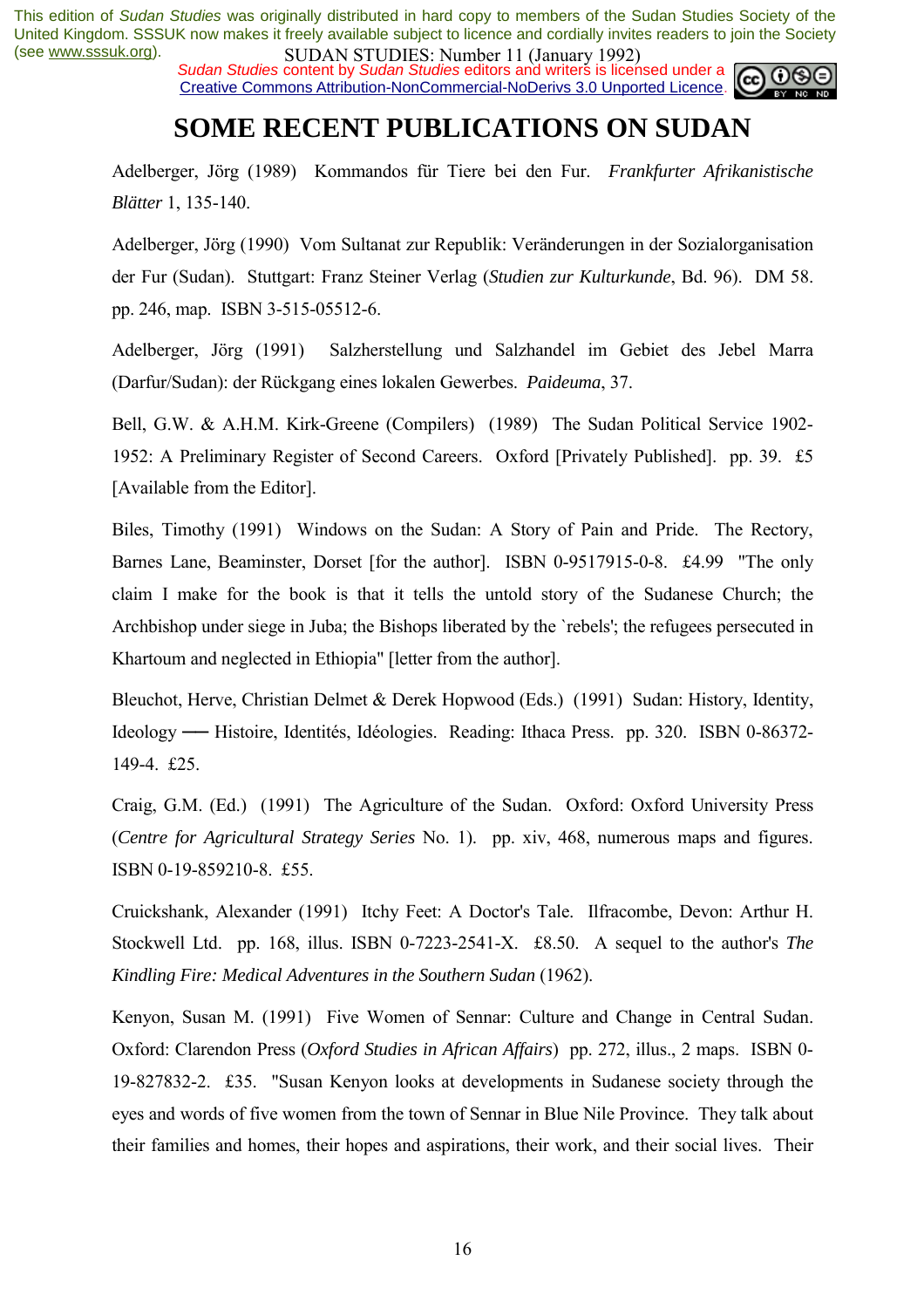*Sudan Studies* content by *Sudan Studies* editors and writers is licensed under a Creative Commons Attribution-NonCommercial-NoDerivs 3.0 Unported Licence.



accounts offer insight into contemporary life in a major developing country and the changing role of women within its society." (Publisher's note).

Vail, J.R. & J.P. Duggua (Compilers) (1991) Bibliography of Geological Literature for the Republic of the Sudan 1986-1990. Portsmouth: Portsmouth Polytechnic Central Production Unit. pp. 64, 6, 8, 4. ISBN 0-900234-55-5. "During the past five years since our first Bibliography was published approximately 500 new titles have become available. These we have listed according to authorship, year, title, and place of publication." [From the Abstract].

Note: It is hoped that some of these titles will be reviewed in the next issue of *Sudan Studies*.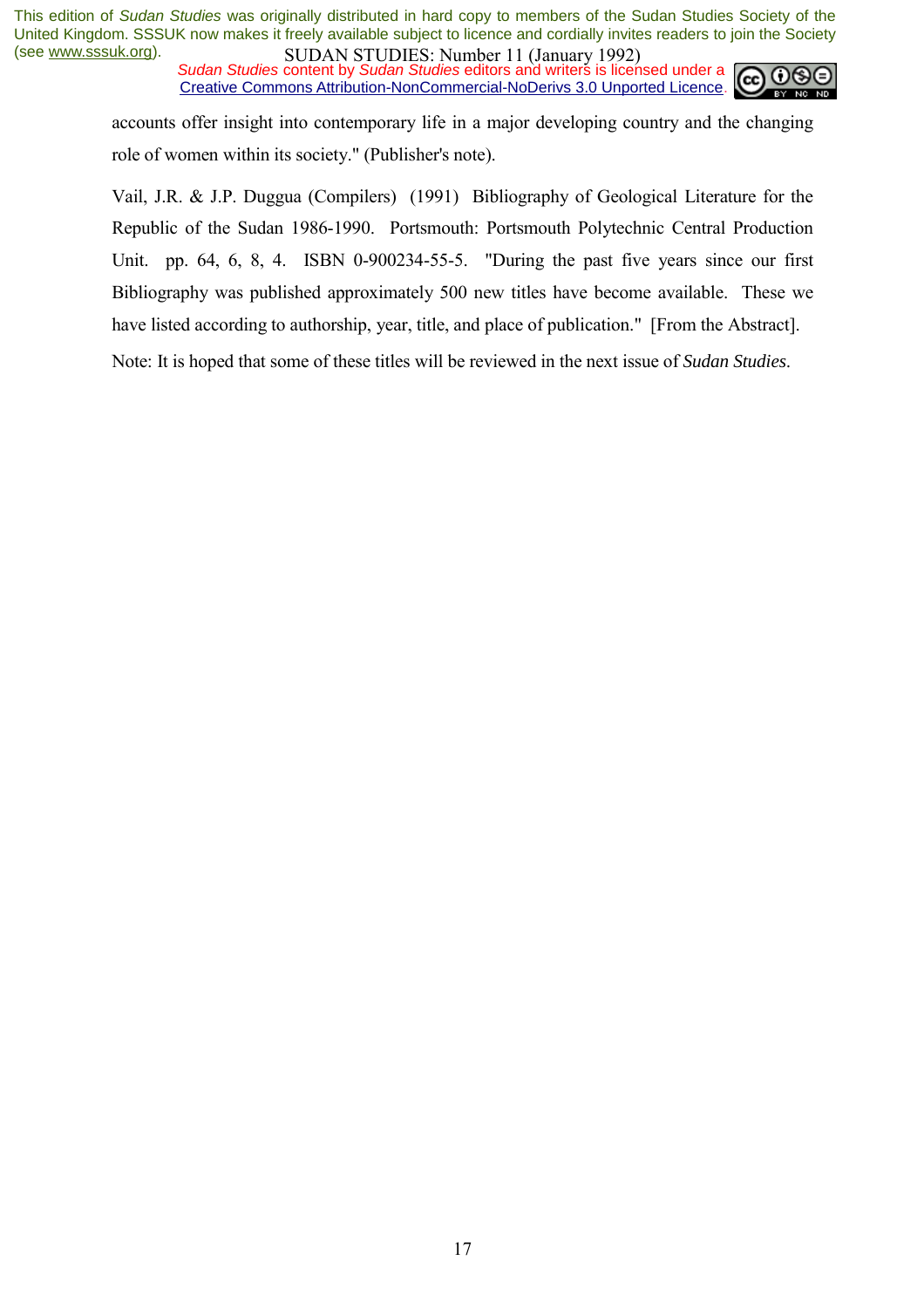*Sudan Studies* content by *Sudan Studies* editors and writers is licensed under a Creative Commons Attribution-NonCommercial-NoDerivs 3.0 Unported Licence.



### **The Sudan's Ex-Slaves: A Study of Tayeb Salih's The Wedding of Zein Heather J. Sharkey**

Tayeb Salih's novella. The Wedding of Zein (1966), tells the enchanting story of the gawky village boy called Zein. Silly behavior and light-hearted antics were among the boy's trademarks. He had an odd, almost misshapen figure, and a laugh that perpetually rang out like a donkey's braying to reveal the two yellowed fang-like teeth protruding from his gums; together this made Zein the target of much good-natured teasing within the community.

Yet Zein's silliness occasionally fell aside, giving the villagers glimpses of another facet to the youth's personality which left them touched and amazed. Zein befriended those who lived on the fringes of the village society-the sick, the destitute, and the isolated, displaying both profound compassion and generosity towards them. Haneen, the itinerant Sufi holy man, Deaf Ashmana, Mousa the Lame, and Bekheit "who was born with no left lip and a paralyzed left side<sup>1</sup><sup>2</sup> were all among his friends. In the end, as Haneen predicts, blessings pour down on Zein, who marries the best girl in the village, while the entire community experiences a period of unprecedented prosperity.

Beneath its beautiful narrative structure, however, the novella contains a powerful social commentary. On one level it reflects the customs and values of a local village culture, Zein's community, against a background of social change at a time when Sudanese society as a whole was still adjusting to newly-acquired independence. Yet perhaps its most incisive social commentary surrounds the ex-slaves in Zein's village--Mousa the Lame and the whores living at the 'Oasis' on the edge of the desert-for it was these characters who arguably fared the worst in the climate of rapid social change. That is, they were the ones who had the hardest time both supporting themselves in the nascent wage labor economy and finding social acceptance. Utilizing the fictional (though historically accurate) ex-slave characters in The Wedding of Zein as models, this essay will comment on the difficulty which these ex-

<sup>&</sup>lt;sup>1</sup> Tayeb Salih, *The Wedding of Zein*. Trans. Denys Johnson- Davies. London: Heinemann, 1968. 1978 edition, p. 45.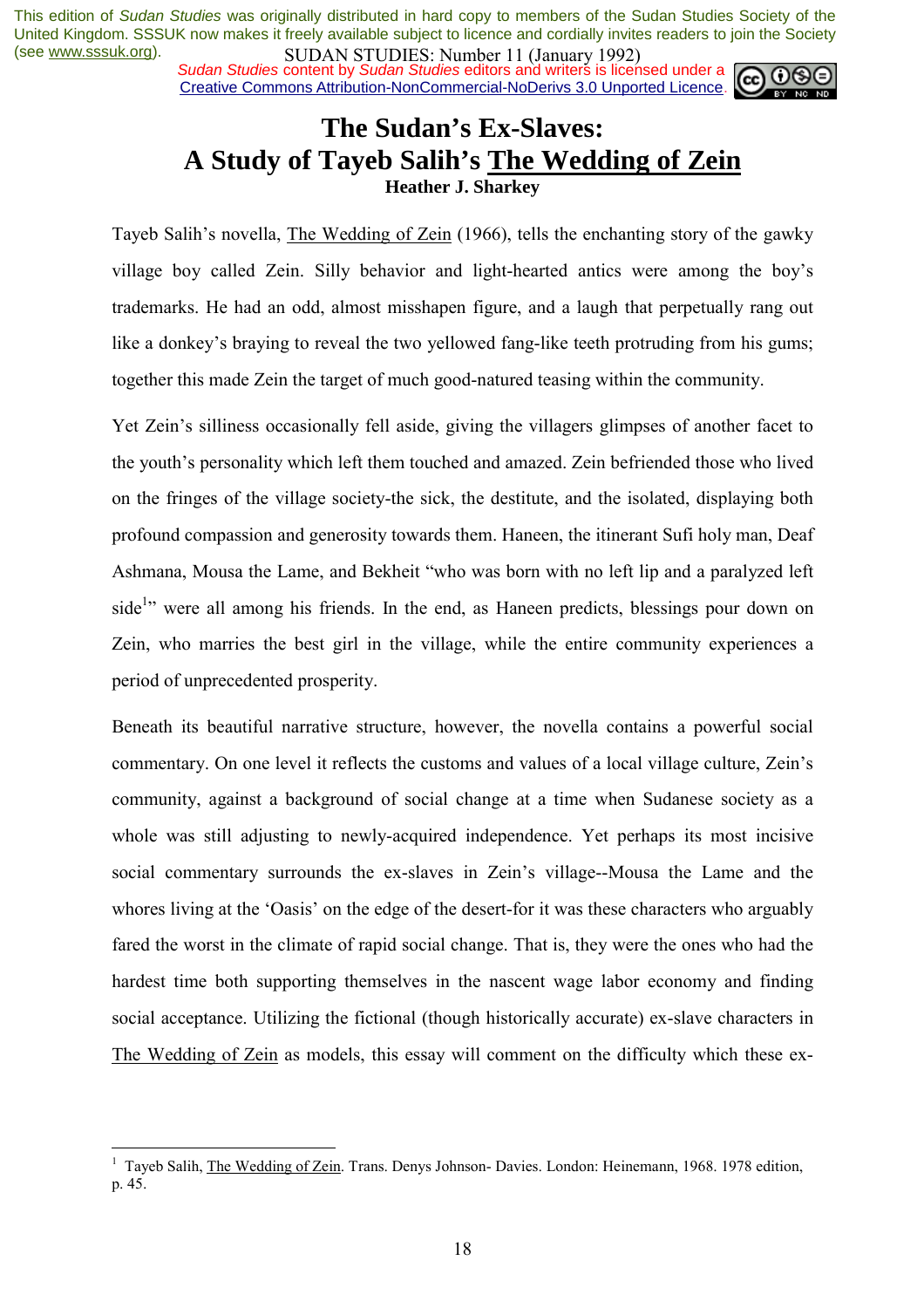*Sudan Studies* content by *Sudan Studies* editors and writers is licensed under a Creative Commons Attribution-NonCommercial-NoDerivs 3.0 Unported Licence.



slaves faced in carving out a place for themselves in the post-abolition, post-independence period of Sudanese history.

Although slavery officially came to an end in the Sudan in 1898, decades passed before administrators succeeded in stamping out all vestiges of the practice. McLoughlin notes that slave raids (on however small a scale) were taking place in the late 1930's, and contends that some forms of domestic slavery persisted as late as  $1962<sup>2</sup>$ . Thus it is not unreasonable to assume that The Wedding of Zein, written in 1966, could reflect the contemporary experience of those ex-slaves for whom slavery remained a vivid memory, at a time when the, culture and economy of the Sudan was still adapting to the formal abolition of slavery.

Very many ex-slaves in the Sudan embraced their freedom and successfully established livelihoods for themselves against the context of a developing economy. The Makwar Dam, the Gezira scheme, the Nile/Red Sea Railway, the Gash and Tokar irrigation works, and the docks of Port Sudan were just some of the government works projects that provided employment to ex-slaves and others<sup>3</sup>. The military, too, continued to employ large numbers from the former servile population. Meanwhile, even many demobilized ex-slave soldiers had become self-sufficient and successful in small-scale farming by World War II, thanks to the army's "battalion gardens" settlement schemes<sup>4</sup>.

Although there were very many success stories among the ex- slave population, still others did not fare so well. Some found the abolition of slavery to be an overwhelming experience. Mousa the Lame, whom Zein befriended, was one such dislocated ex-slave, "a man advanced in years, the mere sight of whom was enough to rend one's heart because of the great effort he had to make to walk, a man for whom life was an irksome and arduous roads<sup>5</sup>."

Badawi the Jeweller, one of the village's wealthier men, had originally owned Mousa. When the government granted slaves their freedom, the loyal Mousa chose to remain with his

<sup>&</sup>lt;sup>2</sup> Peter F.M. McLoughlin, "Economic Development and the Heritage of Slavery in the Sudan Republic," Africa, vol. 32, no. 4, October 1962, pp. 372, 383.

<sup>&</sup>lt;sup>3</sup> P.F.M. McLoughlin, "Labour Market Conditions and Wages in the Three Towns, 1900-1950," Sudan Notes and Records, Vol. 51, 1970, p. 105.

<sup>&</sup>lt;sup>4</sup> Taj Hargey, The Suppression of Slavery in the Sudan, 1898-1939. Oxford DPhil dissertation, 1981, pp. 248-262.

<sup>&</sup>lt;sup>5</sup> The Wedding of Zein, p. 45-46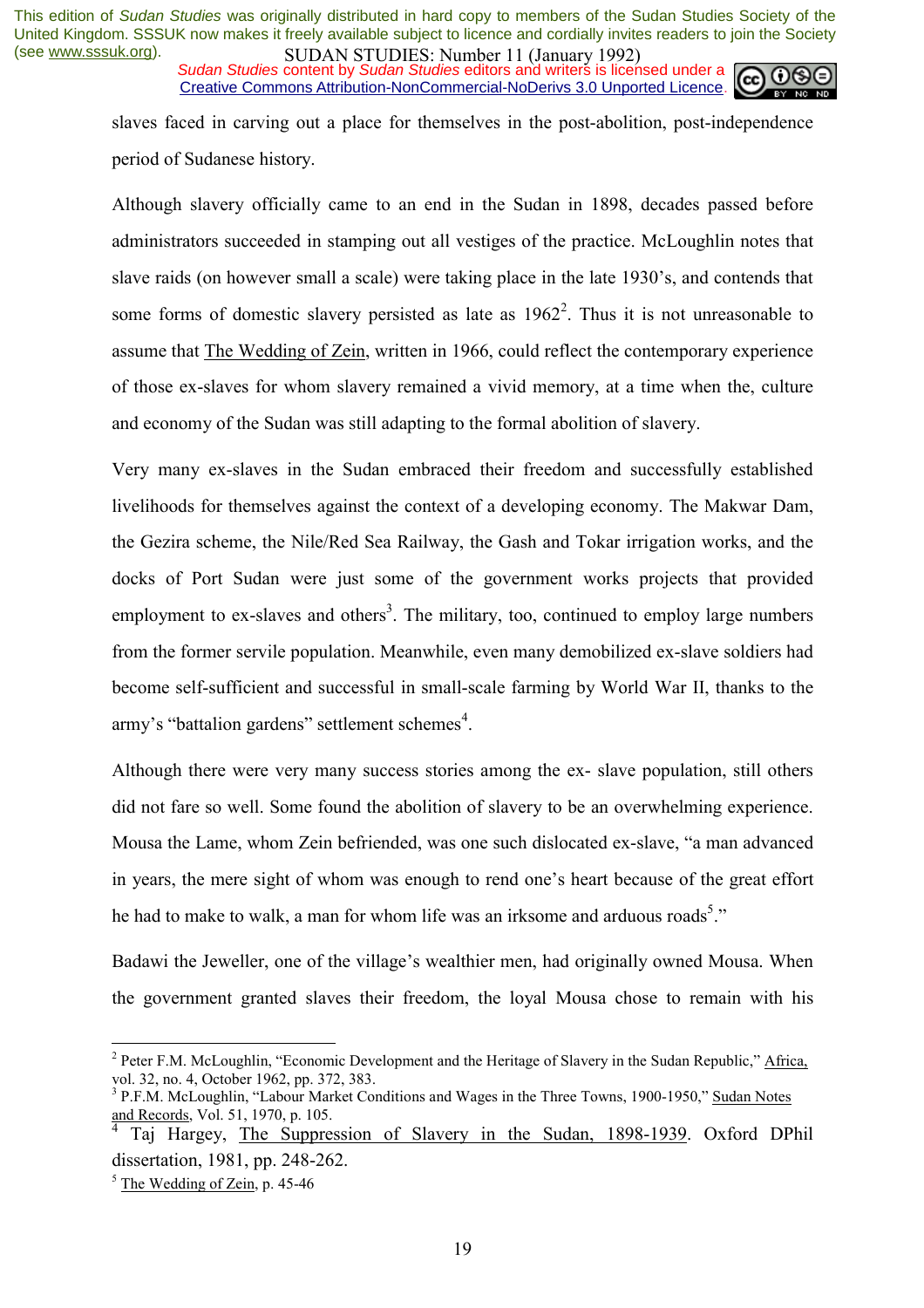*Sudan Studies* content by *Sudan Studies* editors and writers is licensed under a Creative Commons Attribution-NonCommercial-NoDerivs 3.0 Unported Licence.



master, who treated him like his own son. But then Badawi died, and his good-for-nothing son Seif al-Din inherited his wealth, squandered much of the fortune, and kicked Mousa out onto the streets.

And so, "Overtaken by old age, Mousa had found himself destitute, without a family or anyone to look after him. He therefore lived on the fringe of life in the village, just like the old stray dogs that howled in the waste plots of land at night and, harassed by boys, spent their days scavenging hither and thither for food.<sup>6</sup>. It is Zein who assumes social responsibility for Mousa, by building him a simple hut, by visiting him in the mornings to inquire about his health, and by bringing him food at the end of each day.

Mousa's case must have been unusual, though not unheard of. Few families would have had so few scruples and such a lack of social responsibility as to abandon a loyal old servant. On the one hand, there were the dictates of Islamic law, which had theoretically regulated Sudanese slavery. For while Islamic law and jurisprudence sanctioned slavery, it had also ameliorated the slave's condition by stipulating the proper treatment of slaves. The master had a legal obligation to provide his slaves with food, clothing, shelter, and medical attention, and to support them in old age<sup>7</sup>. With the status of slavery no longer recognized, however, and with all issues relating to slavery having been declared outside the jurisdiction of the  $shari'a$  law courts<sup>8</sup>, it is doubtful whether a man like Mousa could have had any legal recourse against a negligent former owner.

Even aside from Islamic law, there was also and had always been a common Sudanese social ethic towards the treatment of loyal slaves, as well as a system of social reciprocity between the owners and the owned, and between former owners and their former, freed slaves<sup>9</sup>. Community members helped each other; this was an unwritten and unspoken code. Moral

<sup>&</sup>lt;sup>6</sup> The Wedding of Zein, p. 46.

<sup>7</sup> See Bernard Lewis, Race and Slavery in the Middle East: An Historical Enquiry. New York: Oxford University Press, 1990, pp. 7-8.

 $8$  See for example "Draft memorandum from the Civil Secretary (J.W. Robertson) on the Status of Slavery in Islamic Law," circa 1952. Sudan Archives Durham, (D.M.H. Evans) 710/11/23.

<sup>&</sup>lt;sup>9</sup> See Ahmad al-Shahi, "Proverbs and Social Values in a Northern Sudanese Village," in Essays in Sudan Ethnography. Ed. Ian Cunnison and Wendy James. London: C. Hurst  $\& Co., 1972$ , pp. 91, 103. Also see Hargey, 1981, p. 116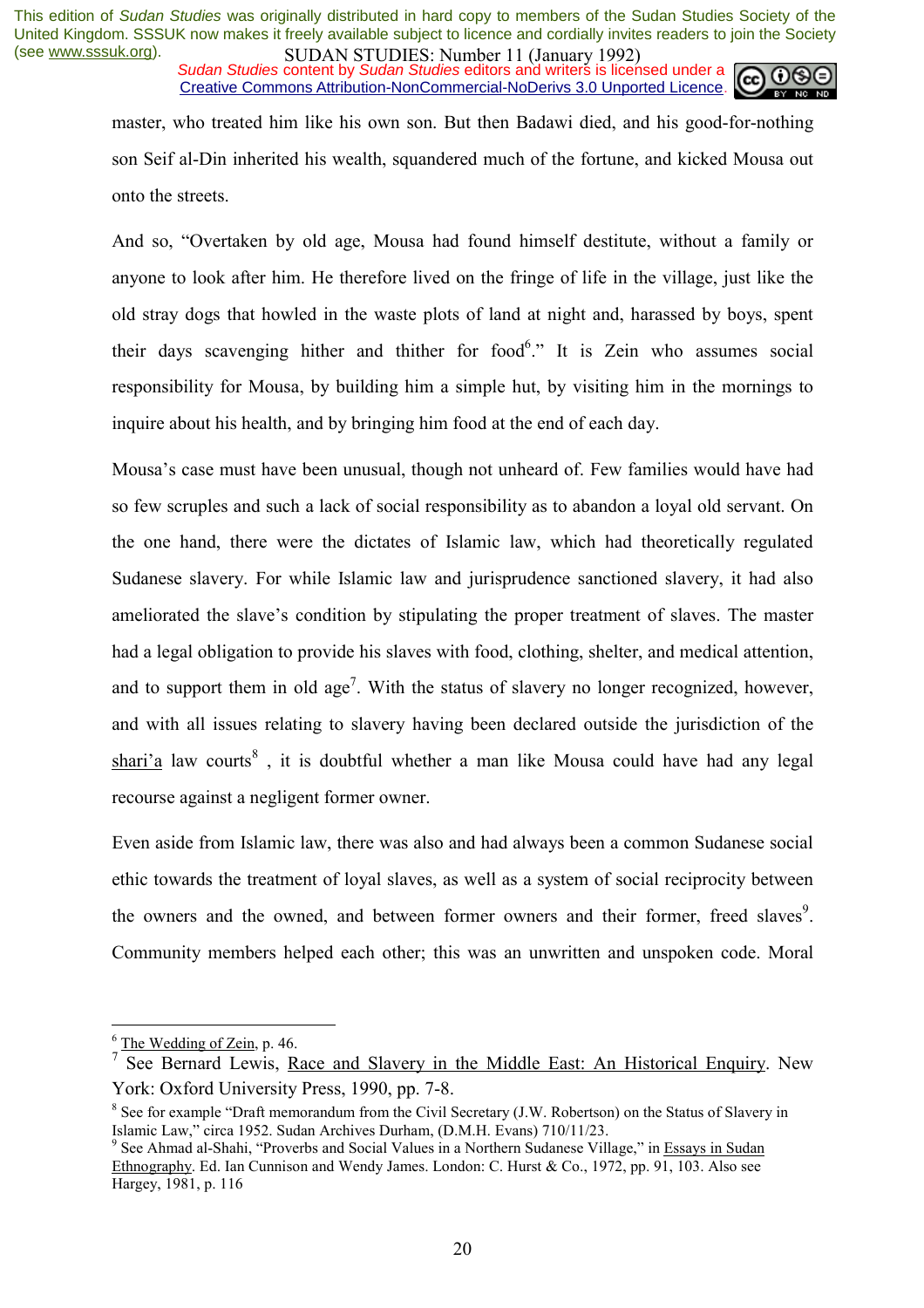*Sudan Studies* content by *Sudan Studies* editors and writers is licensed under a Creative Commons Attribution-NonCommercial-NoDerivs 3.0 Unported Licence.



obligation if not legal obligation should have guaranteed that no faithfully serving man or women would be cast away helpless as Mousa had been.

All this meant that Seif al-Din, that good-for-nothing son of Mousa's former owner, Badawi the Jeweller, could legally-if not ethically-shrug off all responsibility towards the feeble, loyal old man with impunity. Mousa had his freedom, but that gave him precious little comfort.

In the eyes of many British administrators, Mousa would have represented the model of the faithful ex-slave domestic servant. After all, there were administrators like Slatin Pasha who merely gave lip service to notions of abolition and freedom while actually exerting great efforts to maintain domestic slavery. It was Slatin who went as far as to say in 1897 that the blacks "were godforsaken swine who do not deserve to be treated like free and independent men... the blacks should be made to remain under the protection of their former masters who were forced to treat them well..... $^{10}$ .

Later administrators continued to grapple with this same problem. Slavery had been abolished and all slaves declared free. Still, administrators did not want ex-slaves to feel so "free" as to leave their masters and move to other regions, partially out of fear of the repercussions that such an exodus of farm labourers would have on the country's agricultural output. The government even went so far as to devise elaborate laws, such as the vagabond ordinance and labour registration schemes, to keep ex-slaves on the  $land<sup>11</sup>$ . Ironically, by staying with his master Mousa was behaving exactly as government policy encouraged.

Yet if Mousa represented the model ex-slave, then the women at the edge of the desert were the Anglo-Egyptian government's worst nightmare. Indeed, a confidential Sudan government circular of 1919 set forth a policy towards what it euphemistically called "Sudanese" servants." This circular advised all officials to do their utmost, probably just short of force, to convince so-called domestic servants to remain with their former owners even after abolitionjust as Mousa the Lame did. Otherwise they feared that vast numbers of ex-slaves would

 $10$  Slatin to Bigge, 6 September 1897, Sudan Archives Durham 438/653/3.

 $11$  This is a recurring theme in the Condominium years. Hargey deals with this extensively in his thesis The Suppression of Slavery in the Sudan. 1898-1939.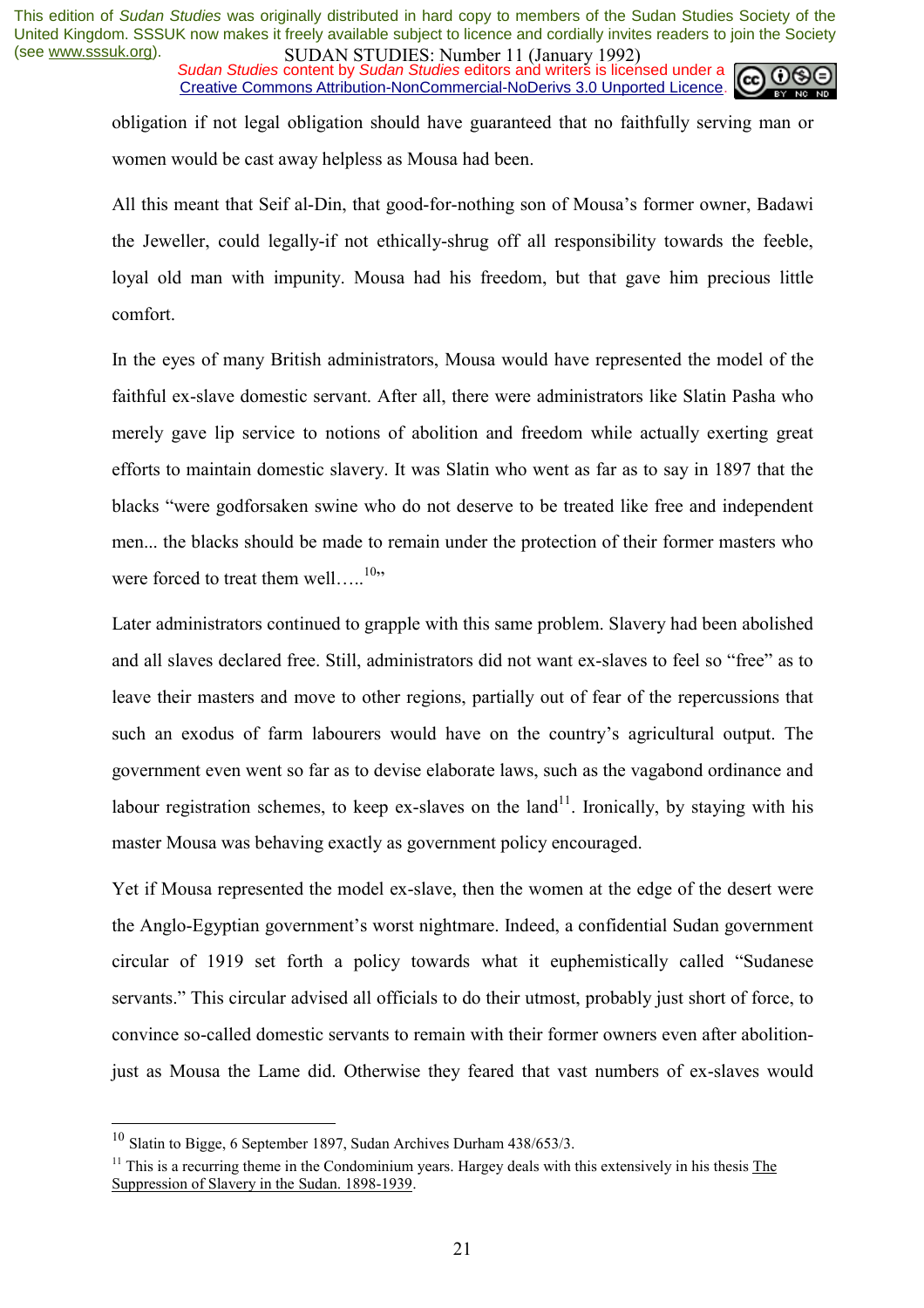*Sudan Studies* content by *Sudan Studies* editors and writers is licensed under a Creative Commons Attribution-NonCommercial-NoDerivs 3.0 Unported Licence.



succumb to prostitution, thievery, and overall delinquency. Frequent reports from government provinces did, in fact, mention the problem of "public women"<sup>12</sup>. Their fears were not entirely unfounded. In 1903, for example, about eighty percent of all crimes in Kassala alone had been committed by ex-slaves. Meanwhile, out of all the convictions under the Sudan Penal Code from 1923 to 1925, seventy-six percent were ex-slaves-sixteen percent males and a whopping sixty percent females (mainly prostitutes)<sup>13</sup>.

The incorrigible Seif al-Din frittered away many hours in the company of the local "public" women," known by the villagers as "the sluts," who lived near the desert's edge. "These girls were slaves who had been given their freedom, some of them having migrated from the village and married far away from the locality of their bondage; others had married freed slaves in the village and led a respectable life, a continuing affection existing between them and their former masters. Some of them, however, not finding a settled life easy, had stayed on the perimeter of life in the village, a place of call for those bent on pleasure and sensual enioyment $14$ <sup>2</sup>

These "Oasis" girls had acquired their freedom, but their freedom undoubtedly gave them very few real social or economic options. How could freedom change their lives when continuing to work as domestic servants for their old masters, and getting very little, if any, financial remuneration in return, was virtually their only other career option? Opportunities for women were limited, to say the least. The government had sponsored no educational or settlement schemes (such as the battalion gardens for former soldiers) for women, and no rehabilitation centres. Neither did women have the same options as men did for migrating to cities for wage-paying work. In the strongly patriarchal Sudanese society, ex-slave women without husbands or masters to provide for them often resorted to commoditizing their own bodies for income. In fact, prostitution and beer-brewing (or both at the same time) were often the two most viable options for social and economic survival available to some female ex-slaves who had no desire to remain bound as before to their former owners.

<sup>&</sup>lt;sup>12</sup> See Gabriel Warburg, "Slavery and Labour in the Anglo-Egyptian Sudan," Asian and African Studies, vol. 12, no. 2, 1978, p. 237.

<sup>&</sup>lt;sup>13</sup> Hargey, 1981, pp. 139, 416.

<sup>&</sup>lt;sup>14</sup> The Wedding of Zein, p. 68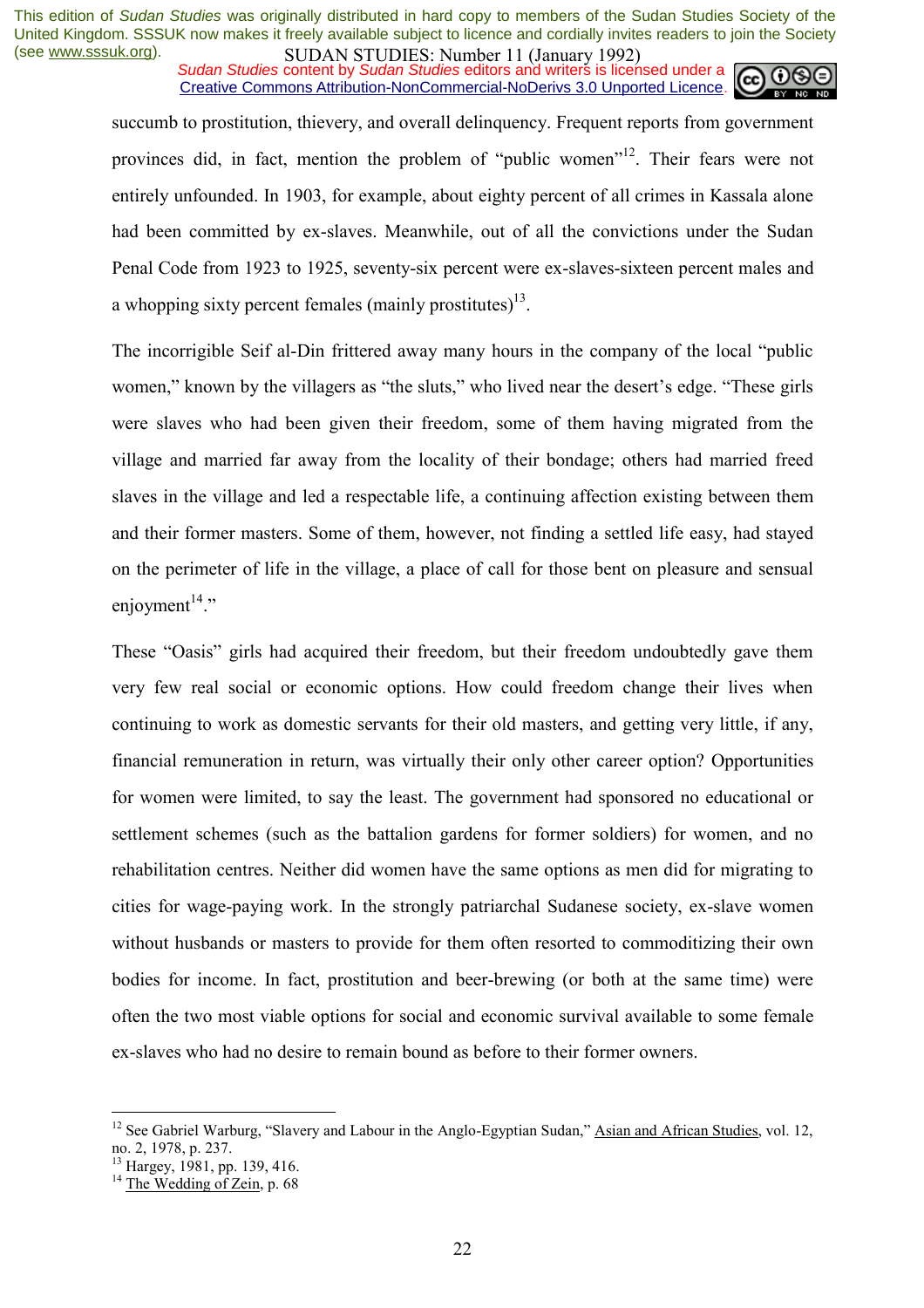*Sudan Studies* content by *Sudan Studies* editors and writers is licensed under a Creative Commons Attribution-NonCommercial-NoDerivs 3.0 Unported Licence.



Thus the whores in The Wedding of Zein chose to live in the grass huts on the desert's edge, selling liquor and selling themselves, with their night-time laughter filtering through the darkness. "In their displeasure the inhabitants of the village burned [their huts] down, but they returned to life like the alfa plant that will not die. Though the villagers drove away those who inhabited these houses, tormenting them in a variety of ways, they soon got together again, like flies alighting upon a dead cow<sup>15. $\cdot\cdot\cdot$ </sup>

Freedom brought few miraculous transformations to the lives of many ex-slaves. Some, like Mousa the Lame, carried on as they had before, faithfully serving their masters. The lucky ones were rewarded with the care and concern which Islamic law had traditionally advocated. The unlucky ones found themselves destitute and empty-handed. For better or for worse, many female ex-slaves fell into prostitution, like the "Oasis" whores, thereby refusing to follow the path of continued servitude which the government officials encouraged.

By explaining the plights of ex-slaves such as Mousa the Lame and the local prostitutes, The Wedding of Zein gives insights into Sudanese society in a state of flux. Zein's village is just one place where ex-slaves were struggling to find their niche in the changing social and economic landscape of the post-independence Sudan. Civil laws prescribing the proper treatment of and obligations toward loyal "domestic servants" had not developed in pace with the relatively rapid elimination of slavery. Female ex-slaves in particular had to cope with a very circumscribed set of socio-economic options at a time when wage-paying labour was mainly limited to the male sphere. Thus, like Mousa the Lame and the Oasis prostitutes, many real-life ex-slaves must have fallen through the cracks of the changing social structure as well, spending the rest of their free lives on the fringes of Sudanese society.

Heather J. Sharkey is currently studying at the Centre for Middle Eastern and Islamic Studies, University of Durham, on a Marshall Scholarship. After completing her MPhil degree next summer, she hopes to pursue a PhD.

<sup>&</sup>lt;sup>15</sup> The Wedding of Zein, p. 69.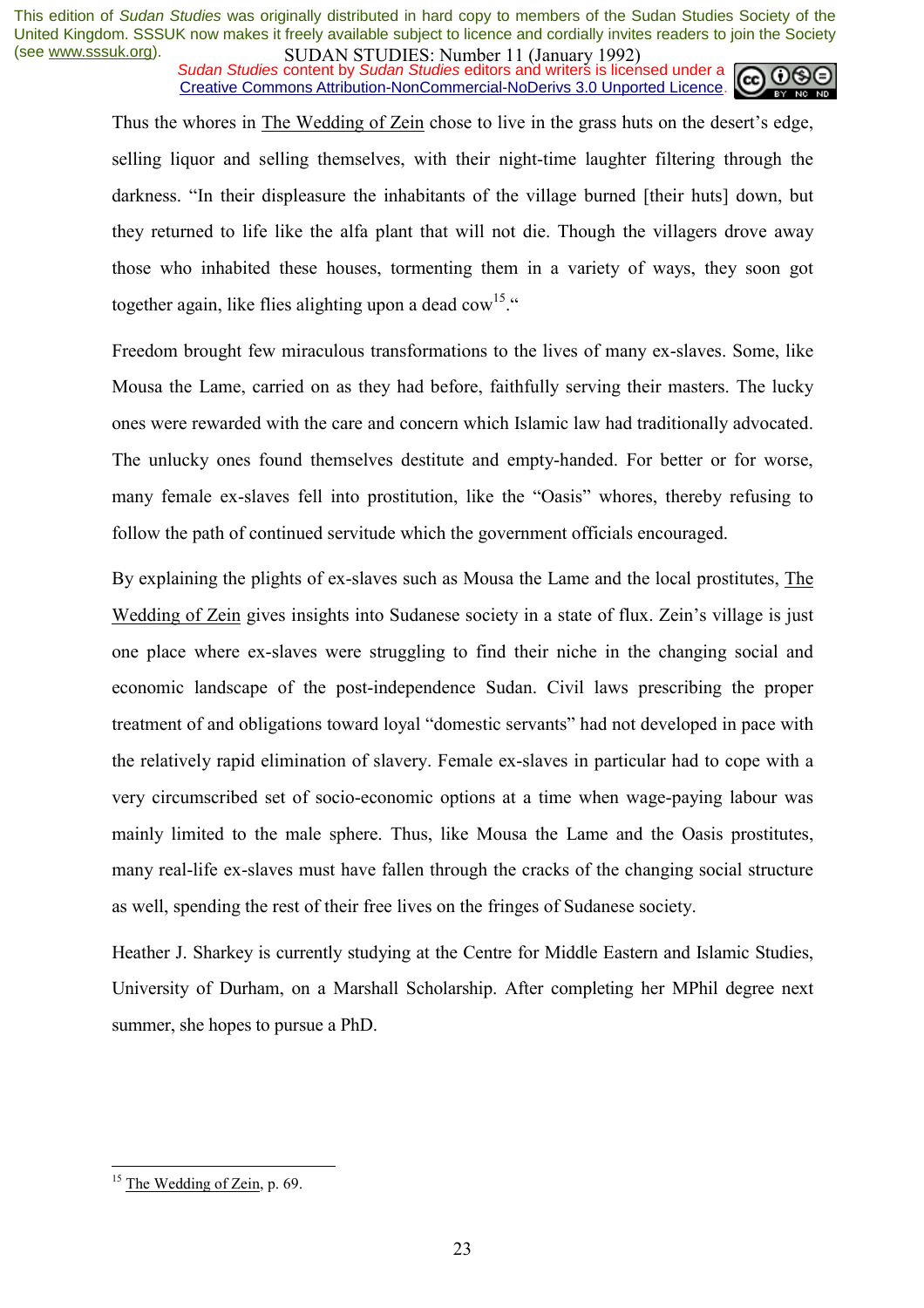*Sudan Studies* content by *Sudan Studies* editors and writers is licensed under a Creative Commons Attribution-NonCommercial-NoDerivs 3.0 Unported Licence.



### **THE TRAIN JOURNEY**

*Paul Adams spent one year teaching English at the Sennar Higher Secondary School for Boys. At present he is a youth worker in Maine, USA. The journey which he describes happened on 15<sup>th</sup> September 1987.* 

With schools closed until further notice following the riots in Sennar, myself and the two other teachers from England decided to use this time to visit Damazine, a town located one hundred and twenty miles south of Sennar. While our preference would have been for road transport, the tarmac road ran only as far as Singa (thirty miles away)**;** the rainy season having washed away the mud tracks further south. Fortunately there was a twice weekly train that ran from Sennar to Damazine stopping only once at Singa, and while we could have reached Singa easily by road and caught the train there, we felt that in order to get a good seat it was worth boarding in Sennar and enduring a few extra hours of train travel. The train was due to leave at nine o'clock in the morning, and by eight-thirty we were seated and ready for a journey expected to last between ten and twenty hours.

In contrast to the horror stories that we had heard the train looked in reasonable condition despite its obvious age. It had a centre isle with seating for groups of four on either side. The seats were wooden, some having a covering of vinyl which absorbed the heat of the sun. The shutters and the windows which had existed at one time were no longer in place to prevent this. The floor had been swept, and although it was hot this was only to be expected it was always hot. The fans on the ceiling were out of order. When nine o'clock came and the train hadn't departed we were not surprised. We smiled inwardly in the knowledge that we knew what to expect in Sudan. The train was gradually filling up and we took advantage of the variety of foods which became available; hard boiled eggs, corn on the cob, peanuts, bananas, biscuits, tea and coffee. Since 'tessallia' seeds were also on sale it was not long before the clean swept floor was no longer, as people followed the customary practice and spat the husks wherever they chose.

Ten o'clock came and went but this was in line with our expectations. To pass the tine I recounted how Younis our Sudanese landlord and friend had returned the previous night with blood all over his 'jelabiya'. He had been eating supper at Osman's 'ful' shop when a drunken man had come in and been refused service. When the drunk persisted Osman hit him over the head with a large metal serving spoon which resulted in a serious gash. Younis had helped the bleeding man to a seat and returned home while those involved had set out for the police station. We joked about the potential for newspaper headlines; "Local ful baron in spoon attack". By eleven o'clock we were less jovial, and by noon the train was three hours late departing. By one o'clock we were hot and bored. I watched the children outside trying to sell their goods - a few eggs or a pot of tea - and tried to understand the implications of this for the economic development of Sudan. I was struck by the inefficiency of it all, a number of people trying to sell the same product in the same place, and so much effort going into the sale of the product rather than its production. I wondered about the implications of this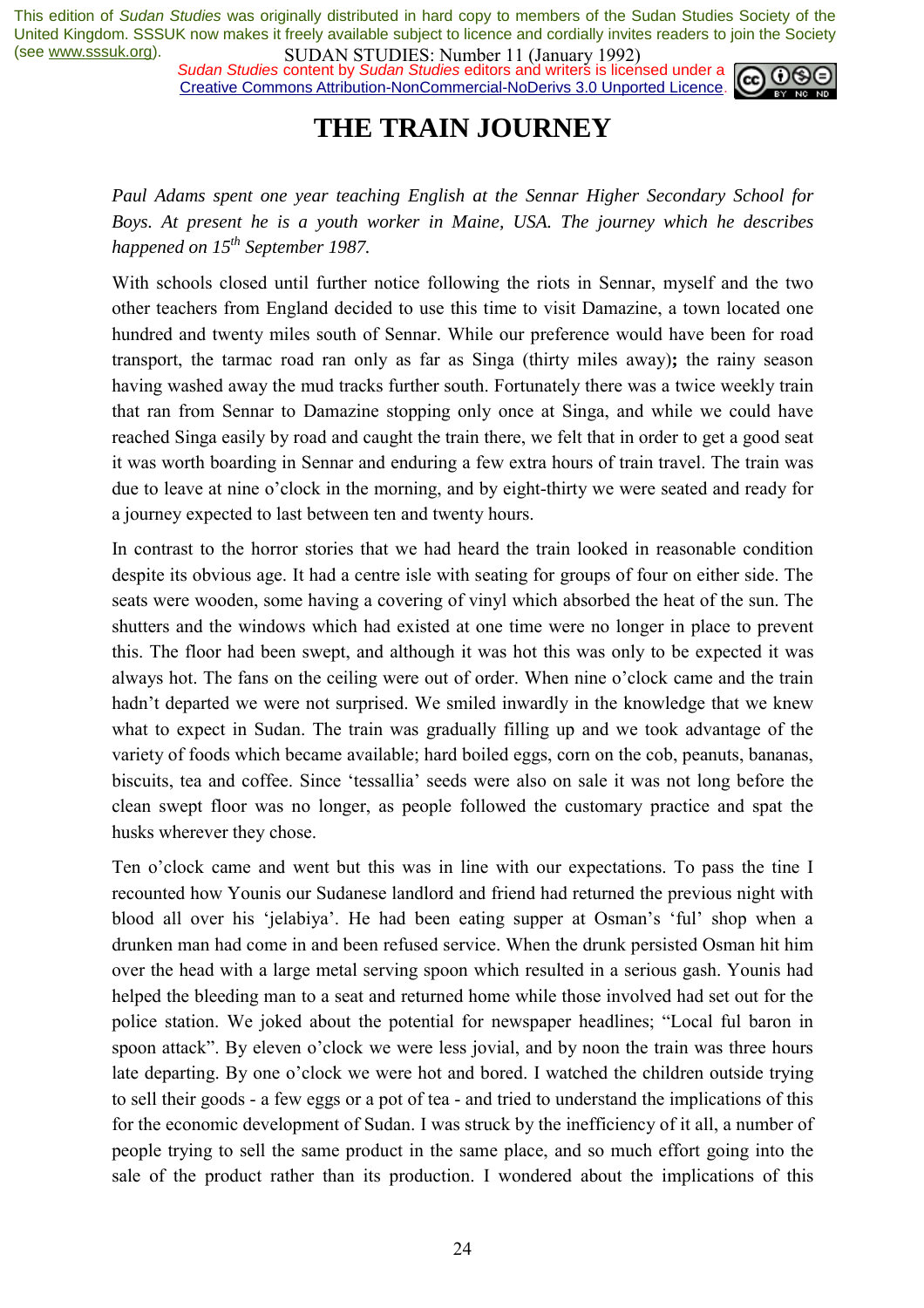*Sudan Studies* content by *Sudan Studies* editors and writers is licensed under a Creative Commons Attribution-NonCommercial-NoDerivs 3.0 Unported Licence.



competition on prices and generally pondered a while. At two o'clock in the afternoon, after a five and a half hour wait, we left for Damazine.

The journey itself was slow, and there were frequent stops. Some of these seemed to be a result of problems with the engine, others were for prayers, and there were a few stops for refreshments, Since the train toilets were out of order people made good use of all these stops to scamper into the fields and squat where they felt comfortable. I was relieved that my giardia was under control and remembered stories of travellers who were less fortunate. By nightfall we had reached Singa. After being on the train for twelve hours we had travelled a total of thirty miles. It was rumoured -no one seemed to know the facts - that we had stopped there for the night. The story circulating was that there was a mechanical problem with the engine and that the driver was going to take it back to Sennar and get another one in order to complete the journey. Secure in the knowledge that the train wasn't going anywhere the majority of the passengers took up sleeping positions on the ground outside, and I decided to join them. A gathering storm in the early hours of the morning interrupted a surprisingly pleasant sleep and we were all forced back onto the train. The waiting began again, my clothes soaked in sweat and with mosquitoes buzzing around my ears. The hours passed slowly.

Morning came and people were as cheerful as ever, greeting each other in the usual jovial fashion. The fact that we had spent twenty-four hours on a train that had travelled only thirty miles did not seem reason for despondency. The rain of the previous night had turned the whole area into a muddy swamp and the local tea selling children squelched shoeless through the mud. There was no sign nor word of the engine that had left for Sennar the previous evening. We all waited. A layer of mud now joined the tessallia seeds and banana skins that covered the floor. We waited some more. One group of Sudanese began to sing, another played some cards, but mostly we all just waited. The soldier sitting next to us opened a huge bag of bananas and invited us to share them.

Nine o'clock came ... ten o'clock came ... eleven o'clock. Soon it was noon and still no sign of the engine. As the hours went by we got more and more frustrated. At times like this it was hard to accept that such inefficiency was really necessary. While I deeply admired the patience and serenity of the Sudanese, I also wondered whether their easy-going 'inshalla' (god willing) approach in fact contributed to the appalling service that people seemed happy to accept. There may well have been good reasons for the delay, but after thirty hours on a train I was in no mood to consider them. Finally we admitted defeat and took the forty-five minute bus ride back to Sennar. In a train journey lasting thirty hours we had travelled a total distance of thirty miles. In theory at least we could have walked to Damazine in that time! As we got up to leave the train the soldier asked in surprise where we were going. "Home" we replied "we've waited too long". One man was in a state of total disbelief; "But you can't go the train will be here at one o'clock". John looked at his watch, "It's two o'clock now".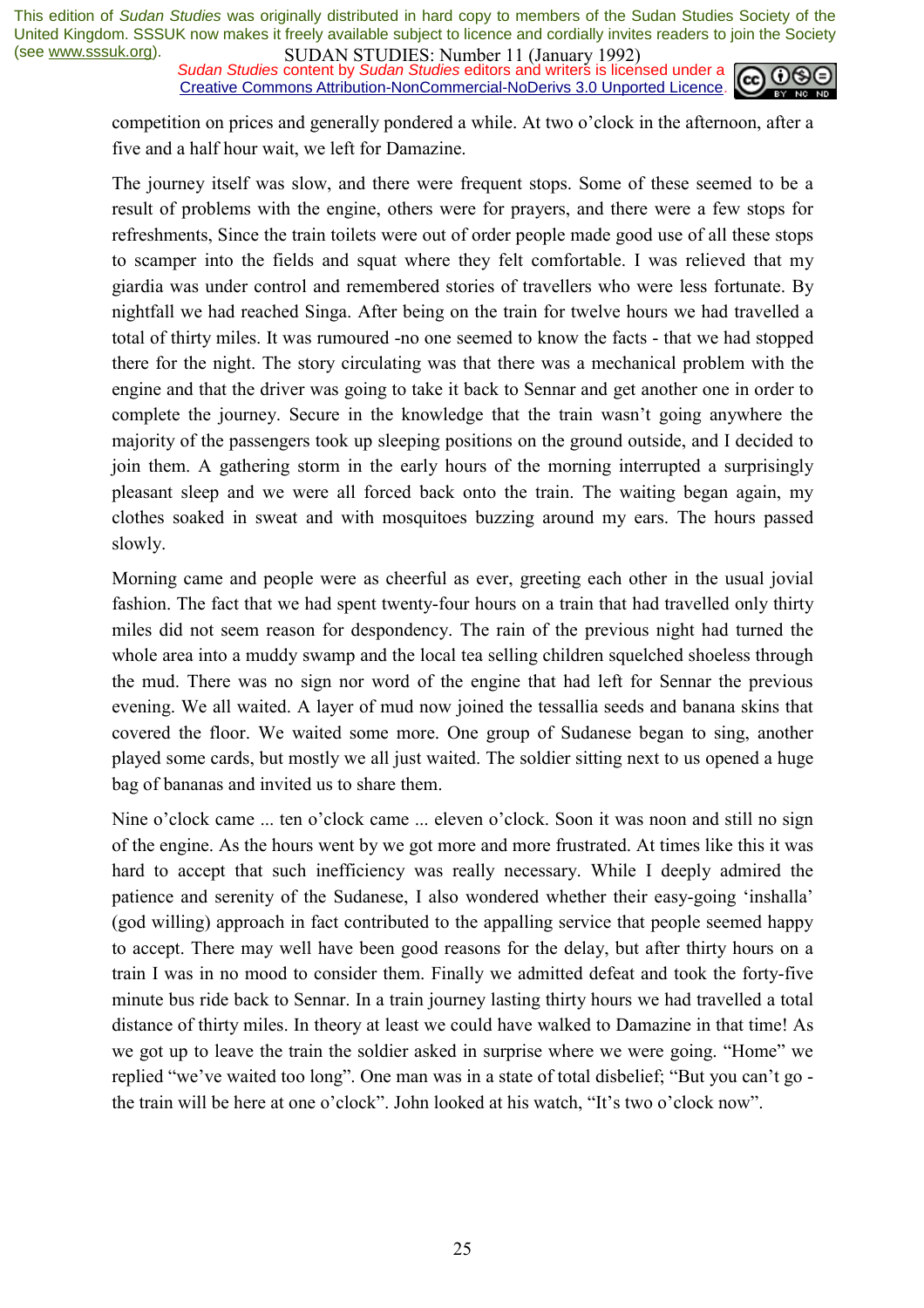*Sudan Studies* content by *Sudan Studies* editors and writers is licensed under a Creative Commons Attribution-NonCommercial-NoDerivs 3.0 Unported Licence.



# **TRIBAL ADMINISTRATION OR NO ADMINISTRATION THE CHOICE IN WESTERN SUDAN**

**James Morton** 

#### 1. INTRODUCTION

1.1 THE AFRICA WATCH VIEW

A quotation:

#### ëTHE FORGOTTEN WAR IN DARFUR FLARES AGAIN

For more than two years, an intense civil war has been raging in Sudan's western-most region of Darfur. This is a civil war without rebels: it was started when militias supported by the Sudanese and Libyan governments began attacking villages inhabited by members of the Fur tribe. After a brief respite brought about by a peace conference in June 1989, governmentbacked militias have inflamed the war again in recent weeks, turning this once-peaceful region of Sudan into a battleground. A new and particularly ominous development has been the involvement of the Sudanese army, which has destroyed Fur villages and detained leading Fur chiefs.

ìWhile the war is linked to tribal conflicts and the activities of Chadian opposition groups, the main responsibility lies with successive governments of Sudan, which have conspired with Libya to inflame the conflict. "......bloody civil war".... "full-scale civil war" "Arabs give a day's warning to the villagers, telling them to vacate their village to make way for the Arabs" …… "The army gives no protection" …. "Other raids take place without warning: the militiamen attack at dawn, burning houses and crops, stealing animals and valuables, and killing. The raiders search the village, poking the ground with sticks; when they located an underground grain store, they open it and burn the contents. The raiders poison wells, using high concentrations of Aldrex T (a highly poisonous pesticide which is banned in most countries, but which is widely-available in Sudan. only having been banned in February 1990).

ìÖ (recent) army involvement suggests a new and dangerous turn: until recently, while the government had abetted the Darfur conflict, the army itself had been neutral.

ìAnother worrying development of recent weeks has been deliberate government intervention against the Fur. The current military government broke with tradition by appointing a nonnative of Darfur, Maj-Gen Abul Gassim Ahmed Ibrahim to the governorship. In March he moved his headquarters from El Fasher to Zalingei, which lies in the centre of the disputed area, and has begun to arrest prominent Fur leaders, and detain them in the high security prison of Shalla.

This long quotation highlights the common view that the Government of Sudan (GOS) is oppressive and at war with all of its people, in the north of the country as much as the south: especially so since the 1989 coup and the establishment of a military regime with strong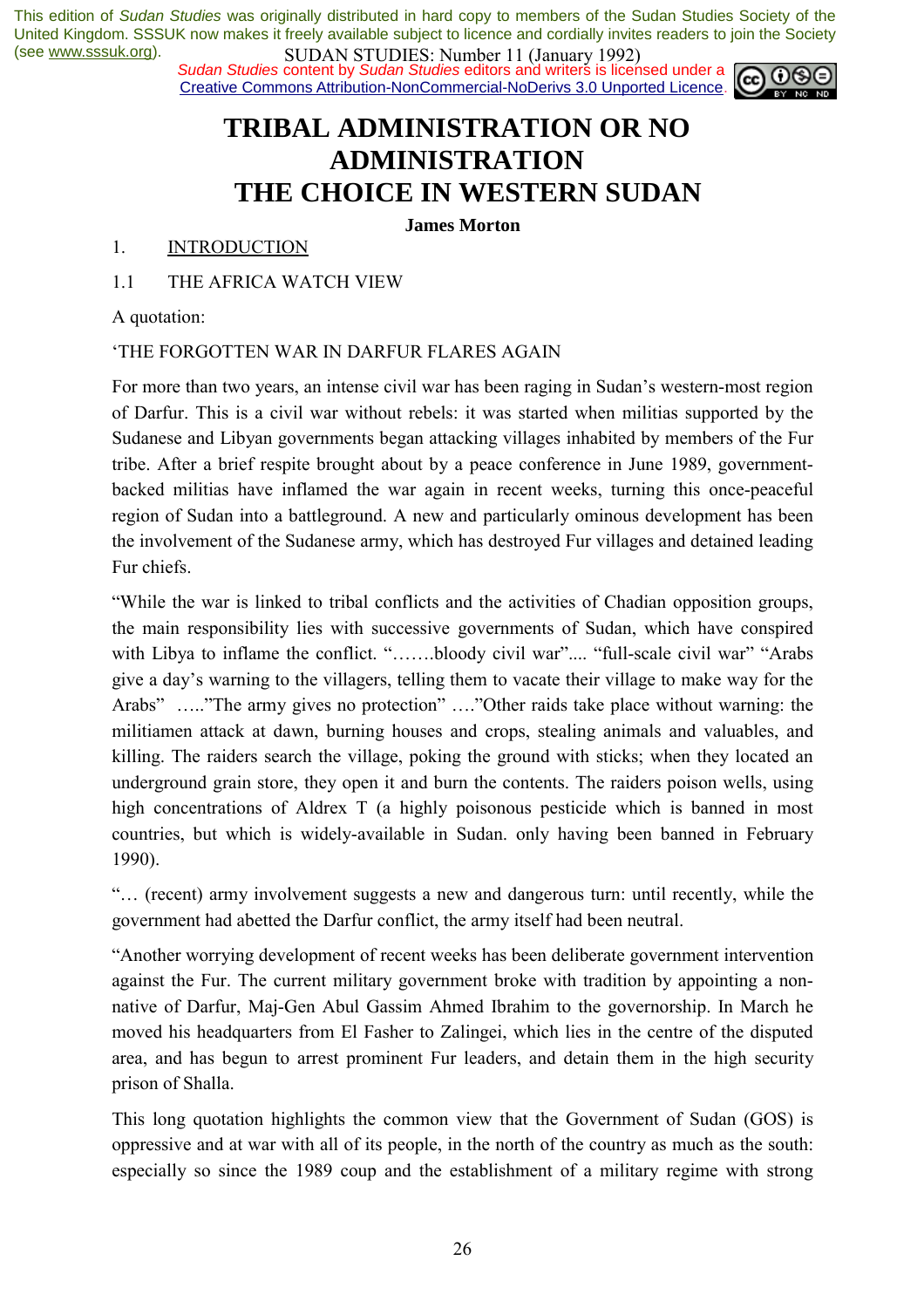*Sudan Studies* content by *Sudan Studies* editors and writers is licensed under a Creative Commons Attribution-NonCommercial-NoDerivs 3.0 Unported Licence.



Islamic tendencies. It also expresses the equally common view that these events reflect the intrigues of realpolitik among the nations of the eastern Sahara: Libya. Chad and Sudan itself.

Recent events linked to the Gulf have led to a hardening of both GOS's position and of western attitudes towards Sudan. This may make what I have to say difficult to believe, even unpopular. Which is that far from being the driving force behind events in Darfur, government is responsible only by virtue of its abject inability to do anything at all in the area, be it for good or evil. Furthermore, the Omar El Bashir regime deserves at least some credit for its efforts to resolve the problems of Darfur, for having tried to overcome that abject inability. These efforts were by no means intensive and they may not succeed. Nevertheless, they put the indifference and inertia of the preceding democratic regime of Sadiq El Mahdi to shame.

The deteriorating security situation in Darfur, and by extension possibly in the rest of Western Sudan, is best understood within a rather out-of-date framework; tribalism. Even though there are modern elements in the situation they are expressed primarily on a tribal basis and, more importantly, the best hope for a lasting solution probably lies with what I shall term the Tribal Administration. Similar arguments may well apply to the situation in Chad. The international press discusses the Chadian situation in terms of the Islamic legion, of Government and Opposition, of Libyan backed forces. The people of Darfur, who are more than a little involved in Chadian affairs, take a more simple view. They talk of the Oura'an and Bidayat tribes, not of the Chadian government and opposition.

These views have been formed during six years of work in Darfur during the 1980s; work which involved continuous contact with the people of the area, from both sides, most especially with middle ranking senior government employees, many of whom were drawn from the very communities involved in the troubles. Reported facts were never clear and what follows depends, inevitably, on rumours and on second-hand reports. On the other hand the rumours came from many different directions and were all discussed with people well qualified to judge: some of them were directly involved in efforts to deal with what was happening, quite a few of them lost relatives and some of them were gaoled on suspicion of involvement. If not correct in detail this is certainly a correct interpretation of what the people of the area thought was happening.

#### TRIBES

This paper is entitled 'Tribal Administration or No Administration' to highlight the fact that all the other factors which are blamed for the increasing level of inter-tribal fighting in Darfur are merely symptoms of an underlying failure of administration. The Libyans and Chadians may be fishing in troubled waters. The democratic politicians of Sudan have certainly been doing that. Neither of them actually disturbed the water in the first place.

Similarly, disputes over land, grazing and water rights are fairly frequent in Darfur, as much between Arab and Arab as between Arab and Fur, if not more so. Despite a great deal of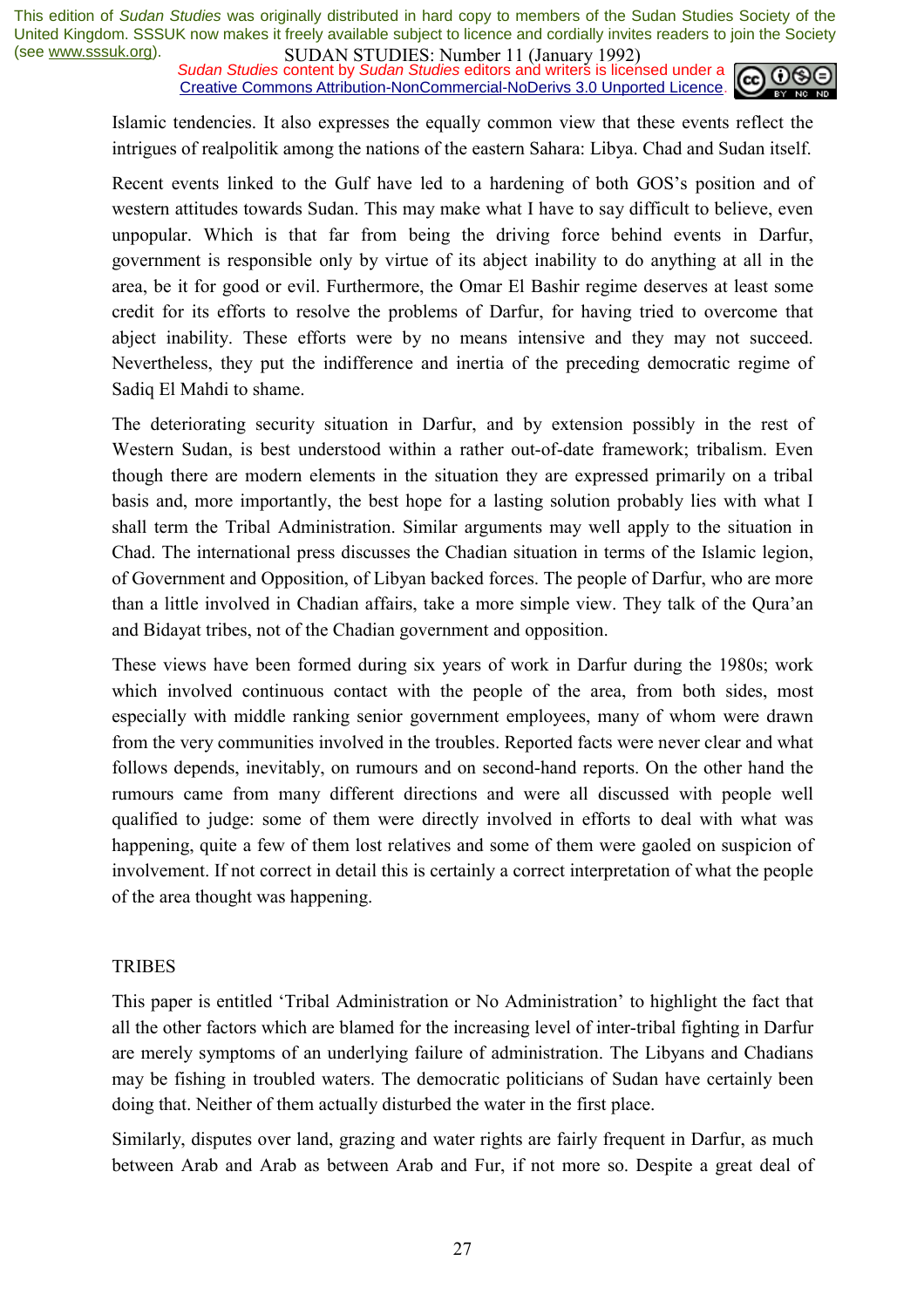*Sudan Studies* content by *Sudan Studies* editors and writers is licensed under a Creative Commons Attribution-NonCommercial-NoDerivs 3.0 Unported Licence.



theorising, there is no hard evidence that such disputes are any more prevalent now than they were, for example, in 1948/49 when "The premature entry of Western Baggara into Zalingei district before the Fur crops were harvested and the subsequent seizure by the Fur shartais of large numbers of cattle threatened a major clash" and the 'peace of Southern District was threatened by unnecessary and vexatious boundary disputes between Habbania and Rizeiqat, Habbania and Beigo, and Taaisha and Gimr". In the same year "two big tribal fights were tried by special courts'.

The critical difference, between the 1940's and the 1980's lies in the fact that in those earlier years the administration put considerable if not first importance on strengthening the mechanisms necessary to deal with disputes: the police, the tribal administration and the judiciary. In the 1980's by contrast, the various administrations have looked upon the maintenance of law and order as a residual: something to be dealt with only when it forces itself on their attention as a result of major clashes.

The attitude towards understanding the tribes is a case in point. To the Condominium authorities intelligence about the tribes had considerable importance: for good reason as much of their problems came from that direction. Perhaps it was inevitable that the postindependence regimes should see tribalism as a relic of colonialism, of something best ignored in a modern state. They are now paying the price of their own weakness in the face of traditional structures that are more flexible and more powerful than many are willing to accept. This is not to say that there are not strong modern pressures on the tribes but rather that those pressures still find their expression within the tribal framework and, more surprisingly, may still be most effectively dealt with in that framework.

The easiest key to the complex of ethnic and tribal groups that make up Darfur is language. The most important divide runs between the tribes who consider themselves Arab and who speak nothing but Arabic and the tribes who either speak a non-Arabic language or who have a clear memory of doing so. I shall refer to them as Arabs and Non-Arabs. Very roughly, South Darfur is the territory of the Arabs and West and North Darfur are predominantly Non-Arab.

Tribal boundaries in Darfur are as porous as anywhere else. Individuals, groups, even whole clans drift from one tribe to another as best suits their circumstances. Despite the strong preference for cousin-marriage, cross tribal marriages are very frequent. In this sense the division between Arab and Non-Arab is a tribal boundary, no different from that between one Arab tribe and another, In times of peace, for example, social relations between the Fur and neighbouring Arab tribes are close and marriages between them common. Nevertheless, the Arab/Non-Arab divide is an~ important political fact. Much of what has happened centres on a struggle for political power at the regional and even the national level between politicians representing the two groups. The use by the Arabs of the somewhat pejorative term 'zarqa', the blues for the darker non-Arab peoples indicates that a racial element is also present, although not perhaps strong.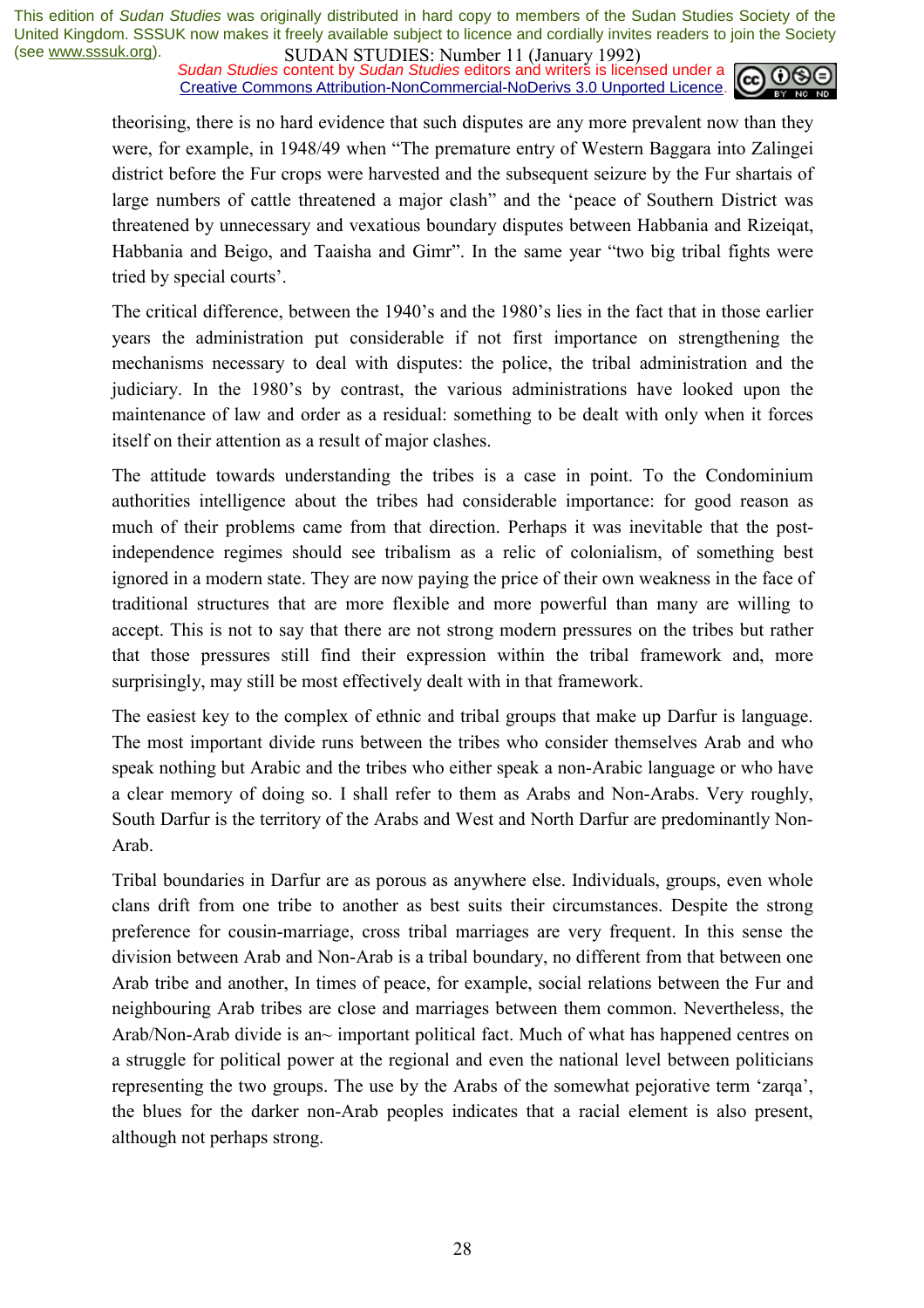*Sudan Studies* content by *Sudan Studies* editors and writers is licensed under a Creative Commons Attribution-NonCommercial-NoDerivs 3.0 Unported Licence.



There are six major Arab tribes, running from the eastern side of S. Darfur they are the Rizeiqat and north of them the Maíaliya, the Habbania, the Fellata, the Bani Halba and the Taíaisha. There are smaller Arab groups in North as well as South Darfur: Messiriya and others in the south, Beni Husein and various camel-owning tribes in the north.

The Fur are by far the largest single tribe, Arab or Non-Arab. After them, among the latter group, come the Masalit in the far west, the Zaghawa, the Tama and the Gimr in the northwest. The Berti stretch over most of the north-east while the Meidob occupy Jebel Meidob in the far north-east. Smaller groups include the Daju, the Beigo and the Birgid all of whom are based in the area between Jebel Marra and the Kordofan boundary while there are offshoots of the Masalit and the Gimr in the Arab heartland of South Darfur.

Two key points must be made. It is false to equate Arab with nomad and Non-Arab with settled farmer. Even though Baggara means cattlemen, at least one of the major Baggara tribes, the Habbania, were described as principally farmers as early as 1905. More recently some Fur have taken up nomadic cattle management while the Zaghawa in particular are large camel-owners. Second, everyone is Muslim and has been for a long time: the Fur were by tradition converted as early as the 16th century.

#### 2. THE EVOLUTION OF TRIBAL ADMINISTRATION

The Arabic term 'Idara Ahlia' is variously translated as Native Administration or Tribal Administration. The most correct translation might be Civil Administration. As most of my discussion revolves around tribes and they way they work I shall stick with the second term: tribal administration. This was the system of devolved powers that represented the Condominium authorities' solution to the problem of local administration, in a country with almost no state structure.

#### 2.1 PRE-CONDOMINIUM 'WARLORDS'

It is sometimes suggested that the Condominium created tribal administration in its entirety and that the power of its leading figures was a creation of the colonial state. While this may have been true in some cases, it is not the whole story by any means. It is difficult to judge to what extent the institutions that went to make up the tribal administration had their roots in the Mahdia, in the Turco-Egyptian regime after 1821 or even before that, but roots they certainly had. Some British writers, following the standard line of the early condominium, suggest that tribal structures were "highly developed and organised" even before the Turco-Egyptian conquest of 1821 but that these had collapsed under the Mahdia.

Certainly the Fur state had some developed structures, if only to ensure that the state could put armies in the field. The term Maqdumate used by the British in Darfur derives from the Fur title Maqdum for example. Similarly, the position of Nazir, the supreme head of an Arab tribe was recognised and possibly strengthened during the Turco-Egyptian period. And some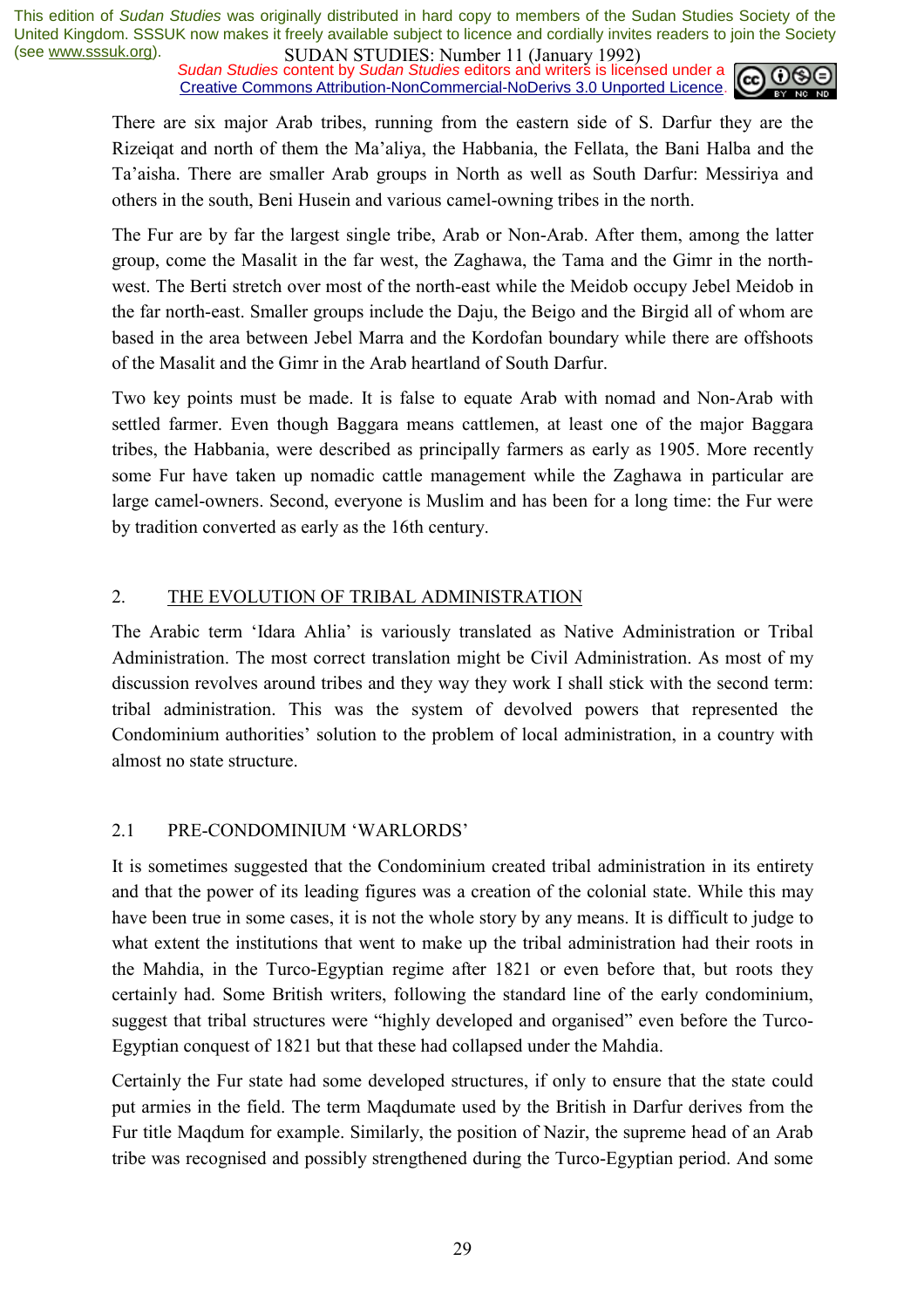*Sudan Studies* content by *Sudan Studies* editors and writers is licensed under a Creative Commons Attribution-NonCommercial-NoDerivs 3.0 Unported Licence.



of the major actors who became leading figures within the tribal administration were influential well before. The Madibbu family, at the head of the Rizeiqat, appear in virtually every period from the days when they were harrying Slatin Pasha around South Darfur in the 19th century up until their presence in the Sudanese cabinets of Sadiq El Mahdi. Similarly. Ali Senusi, Nazir of the Taíaisha was a Malik and brother-in-law to the Sultan Ali Diner before the conquest of Darfur in 1916, when it was he who reportedly betrayed him to the British at the end.

#### 2.2 THE CONDOMINIUM

It is worth remembering that it was not a foregone conclusion that the British administrators of Sudan would adopt a system like the Tribal Administration even though it paralleled similar models elsewhere. In the early years of the Condominium, the government was concerned about the possibility of tribal or religious uprisings above all else. For that reason, it did not initially encourage the reestablishment of the large tribal federations which had collapsed during the Mahdia because they might pose a military or political threat. Only the Kababish and Shukria were favoured exceptions, presumably because of their opposition to the Mahdia.

Instead of tribal administration, the policy at this early stage was to establish a more bureaucratic system with British. Egyptian and selected Sudanese officials managing smaller units. The tribal shaykhs were only involved at the lowest levels but they were poorly paid and "unpopular and ineffective".

There were three reasons for the change away from this policy once the government had more confidence in its military and political control: cost, the need to dispense with Egyptian administrators for political reasons and a more theoretical shift in policy. The latter sprang from the Milner report of 1921 which laid down the principle of leaving administration in the hands of "native authorities" for "economy and efficiency". Even then, there was also some recognition of a need to contemplate the approach of independence and to develop local institutions towards that day.

Between 1921 and 1931, various ordinances were issued both extending the areas covered and the powers of the tribal leaders. It is clear that, as far as the British were concerned, tribal administration based on these ordinances was a considerable success. The series of extensions granted during that decade reflected their wish to exploit that success rather than any preconceived plan. They had not expected to go so far in the beginning but "Experience of the working of the limited native machinery permitted by the (1921) Ordinance had engendered a widespread conviction that its scope should be greatly extended." By the end they felt, to quote, that "Native Administration has proved infinitely adaptable and not merely an interesting survival convenient for dealing with backward areas."

Although described as an Administration, the basis for the system was in fact judicial. "The ordinances dealt with the judicial side only; but their increasing elasticity and the augmented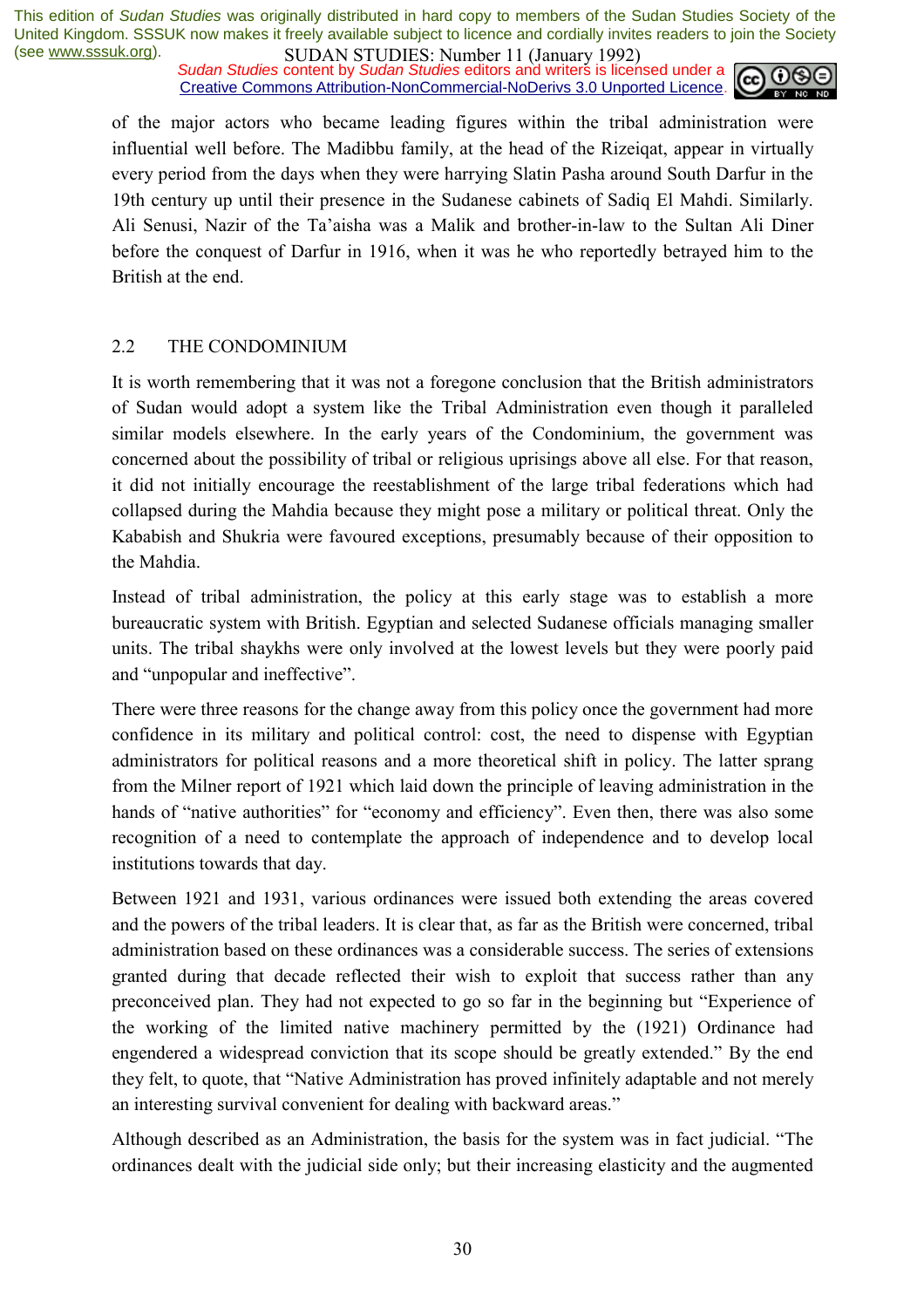*Sudan Studies* content by *Sudan Studies* editors and writers is licensed under a Creative Commons Attribution-NonCommercial-NoDerivs 3.0 Unported Licence.



powers of punishment were expressly designed to rebuild and strengthen the whole structure of native administration.î Nevertheless, executive devolution followed rapidly, especially in the west of Sudan, even though it was "not expressly authorised by any enactments". The result was that "In Western Kordofan it has been possible to dispense completely with three sub-district headquarters and their whole classified staff."

This question of sub-district headquarters it may be noted is, like many other issues of tribal administration, still critical today. One of the most depressing features of travelling rural Darfur is arriving at semi-derelict and understaffed rural administrative centres and meeting their lonely and demoralised officials, if they have not managed to escape.

Because the whole exercise was very ad hoc, there were almost no rules. The ordinances set the maximum powers allowable but the individual tribal courts differed widely "according to their capacity and local needs, both in powers and procedure." Similarly, there was no firm division between tribal courts and the Sharia courts. "Some of (the Mohammedan Law Courts) have been closed in places where the success and prestige of the native court had rendered them necessary." Due credit was given to the "sympathetic attitude of the Government qadi's" who helped to ease problems over divided jurisdictions and raise the standards of native courts.

Most important of all, however, the government was surprised by the extent to which the introduction of tribal administration led to the formation, or reformation of the larger tribal confederations. The principle of letting the tribal courts win what can only be described as their customers, both from other tribal courts and from the government courts, was recognised from the beginning. However, it was found that there was "insufficient allowance for the tendency of small units to coalesce". In effect this meant that courts with the ability to command respect for their judgements attracted customers who became, in due course, affiliated to or even members of the tribe the court represented. The Hadendowa were a particularly strong example of this; as were the "Hamar tribe of Kordofan (who) had been a byword for the feebleness of their section chiefs and the inertia of the tribesmen in general. Its federation under a Nazir from the hereditary ruling house produced an almost instantaneous effect."

The British were not unaware of the drawbacks to tribal administration, in particular the need for some check to the Nazir's power. "We have made one vital change by introducing Omdas. The previous scheme was a Nazir, supported by his relatives as Mana dib, forming an executive entirely under his control and directly under the Nazir, Sheikhs of the smaller Khasum baits." The omdas 'provided a class better able to control a headstrong Nazir than numerous sheikhs" ... and act as "a barrier against the break up of a tribe under a weak Nazir<sup>"</sup>

Emphasis was laid on trying to "maintain the collective responsibility" of the tribe and also on avoiding excessive codification. "It is not necessarily desirable at once to regularise unobjectionable customs" which might, if left alone, evolve to something better. "The sanction of custom itself permits of greater elasticity.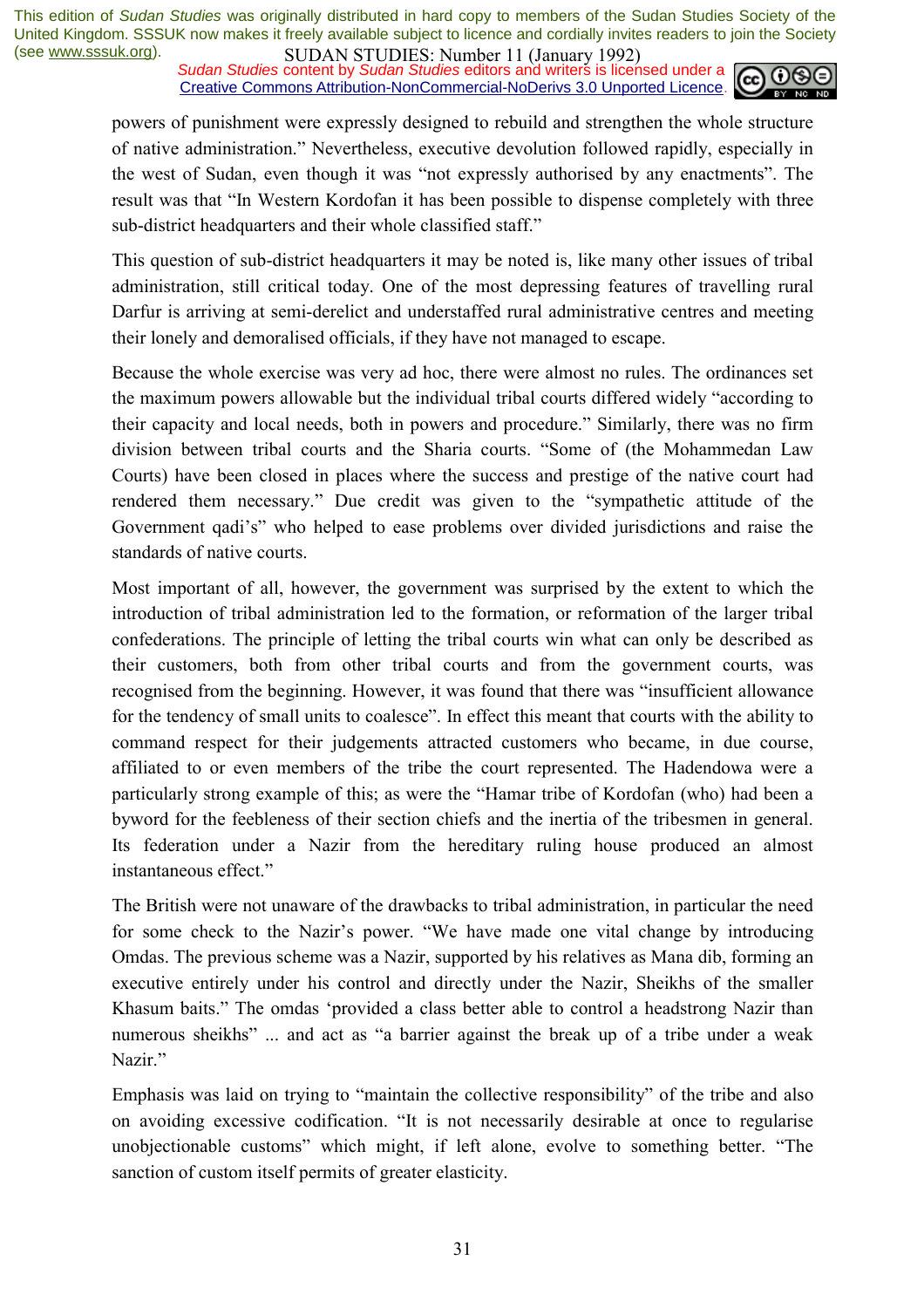*Sudan Studies* content by *Sudan Studies* editors and writers is licensed under a Creative Commons Attribution-NonCommercial-NoDerivs 3.0 Unported Licence.



That tribal administration was viewed as a success did not mean that all was peaceful and serene. Regional Governor's reports from the Condominium era abound in major tribal disputes, at least until the end of the second world war. Nor was it equally successful with all tribes: the most notorious case being the Maíaliya whose Nazir was deposed by the British and who were subordinated to the Rizeiqat. The success lay not in the fact that there were no disputes but rather in the fact that they were controlled and settled in a manner that lasted and that appears to have been generally acceptable. Many of the more recent troubles have reflected the breakdown of decisions arbitrated by the British as long ago as the 1920 s. They have probably lasted better than anyone could reasonably expect.

I have mentioned that at least some colonial administrators saw tribal administration as a first step towards establishing institutions for an independent Sudan. Most would now say that such and evolutionary approach to this end was patronising and demeaning. The colonial power should instead have aimed to establish more modern forms of social organisation that would not have left Sudan so far behind at independence. It was also clear from the beginning that although it was a success in Western Sudan, Tribal Administration was not suited to the more settled, urban societies of riverain Sudan.

Rather belatedly, the British did start to make moves towards more modern structures after the second world war. Since independence there have been several more radical attempts to establish more direct and democratic forms of local administration in Sudan. It has to be admitted, however, that after 36 years of independence the more modern systems have withered away to almost nothing while the tribal administration remains, somewhat battered but still functional. The Fur-Arab dispute I shall be describing later is a good example of that.

#### 2.3 INDEPENDENCE

Attempts to find a more modern alternative to tribal administration began well before independence. Elected representative councils were first introduced in the late 1930s as part of an attempt to widen popular participation in local government. However, the colonial emphasis on what was termed the "inevitability of gradualness", on an evolutionary approach, meant that these were run in parallel with the tribal administration and the decision as to which form was encouraged and where depended entirely on a practical decision as to which was the more effective. It was inevitable that the Tribal Administration, which was tainted both as a colonial relic and as an essentially unmodern structure, would come under direct attack after independence and the search for a more democratic form would be stepped up.

J. Howell has described this as the wish for "administration no longer according to the tribe a man belonged to but according to the place in which he lived."

I have not so far mentioned the role of the official Government Service, the District Commissioners and so on. They were however critically important. I shall be arguing that Tribal Administration, for all its strengths, cannot function without some higher authority to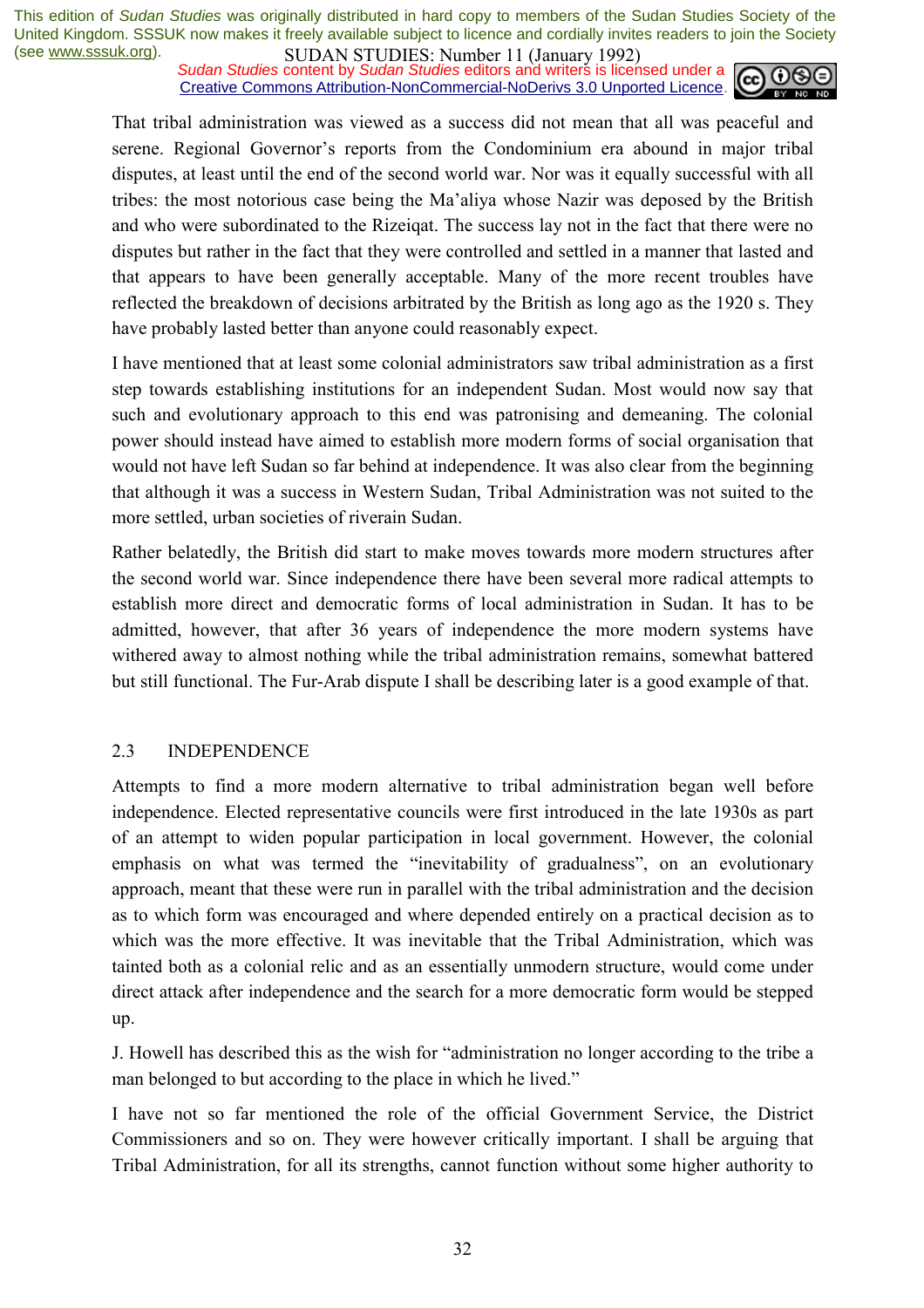*Sudan Studies* content by *Sudan Studies* editors and writers is licensed under a Creative Commons Attribution-NonCommercial-NoDerivs 3.0 Unported Licence.



hold the ring, especially to mediate between two different tribal administrations and to ensure that irreconcilable differences within one administration can be dealt with. However, the government administrative service, which was extremely powerful under the colonial regime was, for that very reason vulnerable to attack after independence.

The first strong attack on the tribal administration and the supporting government service came after the October Revolution of 1964. In theory the post of Nazir was abolished and Native Courts were placed under the central judiciary. Inevitably, however the political power of the Nazirs and the ability of the tribal leadership to capture places in the new elected systems meant that these reforms were not fully implemented.

Similarly, after the May revolution of 1969, the tribal administration was finally abolished although in Howell's words once again the 'final death sentence was delayed'. A much more complex representative political structure was also introduced involving village, rural and provincial councils together with the parallel political network of the Sudan Socialist Union.

It would be easy to get lost in the various permutations of councils that have followed. District councils introduced and abolished again. Regional assemblies substituted for provincial councils and so on. Disregarding the details, however, it is clear that the biggest single reason that a system of elected councils failed to take over effectively from the Tribal Administration the frequency with which the system was changed for basically ideological reasons. Had they been allowed to develop in the evolutionary manner preferred by the colonial power and had they been provided with the strong backing the colonial administrators gave the tribal administration they might have performed just as well.

Nevertheless, the most critical weakness lay in a change of emphasis away from the judicial to the administrative. The councils were, during good periods, given clear executive functions over raising local taxes, running local services and so on. The critical judicial area was given far less attention. The Councils did not have judicial powers and the tribal courts continued to function under various different titles. Sometimes the judges were elected, sometimes nominated. Even more critically, their policing powers were not replaced. Additional rural police stations were established but government did not, and probably could not, provide anything like the coverage necessary to deal with so large an area arid so mobile a population.

The result of all this was that by 1982, the possibility of reviving the tribal administration, which would have been unthinkable a few years earlier, was being actively considered. It was not long before various formal measures to do this had been passed. I shall be discussing whether such a revival is feasible in my conclusion but I want to discuss the way tribes work first. For the moment it suffices to say that the tribal leaders tended to discount the moves to a revival, mainly because these were too limited. Their judicial powers were not fully restored and, above all, their policing powers were not restored at all. The levels of pay being offered were far too small to interest energetic and successful leaders, since they were set at around the same levels as government salaries.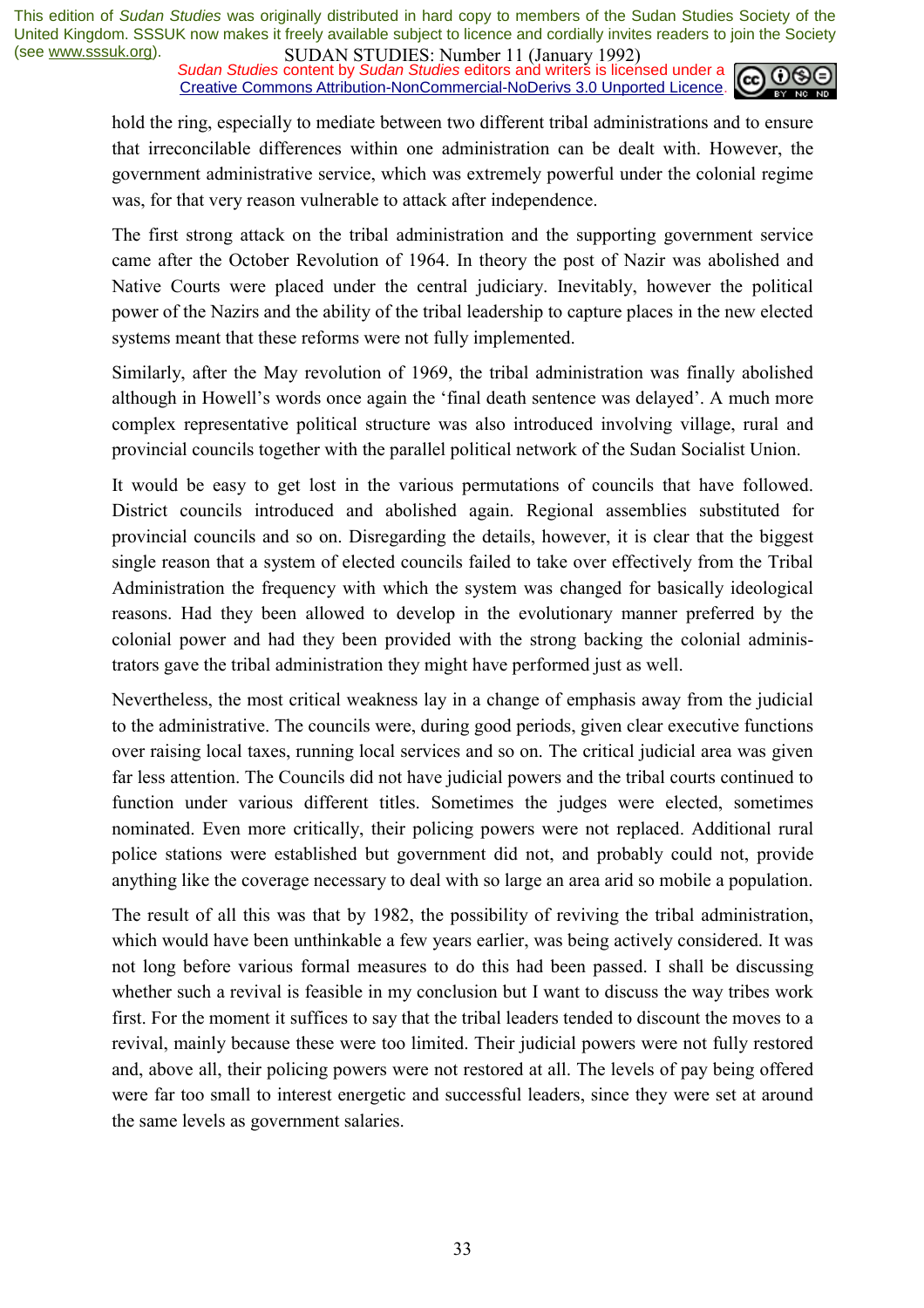*Sudan Studies* content by *Sudan Studies* editors and writers is licensed under a Creative Commons Attribution-NonCommercial-NoDerivs 3.0 Unported Licence.



#### 3. MODERN TRIBAL DISPUTES

If the correct way to interpret what is happening in Darfur today is within the tribal framework, after due allowance for the way modern elements are expressed in that framework, then it is necessary to consider the way tribes work, specifically tribes within the Arabic and Islamic tradition. To an outsider tribes seem to be constantly at war with one another and many would argue that the entire reason people form themselves into tribes is for mutual defence against outside enemies, and to strengthen their ability to compete for resources. There is an alternative view which is that it is dispute mediation which is the be-all and end-all of tribalism, or very near to it.

#### 3.1 THE WAY TRIBES WORK

A brief digression to the Yemen helps explain these ideas. For the ordinary citizen, Yemen is one of the most heavily armed places in the world outside the rougher American cities and Afghanistan. In the 1970's every man carried an automatic rifle in the street, on social visits or when travelling. By reputation the major tribal sheikhs had heavy artillery and tanks. One village I visited during a tribal dispute informed me that they had five artillery pieces, the largest of 108 millimetres, and 16 heavy machine guns. This for a village which had at most two thousand inhabitants.

Yet there were several characteristics that did not make sense. First, the guns were used rather rarely. Perhaps because they were so familiar with them, those who carried them were cautious in their use. Second, the tribesmen were not conspicuously loyal to their tribe. Whole villages would change tribes. Assassinating the sheikh was a popular sport. (The village I mentioned was never attacked because the opposition decided they would rather kill their own sheikh.) Most puzzling of all however was the motivation behind the disputes themselves. In a number of cases, they arose because of a domestic incident within one tribe. A typical example would be where two brothers fell out. One would get killed and the murderer would run to another tribe, who would welcome him in, and furthermore, guarantee him against retribution from his own family. This guarantee would be valid too. If the dead manís family succeeded in killing him, a tribal war would start. This seemed ridiculous. Why should the second tribe get involved at all? They got nothing out of it except problems.

The answer lies in the fact that this is the whole purpose of the tribal system. To offer sanctuary so that parties to a dispute can cool off and to offer the threat of serious escalation if the dispute is not resolved, if not amicably at least finally. The tribe is more important as a mechanism for the resolution of domestic, interpersonal disputes than it is as a means of generating group solidarity against outside threats. And this is the secret of Tribal Administration. By backing the tribal system at its most crucial point, as a judicial system designed to mediate disputes, the colonial power allowed it to develop quite strongly.

Conversely, the post-independence system, informed by democratic ideas, has tended to pervert that and to turn the tribes into competing groups: competing for political status, for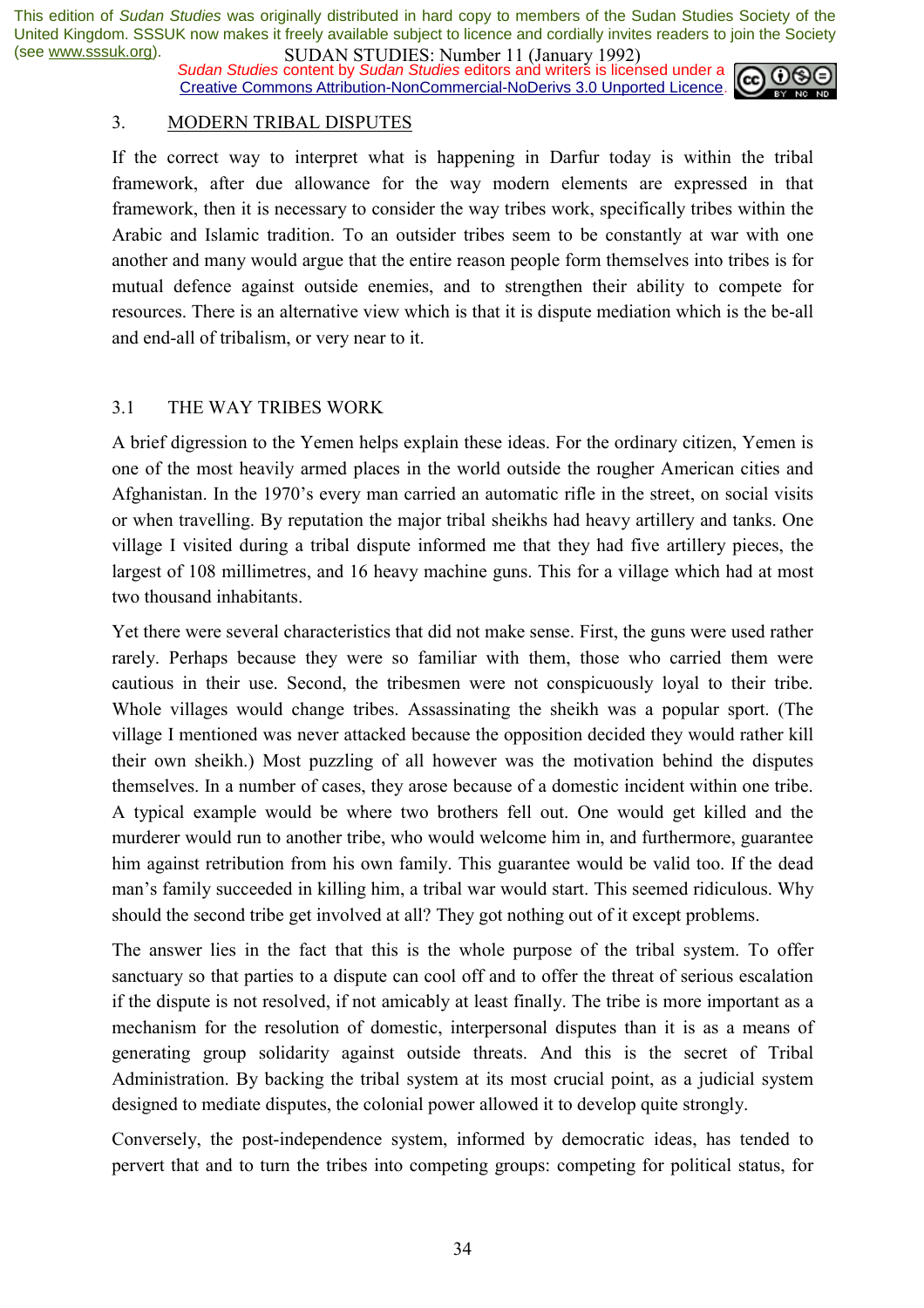*Sudan Studies* content by *Sudan Studies* editors and writers is licensed under a Creative Commons Attribution-NonCommercial-NoDerivs 3.0 Unported Licence.



allocations of rationed goods and so on. The allocation of power by democratic election is almost bound to have that effect. Majority tribes will, inevitably, wish to exploit their greater voting power while minority tribes will want to resist.

In the Sudanese context, all these patterns are comprehensively described in Cunnison's book the Baggara Arabs.

#### 3.2 LAND AND WATER?

The logical connection between competition for resources, land, water and grazing, and tribal tensions seems so obvious that it is not worth discussing. Nevertheless, I would suggest that it is largely false, at least in Darfur. Firstly, Darfur is relatively abundant in crop land and, in a good year, in grazing. The question of excessive pressure on the range-land is a complex topic. I shall merely say that I regard it as unproven. Second, there are widespread intertribal arrangements to allow the integration of livestock and crop activities. These arrangements are mutually beneficial and their collapse at a time of tribal conflict is probably the largest single cause of economic loss. Typically these arrangements involve farming groups, like the Fur and the Gimr, hiring Arabs to manage their cattle. Thirdly, the continued unplanned drift from North Darfur to South Darfur and the fact that this has happened quite peacefully indicates quite strongly that land is not an issue. When a group of north Darfuris moves south and settles an area within Fur or Arab territory there is little or nothing to pay and arrangements are simple. Similarly, there are many small groups of Baggara Arabs settled and farming in the middle of Fur territory, at least there were until the recent fighting drove them apart.

None of this means that exclusion from land, water or grazing will not be used as a weapon once a tribal war gets under way. Burning of f the rangeland is a frequent weapon. What it does mean, however, is that competition for land and water is not the driving force it is usually assumed to be.

#### 3.3 TAíAISHA v SALAMAT

Before turning to the Fur-Arab war, two other tribal disputes that took place during the 1980s illustrate the way they develop. The first of these was that between the Ta'aisha and the Salamat around 1982/83. It is a good example of the way an inter-personal dispute can escalate and, at the same time become an expression of old and new tensions.

The Taíaisha are one of the original Arab tribes of Darfur while the Salamat are usually described as Chadian. A large group of them had been amicably settled in Ta'aisha territory for a considerable time. It appears that the newcomers, the Salamat, were mainly farmers while the Ta'aisha were more involved with cattle, as is the common pattern but the earlier cautions against making too much of this kind of distinction still apply.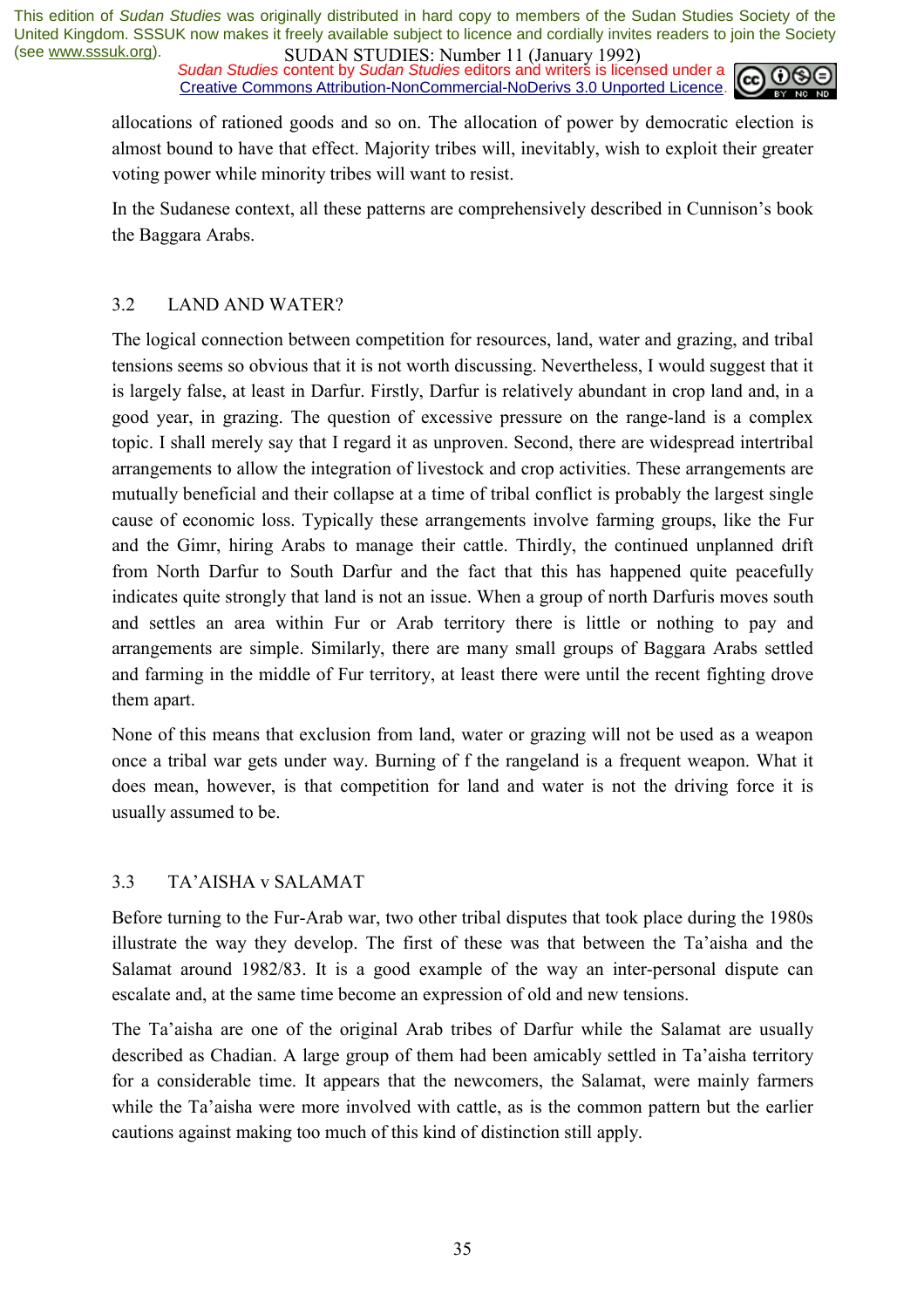*Sudan Studies* content by *Sudan Studies* editors and writers is licensed under a Creative Commons Attribution-NonCommercial-NoDerivs 3.0 Unported Licence.



The dispute itself started with a single murder. I cannot remember which way round: let us say that a Ta'aishi murdered a Salamat. He duly reported himself to gaol for so doing, as was right and proper. The Salamat were not prepared to accept this and carried out a retaliatory raid killing about eleven Ta'aisha. The final retaliation by the Ta'aisha left more than 40 dead. At this stage government moved in. Some Salamat villages moved away from the area where they were likely to be attacked and the fighting stopped. It was, however, several years before a truce was agreed and for several years there was no local council or administration and a troop of Sudanese army in Rahad El Berdi kept control.

Why did a single murder between two tribes living closely together lead to such a vicious fight? The answer is politics. In essence, the Salamat appear to have seen the introduction of elected councils as an opportunity to escape from their subordinate position as clients of the Taíaisha. This they did by winning the elections to the local council. They then tried to build on this by demanding the right to their own cattle Damins. In a cattle market the damin stands as guarantor that cattle being sold by members of his tribe are truly theirs and not stolen. For this he receives a fee. The Salamat resented the fact that their cattle were sold under the guarantee of the Taíaisha damins. Lastly, of course, there was the matter of sugar, that fundamental indicator of political power in Sudan. As controllers of the local council, the Salamat controlled the sugar allocation.

#### 3.4 FELLATA v GIMR

Ostensibly, the Fellata-Gimr dispute was about land. An old boundary dispute dating back to the 1920's was resurrected, once again as the result of a series of tit-for-tat raids stemming from an individual murder in about 1984. Government staff commented at the time that it was an indication of government's weakness that the initial murder had not been dealt with swiftly enough to prevent what happened. I have heard similar remarks in Yemen, underlining the point that government's first duty is to step in fast and deal with this kind of incident before it becomes a Casus Belli.

Once again the relationship between the Gimr and the Fellata was a close one. However, it was not one of patron and client like the Ta'aisha and Salamat. The Gimr were principally farmers and many of them had cattle hired out to the Fellata, a major nomadic herding tribe. The Fellata's principal route to the dry season grazing of Central Africa lay straight across the Gimr territory. Both sides therefore lost from the dispute. The Gimr had to repossess their cattle and probably sell most of them as it would have been impossible to keep them locally, while the Fellata had to take a long roundabout route to Central Africa.

So why did they fight? Once again the answer lay in electoral politics. The land under dispute belonged, at least since the 1920s settlement, to the Gimr but it was farmed by Fellata. The question was which rural council did they vote for and, probably more important, which council was going to get their sugar ration: the Gimr council at Katila or the Fellata at Tullus.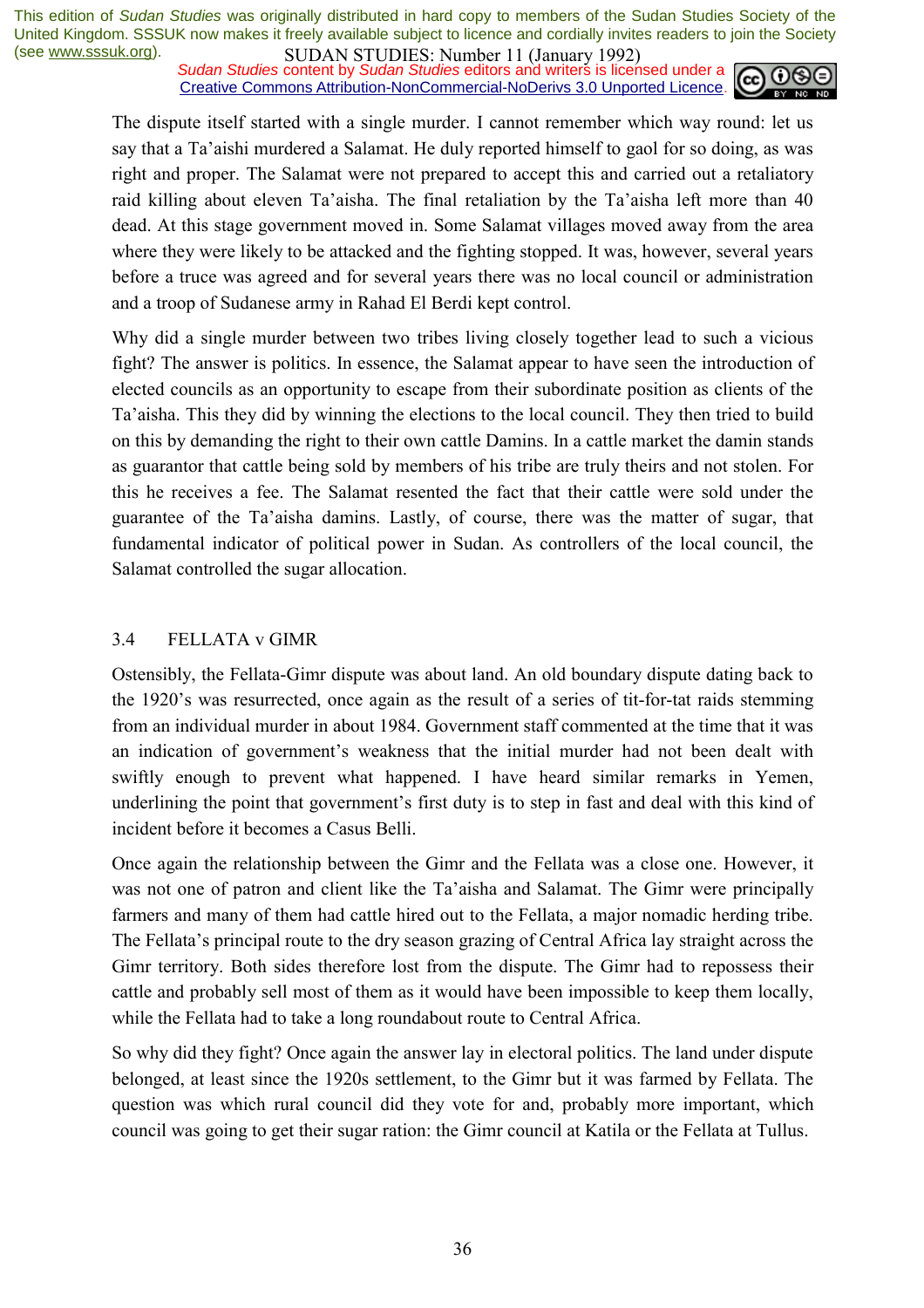*Sudan Studies* content by *Sudan Studies* editors and writers is licensed under a Creative Commons Attribution-NonCommercial-NoDerivs 3.0 Unported Licence.



#### **4.** FUR VERSUS ARAB OR GOVERNMENT VERSUS PEOPLE

The Fur-Arab war of the late 1980's was far more similar to the tribal disputes of the Ta'aisha-Salamat and Gimr-Fellata writ large than it was to the war in south Sudan; critically so in that government was by and large genuinely neutral. There were, however, two differences between the situation in 1987 and that in the earlier 1980s. First there was a democratic government in Khartoum. Second there had been a considerable worsening of public security; both cattle raiding and armed truck-robberies were becoming commonplace. Although there were some other ramifications, this banditry was the main way in which Chadian problems overflowed into Darfur.

#### 4.1 MAHDIA AND CONDOMINIUM

Although relations between Fur and Arab were good for most of the Condominium and independence periods, tensions between the two groups have strong historical roots. The Fur Sultanate was not able to impose its will on the Arab tribes for long but it was not for want of trying. Both the Bani Halba and the Ma'aliya have traditions which tell of their having to leave Darfur in order to escape the Fur.

However, it was not until the Mahdia that the Arabs saw the possibility of facing the Fur on equal terms rather than merely avoiding their pressure, of actually aspiring to control of the region as a whole. The leading role played by the Baggara Arabs in the Mahdia inevitably gave them opportunities they had not seen before. Various Nazirs tried to exploit this, most notably Madibbu of the Rizeiqat and Senussi of the Tasisha.

However, the Mahdia period also saw the first occurrence of what has been a recurring problem for the Arabs: an inability to unite. Instead of remaining loyal to the Mahdist governors and so consolidating Arab control of the region, many of them came to treat the Mahdist regime as they had done the Sultanate: resisting when possible and only submitting when necessary.

The result was that Ali Dinar had relatively little difficulty re-establishing the Fur sultanate despite the fact that he had rival contenders among the Fur to deal with as well as the Arabs.

In the modern era when the Mahdist movement has developed into the largest single political party in Sudan the Darfur Arabs have gained the advantage over the Fur in terms of their influence on the central political scene, or at least they have tried to exploit such an advantage. The modern era has also handed another advantage to the Arabs. Economically, the opportunities created by trade and development in Sudan have tended to favour South rather than North Darfur. This is best seen in the rapidity with which Nyala has outstripped El Fasher as the trading centre of the region.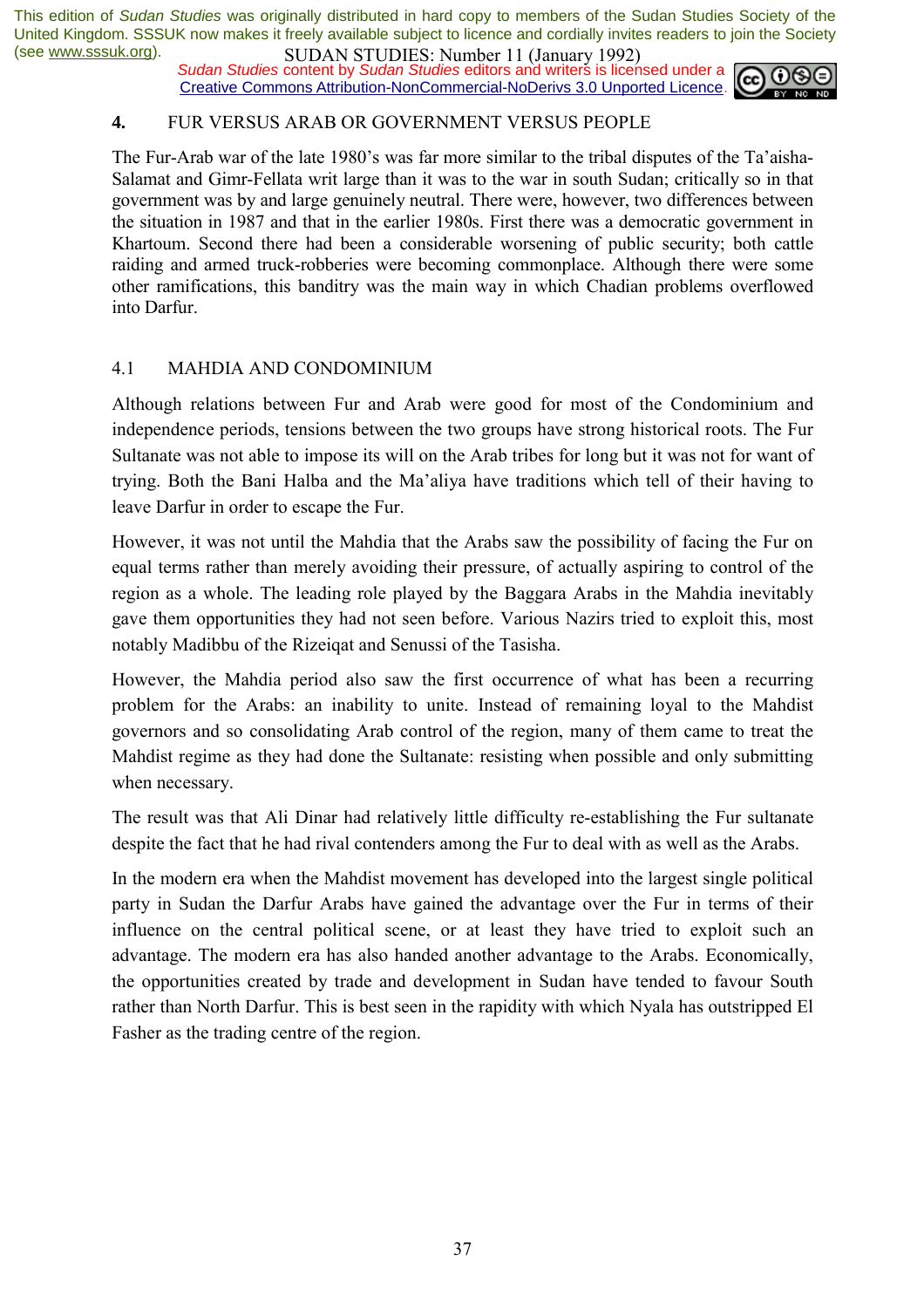*Sudan Studies* content by *Sudan Studies* editors and writers is licensed under a Creative Commons Attribution-NonCommercial-NoDerivs 3.0 Unported Licence.



#### 4.2 THE DEREIJ ERA

Many of these tendencies came to a head at the time of the Numeiri regionalisation in 1981. Until then North and South Darfur were treated as more or less independent provinces. Now they are joined as one region, with a regional assembly and a regional governor based in El Fasher. Numeiri's first appointment as Regional Governor was rejected by the Darfuris and in his place he appointed Sd/ Ahmad Dereij, a very senior and influential Fur politician who had been a minister in pre-Numeiri governments. Since the May 1969 revolution he had spent most of his time overseas and by repute making a considerable fortune.

Many Darfuris from the Arab side and even some from the Fur side date the start of the problems from the rule of Ahmad Dereij. At first, his administration was reasonably well balanced in tribal terms: Sd/ Yusuf Takana, his Regional Minister of Agriculture was a Habbania and the Provincial Commissioner for South Darfur was a Rizeiqi Ex-General and there were several other Arabs in prominent places. The problems started from the elections for Regional Governor held in 1982, which appeared to an outsider to be a classic example of the fatal Arab tendency to compete with the Fur individually, not as a group. Instead of one Arab candidate to face Dereij, there were three or four and their vote was split. Among those candidates were members of Dereij's earlier administration which meant that the tribal balance of the administration was broken. Non-Arab groups, not just the Fur but notably the Zaghawa as well were more prominent in latter ministerial appointments.

As an outsider it would be quite wrong to try and judge who was in the right and who in the wrong over this. There were undoubtedly provocations from both sides. On the one occasion I heard Dereij speak it seemed to me that he was making at least some attempt to be conciliatory but this was late in his governorship, shortly before he disappeared into exile under rather mysterious circumstances. The key point is that the major cleavage between Arab and Non-Arab, between North Darfur and South became a live issue once again. Local people put it more bluntly, saying that Ahmad Dereij reintroduced the tribal issue to Darfur.

However, it was not until democratic politics revived at the national level, after the 1985 coup, that the full effect of this began to be felt. Various prominent Arab Darfuris won national ministries. This was not enough to satisfy Arab aspirations in Darfur itself, where the government seems to have attempted to ensure some degree of balance in the administration. The result was the famous 'Arab Letter' of 1987. This letter was addressed to Sadiq El Mahdi as prime minister and was a topic of much discussion at the time. It purported to be signed by a large number of Darfuri Arab leaders, including some who claimed not to have actually signed it. It appears that the letter represented a fairly straightforward claim on Sadiq as an Arab and as leader of the Ansar to redress the balance in Darfur in favour of the Arabs. This was summed up in the sentence "You are our brother and one expects more from a brother than from other people".

It was not apparent that this appeal had any direct effect. The Fur continued to be well represented in the Regional Ministry, most notably by Tijani Seisei, who was Regional Minister of Finance and ultimately became Regional Governor until he was imprisoned in the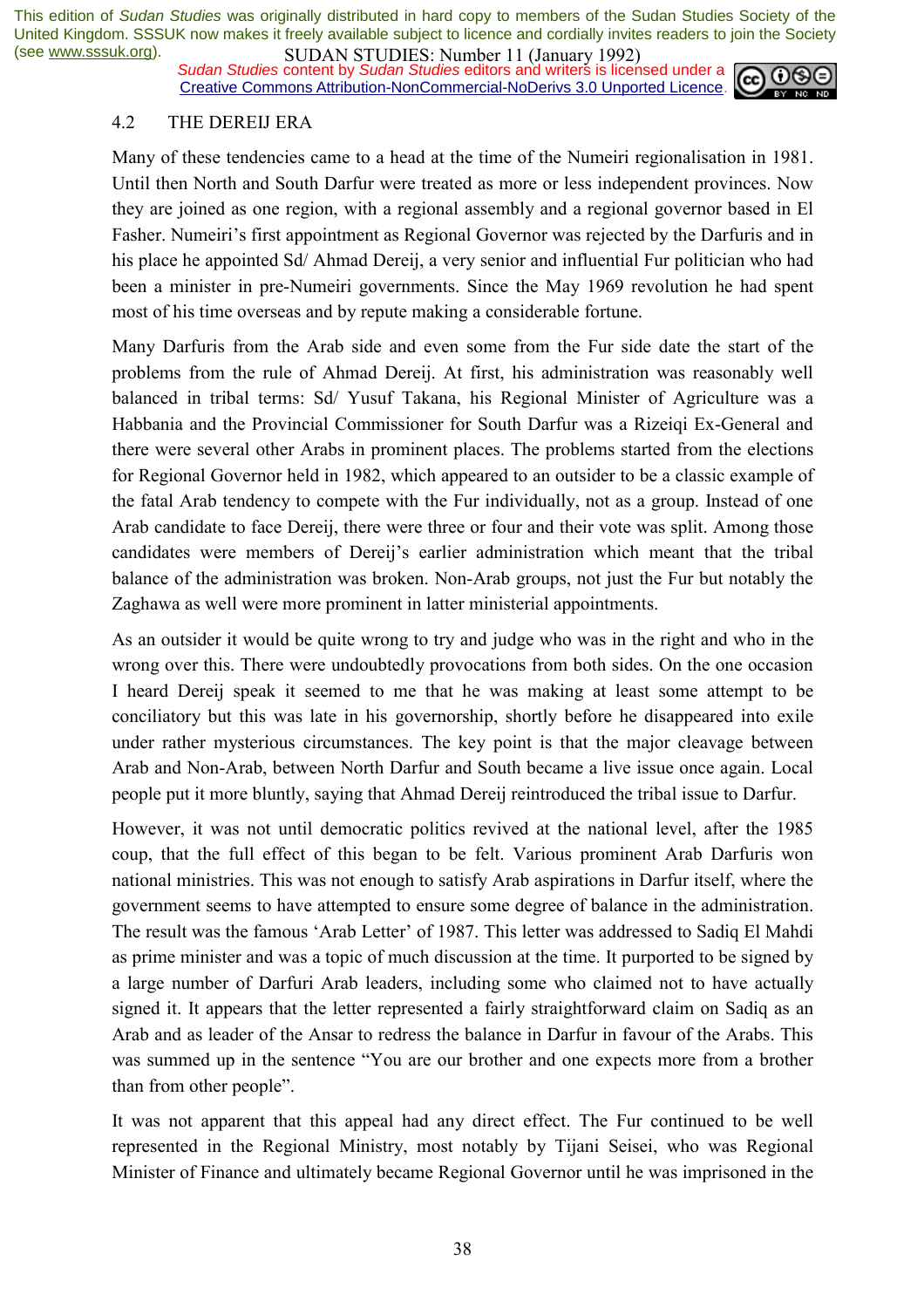*Sudan Studies* content by *Sudan Studies* editors and writers is licensed under a Creative Commons Attribution-NonCommercial-NoDerivs 3.0 Unported Licence.



1989 coup. Sadiq became so unpopular in the Arab parts of South Darfur that he was more or less driven out of Nyala when he visited it in 1987. By contrast, the visit of Omar Nur El Daim, when Minister of Agriculture in Sadiq's government, to the Fur town of Zalingei was politely, if fairly unenthusiastically received.

The indirect effect of the letter was considerable. It created an atmosphere of distrust between Fur and Arab. Most important of all, it made it difficult if not impossible for the democratic politicians of Sadiqís ministry to act effectively as arbitrators of the dispute between the two groups. Not, it has to be said that they showed much sign of wishing to do so.

#### 4.3 THE WAR

To tell the history of the fighting between the Arab and the Fur, raid by raid or village burnt by village burnt would take too long because this was a very lengthy, bitter and wide ranging dispute. It was not a civil war but that is not to deny that it was quite vicious and very damaging. It would, in any case be impossible to list every incident. They were very numerous, especially the smaller ones, and there was a considerable amount of fighting in remote areas. What follows consists of a fairly brief history and a discussion of a number of the significant major events in an attempt to use these to explain what was happening.

It is difficult to know where to start because there is no doubt that things had been building up at least since early 1987 and possibly even earlier and also because it is difficult to identify where straightforward banditry changed into something more serious. The Jebel Marra Project was involved in promoting camel ploughing and an early indication of deteriorating conditions was the fact that the farmers lost interest in this because the risk of having the camel rustled, or the cost of making sure it was not, became too great. Similarly, one or two villages were abandoned in more remote and vulnerable areas quite early on: Keibi, for example, on the lowlands west of Jebel Marra.

The first big attack was on villages on the northern highlands of the Jebel itself, North of Golo. Some nine Fur villages were burnt and abandoned in this area. This happened in mid-1987 and there were almost certainly a series of tit-for-tat incidents leading up to it.

The 1987/88 dry season saw a number of incidents. Some of these were cattle raids but direct tribal clashes were becoming frequent. As far as the cattle raids were concerned, I should perhaps again emphasise the point that it is false to regard the Fur as farmers pure and simple and the Arabs as stock owning nomads. The Fur own considerable numbers of cattle and this was where they were most vulnerable. A very great deal of what happened sprang out of raids on Fur cattle and their attempts to get them back. Similarly, the Arabs were most vulnerable to the Fur where they were settled and farming.

Perhaps the firmest indicator of a major escalation was the start of extensive commandeering of vehicles from the large development projects in the region. This began to happen frequently in May and June 1988. At this stage it still appeared to be mainly in response to banditry. Nevertheless, more serious incidents were also occurring, especially in the direction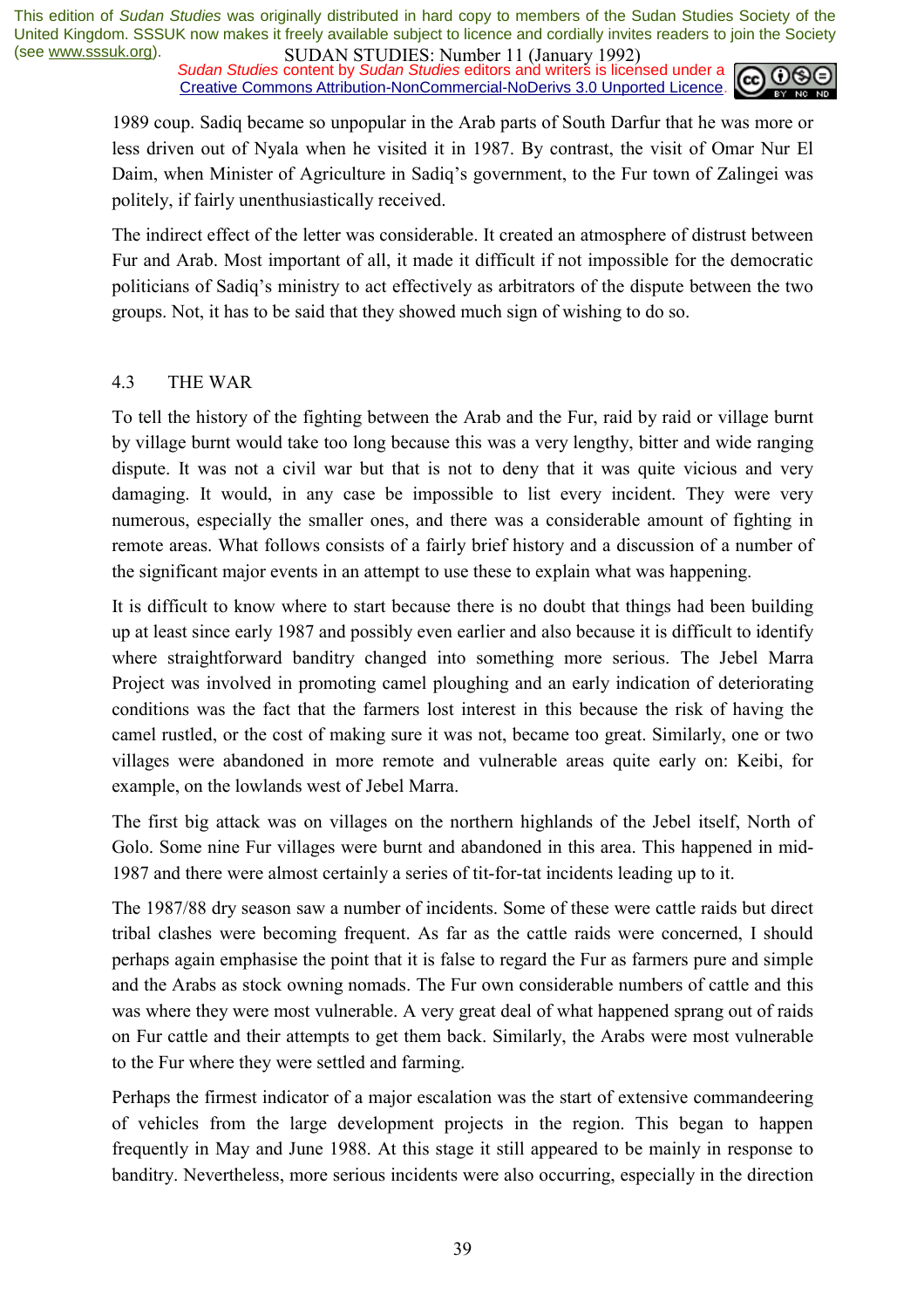*Sudan Studies* content by *Sudan Studies* editors and writers is licensed under a Creative Commons Attribution-NonCommercial-NoDerivs 3.0 Unported Licence.



of Kas, and most significantly of all perhaps, a major Fur attack on an Arab Fariq, an attack which appeared to be quite closely linked to the Shartai of Nyertete, who was arrested.

After an interval for the rainy season, the dry season at the end of 1988 started very tense and the situation rapidly deteriorated. The Jebel Marra project had to close some extension stations. For example, Tibi south of Jebel Marra, was not attacked but the people fled to larger villages nearby where they felt safer although they were still returning to harvest their crops. At other places, outlying villages were abandoned although the larger central village was not. At Umm Haraz west of Jebel Marra an Extension Agent who was supposed to cover six villages had only three. The other three had been abandoned. Although the majority of these abandoned hamlets were Fur, there were also some Arab ones, Goz Mitti near Gurnei for example.

Most of these movements in autumn 1988 were around the Jebel itself, reflecting the fact that it was the stretch between Kabkabiya and Kas, including the high Jebel where the dispute had its longest history. In November everything escalated and spread quite rapidly. Artalla and Wustani, two large villages on the south-eastern boundary between the Fur and the Bani Halba, were burnt. Kabar, further west was attacked and the Shartai killed, and several other villages in this southern belt were attacked. By January 1989, areas to the west of Garsila were also being attacked: Amar Jadid, Kujubari and others.

February saw perhaps the first acknowledgement from the authorities that there was a major problem, when they arrested a number of leading members of both sides. That the arrests were symbolic was shown by the fact that exactly 10 Fur and 10 Arabs were arrested in Zalingei. It is also worth noting that those arrested were not, by and large, the senior tribal leaders but rather those members of each group who were known to have political aspirations and that they were townspeople. This reflected an increasing belief that the trouble was being incited by the more educated, more modernising members of each side.

Although the weight of the destruction seemed to be very much in the Arab's favour. Arab fariqs were also being attacked. Shortly after the arrests, a Bani Halba fariq was attacked near Uyur and it was widely reported that merchant's landrovers from Zalingei were involved: confirming the suspected link with the towns.

Perhaps the most vicious incident of the whole war, one of the few that appeared to have no motive apart from outright terrorism, took place on 13 February 1989, when four lorries travelling to the big markets at Guldo and Golo were attacked and burnt. 67 passengers were burnt on their lorries. It was reported that this attack was carried out by only 8 men on camels dressed in Army uniform. Surprisingly, it was generally accepted that they were not actually from the army but rather were deliberately masquerading as such.

The next incident which illustrates how difficult it is to interpret what was happening would appear to be very similar to the Guldo lorry attack. This was on 3 March when a bus on the Nyala-Zalingei road was stopped and some Arab passengers beaten up. The Arab wife of one government official was one but it illustrates the close relations between all groups that she was saved by the intervention of another Fur member of government staff. It would be easy to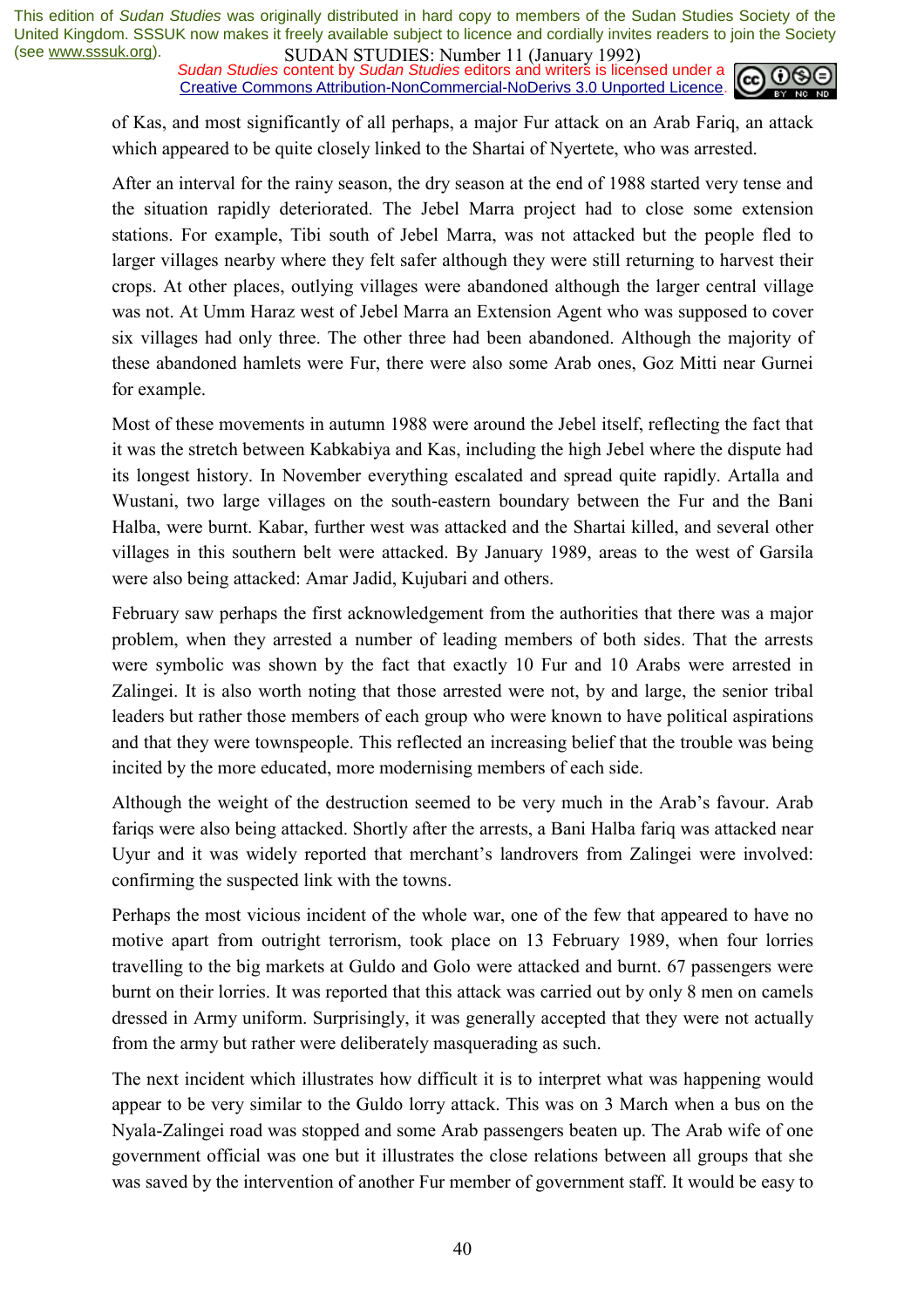*Sudan Studies* content by *Sudan Studies* editors and writers is licensed under a Creative Commons Attribution-NonCommercial-NoDerivs 3.0 Unported Licence.



interpret this as another deliberate terror attack. In fact, it was reported that the bus had merely got caught in a running fight between local Arab and Fur which happened to spill over the road at just the wrong time.

March saw one of the first major army involvements when they intervened in yet another clash between Arab and Fur. The Fur resisted more strongly and more than forty were killed.

It was May, however, that saw the final and most widespread series of attacks. These started near Umm Shalaya in the west and two days later Gin and Kargula, two important villages very near to Zalingei were attacked and the Fur Shartai at Kurgula killed. At around the same time there were some heavy attacks in the far south of the area as well.

The importance of these latest attacks was underlined by the fact the Regional Governor had spend the Id with the Shartai of Kargula. Central Government finally took an interest, to the extent that the Minister of Interior, at the time Sadiq El Mahdi's nephew and the Minister of Housing. Ismail Abakr, a Darfuri Arab flew in fairly rapidly although their visit was very short and it was generally felt that they had not bothered seeing anyone except a few officials.

By this time, both sides seemed to have concluded that the situation was irretrievable. Arab groups who had been settled in the Fur areas for many years in Wadi Salih had left or were leaving, while the Fur and Arab leaders were negotiating over the 'repatriation' of the fairly large Fur populations in the Bani Halba towns like Kubbum and Idd El Ghanam.

Despite its inertia in the field, Government did start the process of a truce conference in El Fasher in June. Reports seemed to indicate that the conference was not making much progress, although the fighting itself stopped, possibly because the farming season was underway again.

On 30 June the National Salvation Coup overthrew Sadiq El Mahdi's regime and the Regional Government was imprisoned along with the central ministry. Nevertheless, the truce conference continued and reached an agreement, partly because the new government applied pressure and partly because the Fur, in particular, could now accept a truce without loss of face.

In the sense that the number of attacks on villages was greatly reduced the truce was a success. Nevertheless, there remained great tensions especially so after the resumption of large scale cattle raiding in January. The local people were increasingly critical of the Army's inability to catch the raiders. More frequently, it seemed, they merely prevented the owners from doing the job themselves. It seemed highly likely that the Fur would once again assume that the raiders were being assisted by the Arabs and take the appropriate steps. This came to a head on 6 February 1990, when the Fur started a major attack on Arab fariqs around Jebel Gallabat, just south of Zalingei. What prompted them to do this in earshot of the only substantial Army force in the area is a mystery but it did mean that for once the Army was on the spot and a fairly large battle was fought, at least it sounded large in Zalingei.

At about the same time there was a widespread rumour that Ahmad Dereij was in the area undercover, presumably to coordinate the Fur, maybe even to start an uprising. Possibly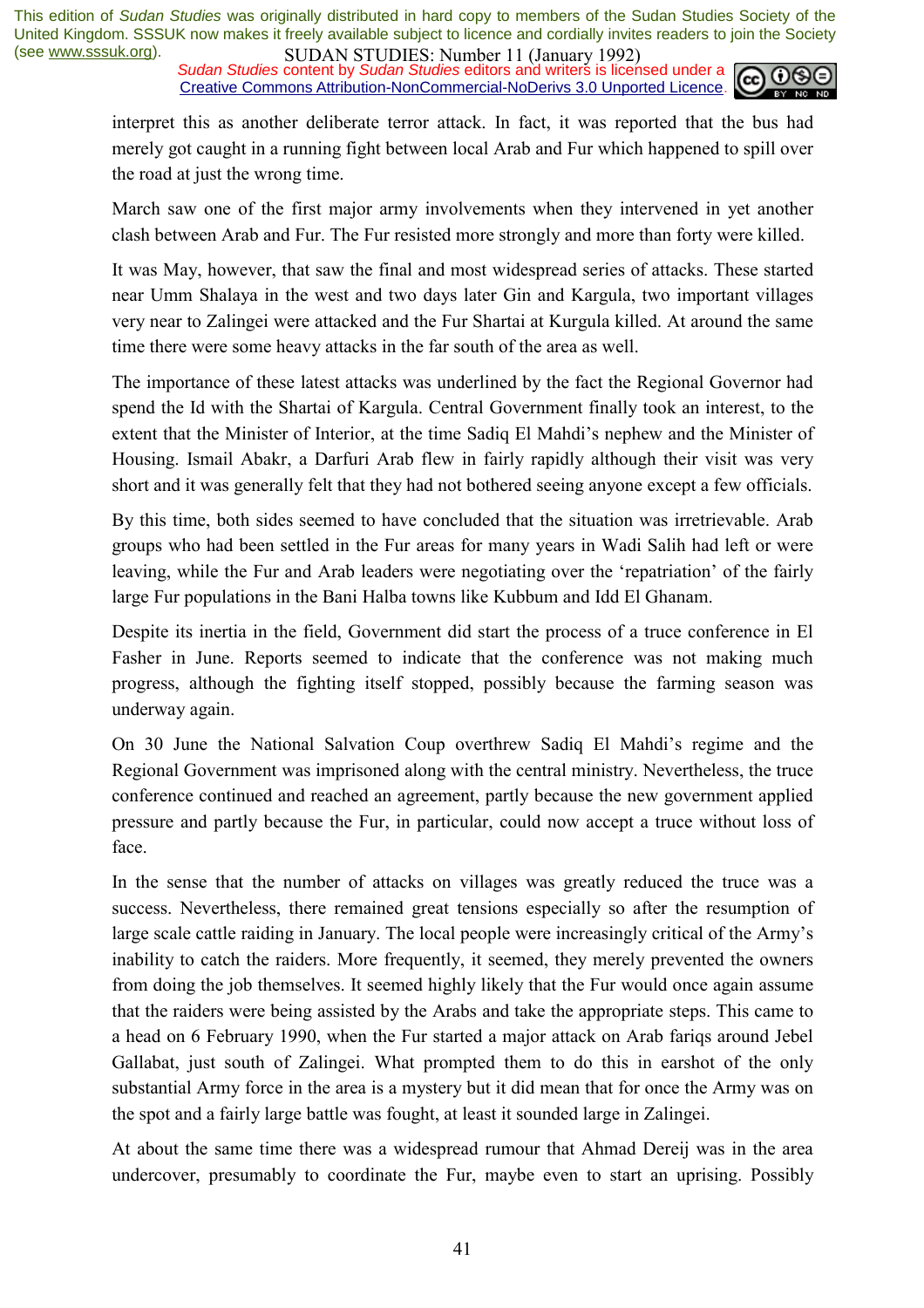*Sudan Studies* content by *Sudan Studies* editors and writers is licensed under a Creative Commons Attribution-NonCommercial-NoDerivs 3.0 Unported Licence.



because of this the new government's response was swift. The people on the standard, balanced list of Fur and Arab politicians had been released some months previously. They were rearrested and the military governor of Darfur moved to Zalingei and, in effect. reconvened the Truce Conference. As the quote at the beginning of this paper shows, this move has been interpreted as the last stage of governments involvement on the Arab side but it was not. It was a serious and, from all that anyone could see or hear, an entirely genuine attempt to make the truce stick. It was generally agreed that so far insufficient effort had been put into selling the truce to the people and that this was the principal reason behind the renewed violence.

A number of what were termed Truce Committees with both Fur and Arab members were formed which "crossed the length and breadth of the area, passing through the villages and nomad camps, seeking to learn the reasons which had led to the breakdown of the peace agreement and to assess the extent of the damage which had occurred." After nearly a month of the Truce Committees' work and endless discussions and meetings in Zalingei, a final public meeting was held in Zalingei town square in the presence of Tijani Adam Tahir, a senior member of the Khartoum junta, and a final conference meeting was held long after dark in a garden on the Zalingei wadi.

The upshot was a "Report of The Popular Committee for Salvation on the Conference to Secure the Tribal Peace Agreement." This summarised the causes of the breakdown of the peace as follows:

- 1. The presence of what are called 'militia' on the Fur side and 'Janjawid on the side of some Arab tribes.
- 2. Armed robbery in areas of contact between the tribes.
- 3. Clashes between herders and farmers in areas where there was dissension.
- 4. The fact that some conditions of the Peace Agreement were not carried out.
- 5. The closing of the cattle routes and some markets and watering points.
- 6. The spread of both light and heavy weapons, in the hands of both sides to the conflict.
- 7. Lack of transport for the security forces and, in some places, their lack of numbers.
- 8. The presence of foreign elements in the Wadi Salih area.
- 9. Religious and social unawareness in the districts.
- 10. The fact that the decisions and recommendations of the Peace Agreement were not communicated to the ordinary people in a convincing fashion.
- 11. A failure on the part of Government to enforce respect and to impose its authority in the areas of conflict. This was a conspicuous factor leading to the violation of the Peace Agreement.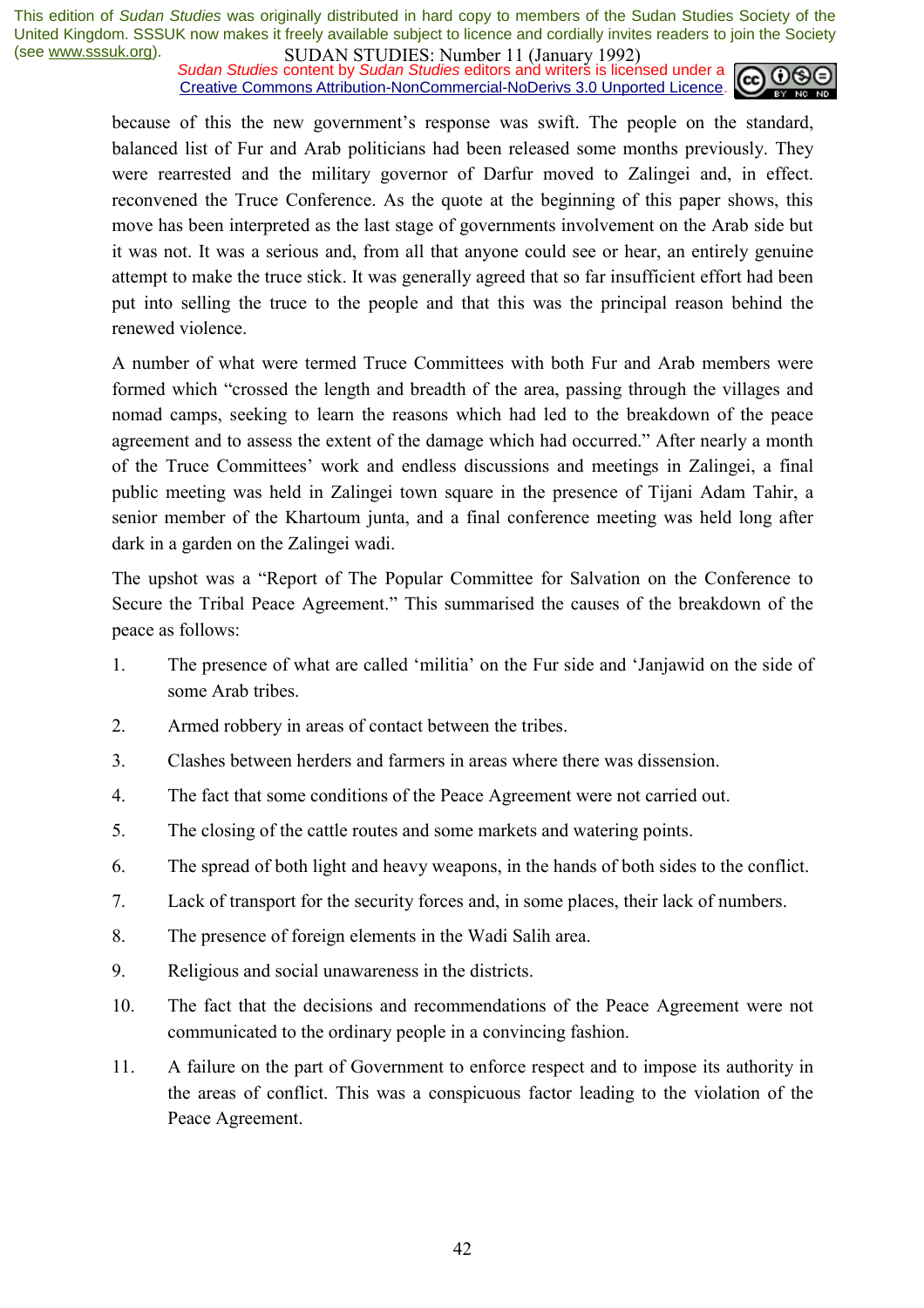*Sudan Studies* content by *Sudan Studies* editors and writers is licensed under a Creative Commons Attribution-NonCommercial-NoDerivs 3.0 Unported Licence.



The Report went on to make 26 detailed recommendations. What is striking about these recommendations is the emphasis on the machinery of law and order and on administration generally:

- 1. 31 new police stations with better transport and communications and specific patrolling duties.
- 2. Regular meetings of security committees.
- 3. A purge of "individuals from the regular forces and from among the officials and workers in the civil service who were in the areas of tribal conflict at the time of the incidents."
- 4. <sup>4</sup>Completion of the organisational pyramid for the regional Tribal Administration, in at most one month"
- 5. Empty civil service posts to be filled
- 6. Redefinition of administrative units and re-registration of people in them, especially where refugee Sudanese tribes have settled in new areas. These shall have their own units at the level of Shaykh and omda but be attached to the tribe to which the land belongs at higher levels. Arabs in Fur areas to be counted and the non-Sudanese among them identified. New administrative units to be created where necessary.
- 7. An increase in the membership of courts in the region to properly represent the tribes.
- 8. Members of the Tribal Administration to treat all Sudanese citizens on an equal basis without regard to their tribal origin.
- 9. Six more resident judges
- 10. A review of the quotas of rationed goods and coordination over the rationed goods for the nomads
- 11. Regular tribal shows and conferences to stimulate peaceful relations
- 12. Regular tours by the Regional Popular Committees
- 13. A regional information service
- 14. A Peoples Defence force for the Region
- 15. Chad government forces to be removed from the Tisi area.

These recommendations, which clearly represented the local people's wishes, seem to place almost the entire emphasis on a need for more effective government power. They reflect almost exactly the same concerns as those of the Colonial power forty years ago: tribal shows, tribal administration, defining of boundaries and justice. Even the idea of regular touring by People's Committees represents no more than a modernisation of the District Commissioner's tours of earlier years.

#### 4.4 SPECIFIC EVENTS

The report of the truce conference shows that the local people believe that the major part of the problems between tribes in Darfur spring from relatively minor incidents which become inflated because of an inability to resolve them quickly and which, once inflated, are taken over by tribal, political and other interests. These other pressures will always exist, the goal should be to deprive them of the opportunity to exploit the minor incident by ensuring adequate policing and rapid arbitration.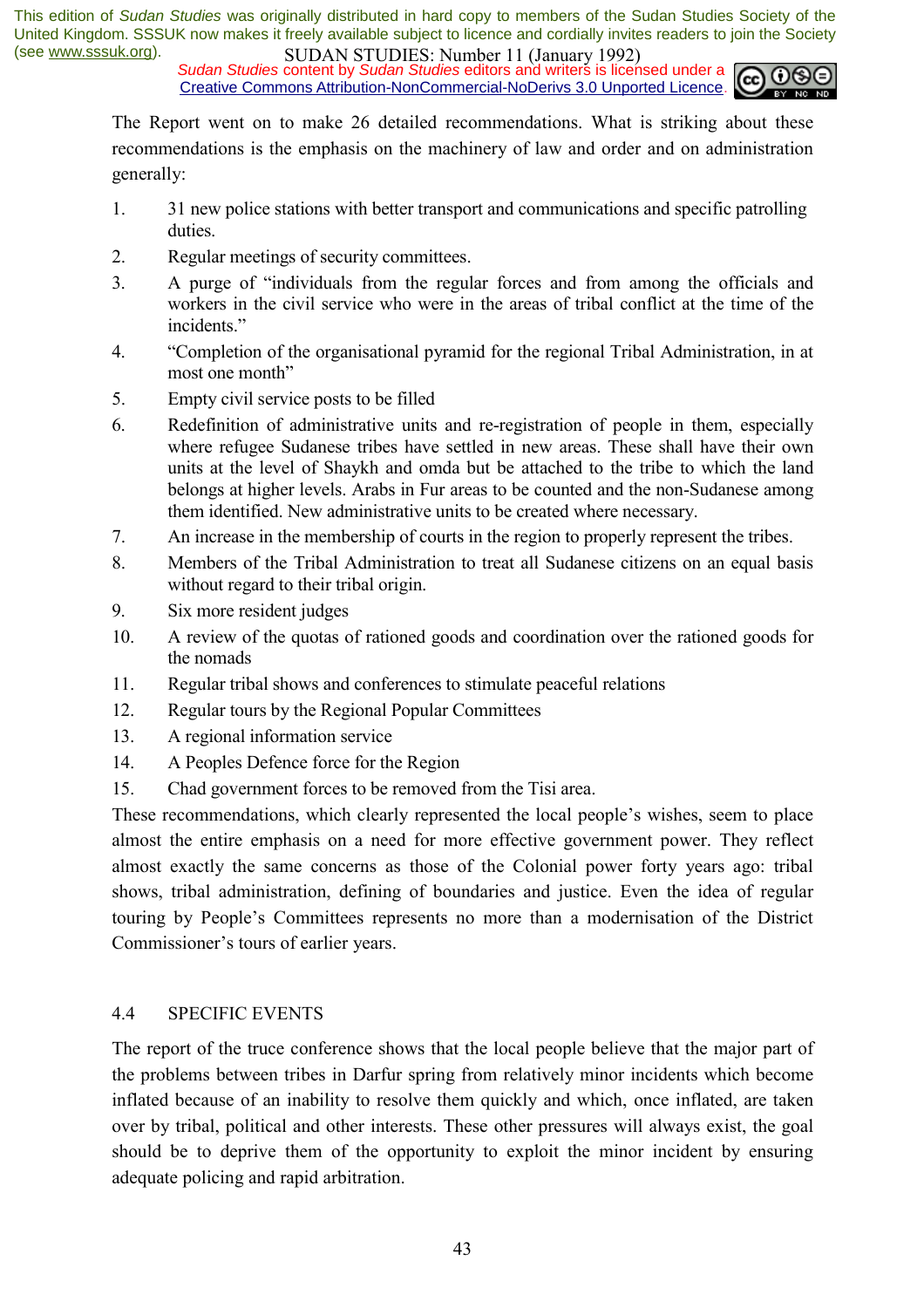*Sudan Studies* content by *Sudan Studies* editors and writers is licensed under a Creative Commons Attribution-NonCommercial-NoDerivs 3.0 Unported Licence.



Three of the Fur-Arab attacks illustrate how this works: Kabar, Mirei and Gin. In all three cases it was acts of commission or omission by the government authorities that set the Fur and Arab against each other. Kabar was attacked and burnt and the Omda was killed not merely because he was a Fur omda but as the upshot of a series of linked events. These arose out of the presence of a group of armed Chadians in the Kabar area, probably part of Ibn Omar's Arab opposition to the then Chadian government. The omda of Kaban was asked by the Sudanese Army to mediate with this Chadian group which he duly did. At the meeting between the Chadians and the Army, it is claimed, the Army betrayed and murdered the Chadians. The destruction of Kabar was in retaliation for this.

At Mirei the story was not dissimilar. The attack was a retaliation for the killing of a Rizeigat-Mahria Sheikh. This man himself was wanted by the government for his involvement in attacks on the Fur on the north side of Jebel Nanra. The story was that he visited the Fur Sheikh in the Mirei area specifically to agree with him that they should not allow the problem on the Jebel, which was some way away, to upset their relations locally. The Fur Sheikh accepted this but the younger Fur, possibly members of the Fur militia; did not. They followed the Rizeigi out of the village and murdered him. Mirei and other villages in the area were burnt in retaliation. Had the authorities made any effort to catch and try the Rizeigi sheikh in the first place none of the events that followed need have happened.

It was probably, inevitable that Gin and Kargula would be attacked as it was at the very worst time of the whole war. Nevertheless, the authorities knew well in advance that there was likely to be an attack and that there had been an incident that would be enough to set the attack off. In that sense it was certainly preventable. The incident, as always, involved cattle theft. In this case the Arabs had lost some animals and had tracked them to the middle of the village. The police had, however, been unable to find a culprit so the situation was just left to develop.

#### 4.5 FUR POLITICS

The Fur appeared to have lost materially considerably more than the Arabs. The terms of the Truce Agreement under, which they were to be paid more, also seemed to show that. Nevertheless, the tone of the Truce Conference in Zalingei seemed to be that the Fur were the most to blame. All along. they were reported as the more reluctant participants in the conference.

On the other hand, many senior Fur appeared willing to take considerable political risks by joining the government before the 1989 coup or the people's committees after the coup. They seemed to be trying to represent the Fur through legitimate channels rather than as an underground resistance. One of my friends for example went to jail three times in under a year: twice for being a suspected Fur ring-leader and once for being Regional Minister at the time of the coup.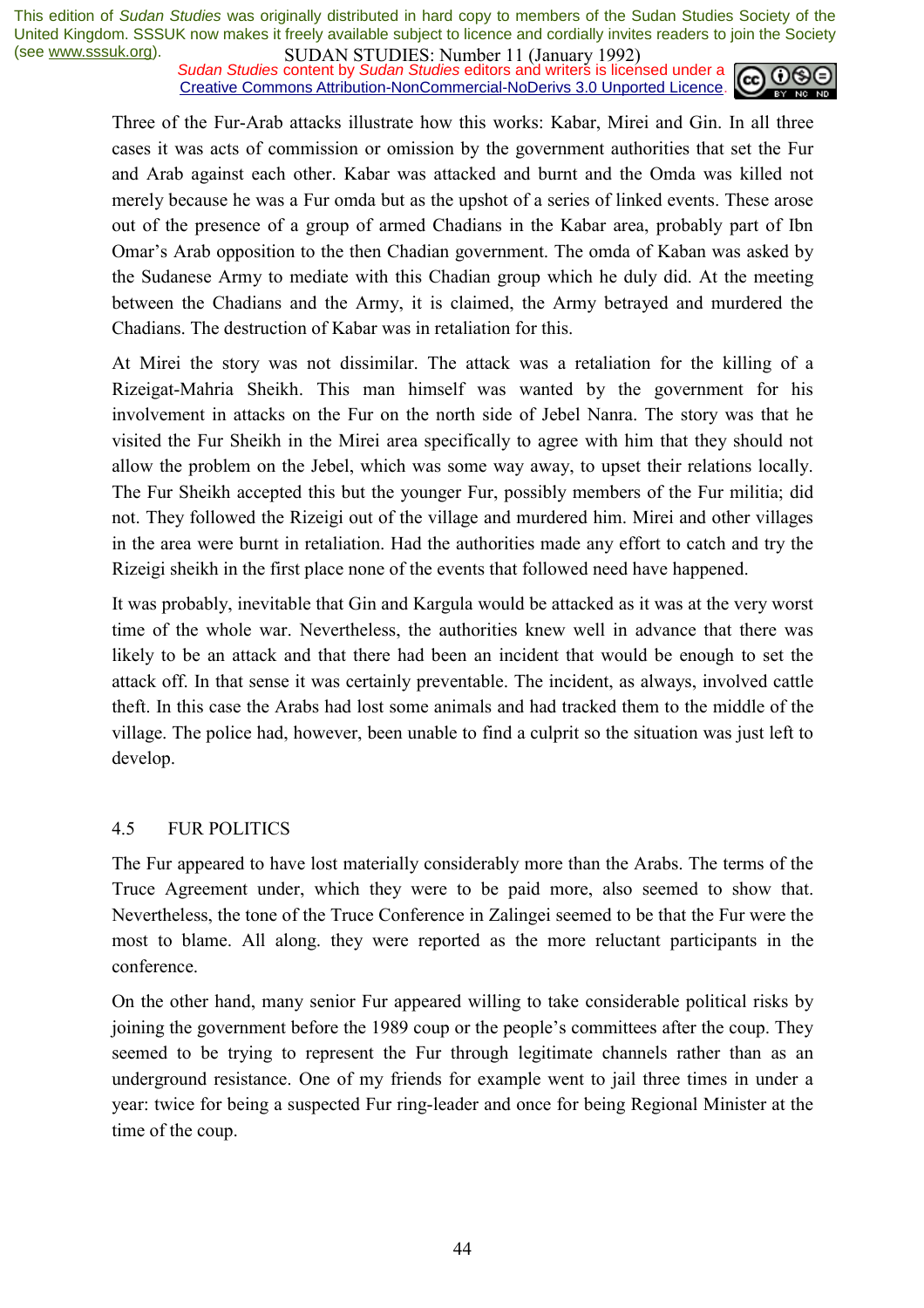*Sudan Studies* content by *Sudan Studies* editors and writers is licensed under a Creative Commons Attribution-NonCommercial-NoDerivs 3.0 Unported Licence.



Nevertheless, there were undoubtedly Fur who wanted to fight. Presumably they were the younger, more politically active ones who may have wished to undermine the old Fur establishment as well as fight the Arabs. The extremists in this group were the Fur militia. Much has been said about the Arab militias and it has even been suggested that the Arab attacks on the Fur were by government backed militia. Nevertheless, in Zalingei in 1988 and 1989, the word 'militia' meant the Fur. Various senior Fur politicians, notably one regional minister, were reported to be supplying the weapons. The militia also imposed a surcharge on the sugar quotas for the Fur to finance arms purchases and even cut off sugar supplies to non-Fur in their areas to bolster the funds collected. Direct collections were also made, in at least some cases by force. There were murders of Fur by Fur linked to this kind of activity.

Government staff stationed in the countryside could describe nights when the whole village was invited to a meeting apart from himself, as a non-Fur government official and two policemen. Fieldworkers also described training with the militia, not very optionally, or found that the village in which they were stationed was a base for a Fur militia group. This meant that it was duly attacked by the Arabs but also that the attack was beaten of f without great loss.

At one stage Fur political resistance became more open with the imposition of boycotts on the roads of Jebel Marra. The Fur were forbidden from selling crops out of the area. This naive and counterproductive measure did not last too long but it was indicative of the forces building up in the Fur community.

#### 4.6 THE SECURITY FORCES

It is normal to think of the military in Sudan, indeed in Africa generally, as rapacious and oppressive and to see any civil disturbance as a popular attempt to resist the military. The sad fact is that as far as the Sudanese army in Zalingei is concerned, it lacks the capability to oppress anyone very much outside its own miserable recruits. It is desperately short of transport and more importantly of the facilities to keep the transport on the road.

For this reason, the security forces depended heavily on development projects in the area for transport throughout the Fur-Arab fighting. It is revealing to look at the way this worked because it says so much about the inability of the local authorities and the security force to provide the people of the area with the service they desperately need: rapid pursuit and apprehension of bandits.

The chain of events was typically as follows: raiders steal Fur cattle and drive them off towards a mountainous area. The Fur villagers set off in pursuit but also send to Zalingei for help from the police or army. The police come to the project to ask for the loan of a car, if they cannot catch one in the street to commandeer. The project reluctantly agrees. The car is fuelled up, picks up the soldiers and goes to the suq to buy supplies. It finally leaves. It arrives at the raiders starting point at least 24 hours after the raid. Nevertheless, they set off in pursuit and overtake the Fur posse if it has not already attacked the first Arab fariq it found. It then follows on the trail of the raiders, sometimes for days but it almost never catches them